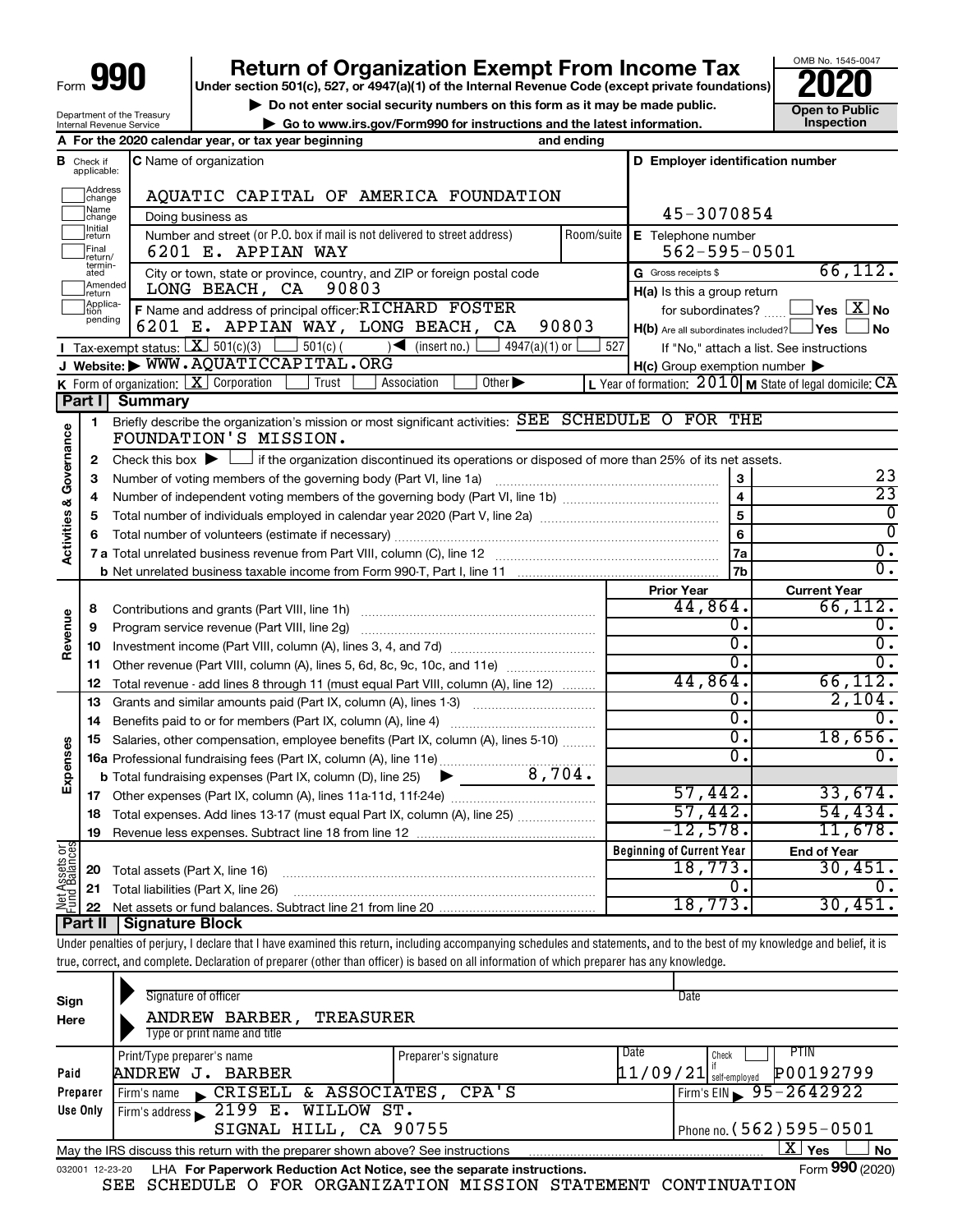|              | 45-3070854<br>AQUATIC CAPITAL OF AMERICA FOUNDATION<br>Page 2<br>Form 990 (2020)                                                                                                                                                                                                                                                              |
|--------------|-----------------------------------------------------------------------------------------------------------------------------------------------------------------------------------------------------------------------------------------------------------------------------------------------------------------------------------------------|
|              | <b>Statement of Program Service Accomplishments</b><br>Part III                                                                                                                                                                                                                                                                               |
| 1            | Briefly describe the organization's mission:<br>SEE SCHEDULE O FOR THE MISSION STATEMENT DETAIL.                                                                                                                                                                                                                                              |
|              |                                                                                                                                                                                                                                                                                                                                               |
| $\mathbf{2}$ | Did the organization undertake any significant program services during the year which were not listed on the                                                                                                                                                                                                                                  |
|              | $\sqrt{\mathsf{Yes}\ \mathbb{X}}$ No<br>prior Form 990 or 990-EZ?<br>If "Yes," describe these new services on Schedule O.                                                                                                                                                                                                                     |
| 3            | $\sqrt{}$ Yes $\sqrt{ \ \overline{\rm X}}$ No<br>Did the organization cease conducting, or make significant changes in how it conducts, any program services?<br>If "Yes," describe these changes on Schedule O.                                                                                                                              |
| 4            | Describe the organization's program service accomplishments for each of its three largest program services, as measured by expenses.<br>Section 501(c)(3) and 501(c)(4) organizations are required to report the amount of grants and allocations to others, the total expenses, and                                                          |
| 4a           | revenue, if any, for each program service reported.<br>6,622.<br>(Expenses \$<br>including grants of \$<br>(Revenue \$<br>(Code:                                                                                                                                                                                                              |
|              | ANNUAL BANOUET - THE FOUNDATION COMMUNICATED THE MESSAGE OF<br>THE CITY<br>OF<br>LONG BEACH AS AN IDEAL PLACE FOR AQUATIC RELATED ACTIVITIES THROUGH THE<br>WEBSITE, SUPPORTING COMMUNITY ACTIVITIES, AND PROVIDING A VIRTUAL<br>ANNUAL DINNER HONORING OUTSTANDING ATHLETES AND AQUATIC COMMUNITY                                            |
|              | MEMBERS.                                                                                                                                                                                                                                                                                                                                      |
|              |                                                                                                                                                                                                                                                                                                                                               |
|              |                                                                                                                                                                                                                                                                                                                                               |
|              |                                                                                                                                                                                                                                                                                                                                               |
|              |                                                                                                                                                                                                                                                                                                                                               |
|              |                                                                                                                                                                                                                                                                                                                                               |
| 4b           | (Expenses \$<br>Revenue \$<br>(Code:<br>including grants of \$<br>"HALL OF<br>THE ORGANIZATION POSTPONED THE<br><b>FAME"</b><br>INDUCTION CEREMONY -<br>FAME CEREMONY HONORING INDUCTEES WHO THROUGH THEIR<br>ANNUAL HALL OF<br>ACCOMPLISHMENTS IN THE AQUATIC FIELD HAVE PERSONIFIED THE MESSAGE OF<br>THE ORGANIZATION DUE TO THE PANDEMIC. |
|              |                                                                                                                                                                                                                                                                                                                                               |
|              |                                                                                                                                                                                                                                                                                                                                               |
|              |                                                                                                                                                                                                                                                                                                                                               |
| 4с           | 5,990.<br>including grants of \$<br>) (Revenue \$<br>(Code:<br>) (Expenses \$                                                                                                                                                                                                                                                                 |
|              | THE ORGANIZATION HELD<br>ISLAND SWIM/SUP MEET -<br><b>NAPLES</b><br>COORDINATED<br>A<br>VIRTUAL AQUATIC EVENT IN WHICH COMPETITORS SWAM AND<br>PADDLED<br>THE<br>ΙN<br>IN LONG BEACH.<br>WATERS                                                                                                                                               |
|              |                                                                                                                                                                                                                                                                                                                                               |
|              |                                                                                                                                                                                                                                                                                                                                               |
|              |                                                                                                                                                                                                                                                                                                                                               |
|              |                                                                                                                                                                                                                                                                                                                                               |
| 4d           | Other program services (Describe on Schedule O.)<br>27, 161. including grants of \$<br>$2,104.$ (Revenue \$<br>(Expenses \$                                                                                                                                                                                                                   |
| 4е           | 39,773.<br>Total program service expenses                                                                                                                                                                                                                                                                                                     |
|              |                                                                                                                                                                                                                                                                                                                                               |
|              | Form 990 (2020)<br>032002 12-23-20                                                                                                                                                                                                                                                                                                            |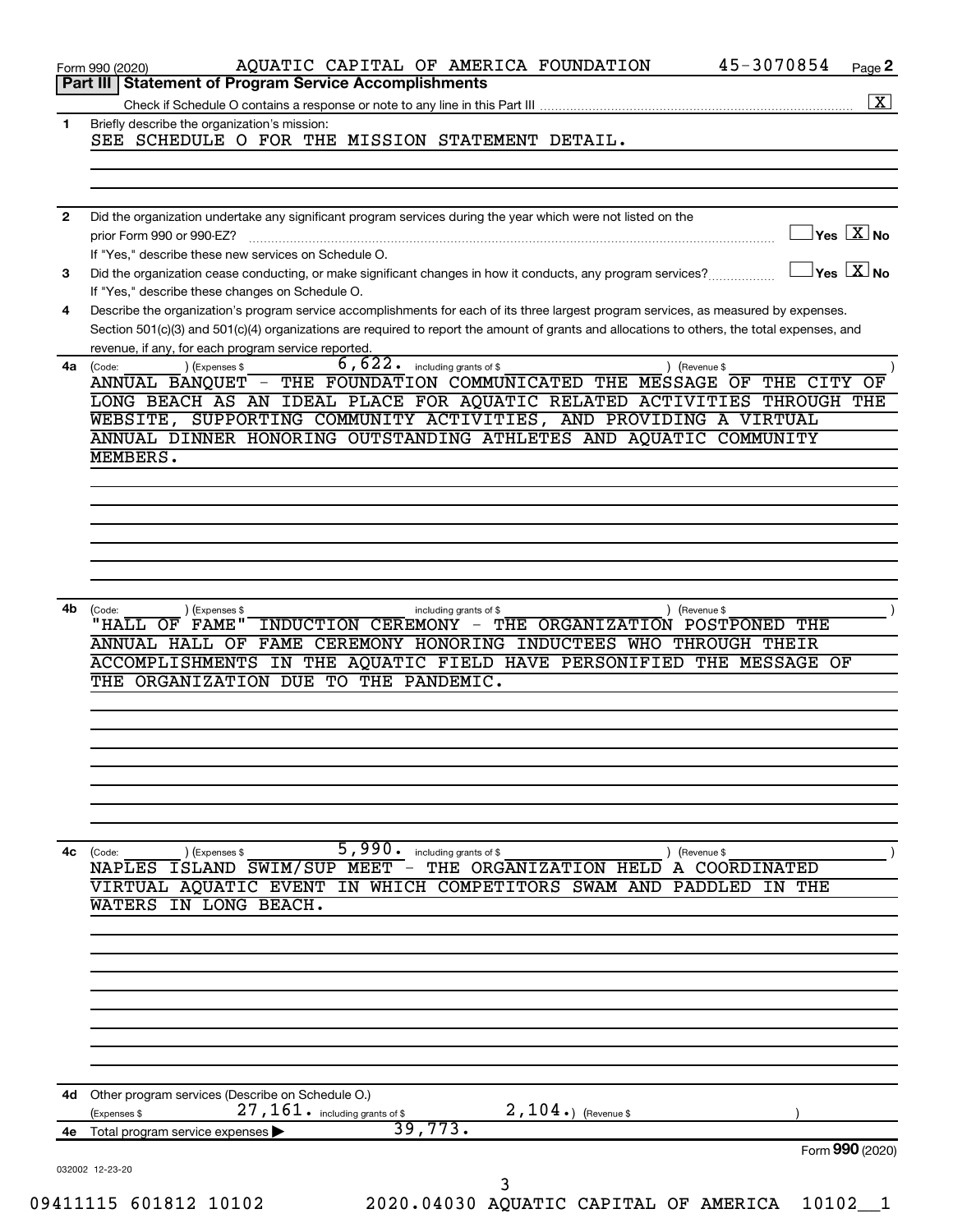|  | Form 990 (2020) |
|--|-----------------|
|  |                 |

**Part IV Checklist of Required Schedules**

|        |                                                                                                                                                 |                   | Yes | No                      |
|--------|-------------------------------------------------------------------------------------------------------------------------------------------------|-------------------|-----|-------------------------|
| 1.     | Is the organization described in section $501(c)(3)$ or $4947(a)(1)$ (other than a private foundation)?                                         |                   |     |                         |
|        | If "Yes," complete Schedule A                                                                                                                   | 1<br>$\mathbf{2}$ | x   | x                       |
| 2<br>3 | Did the organization engage in direct or indirect political campaign activities on behalf of or in opposition to candidates for                 |                   |     |                         |
|        | public office? If "Yes," complete Schedule C, Part I                                                                                            | 3                 |     | x                       |
| 4      | Section 501(c)(3) organizations. Did the organization engage in lobbying activities, or have a section 501(h) election in effect                |                   |     |                         |
|        |                                                                                                                                                 | 4                 |     | x                       |
| 5      | Is the organization a section 501(c)(4), 501(c)(5), or 501(c)(6) organization that receives membership dues, assessments, or                    |                   |     |                         |
|        |                                                                                                                                                 | 5                 |     | x                       |
| 6      | Did the organization maintain any donor advised funds or any similar funds or accounts for which donors have the right to                       |                   |     |                         |
|        | provide advice on the distribution or investment of amounts in such funds or accounts? If "Yes," complete Schedule D, Part I                    | 6                 |     | x                       |
| 7      | Did the organization receive or hold a conservation easement, including easements to preserve open space,                                       |                   |     |                         |
|        |                                                                                                                                                 | $\overline{7}$    |     | x                       |
| 8      | Did the organization maintain collections of works of art, historical treasures, or other similar assets? If "Yes," complete                    |                   |     |                         |
|        |                                                                                                                                                 | 8                 |     | x                       |
| 9      | Did the organization report an amount in Part X, line 21, for escrow or custodial account liability, serve as a custodian for                   |                   |     |                         |
|        | amounts not listed in Part X; or provide credit counseling, debt management, credit repair, or debt negotiation services?                       |                   |     |                         |
|        |                                                                                                                                                 | 9                 |     | x                       |
| 10     | Did the organization, directly or through a related organization, hold assets in donor-restricted endowments                                    |                   |     |                         |
|        |                                                                                                                                                 | 10                |     | x.                      |
| 11     | If the organization's answer to any of the following questions is "Yes," then complete Schedule D, Parts VI, VII, VIII, IX, or X                |                   |     |                         |
|        | as applicable.<br>a Did the organization report an amount for land, buildings, and equipment in Part X, line 10? If "Yes," complete Schedule D, |                   |     |                         |
|        | Part VI                                                                                                                                         | <b>11a</b>        |     | x                       |
|        | <b>b</b> Did the organization report an amount for investments - other securities in Part X, line 12, that is 5% or more of its total           |                   |     |                         |
|        |                                                                                                                                                 | 11 <sub>b</sub>   |     | x                       |
|        | c Did the organization report an amount for investments - program related in Part X, line 13, that is 5% or more of its total                   |                   |     |                         |
|        |                                                                                                                                                 | 11c               |     | x                       |
|        | d Did the organization report an amount for other assets in Part X, line 15, that is 5% or more of its total assets reported in                 |                   |     |                         |
|        |                                                                                                                                                 | 11d               |     | x                       |
|        | e Did the organization report an amount for other liabilities in Part X, line 25? If "Yes," complete Schedule D, Part X                         | 11e               |     | $\overline{\texttt{x}}$ |
| f.     | Did the organization's separate or consolidated financial statements for the tax year include a footnote that addresses                         |                   |     |                         |
|        | the organization's liability for uncertain tax positions under FIN 48 (ASC 740)? If "Yes," complete Schedule D, Part X                          | 11f               |     | x                       |
|        | 12a Did the organization obtain separate, independent audited financial statements for the tax year? If "Yes," complete                         |                   |     | x.                      |
|        | Schedule D, Parts XI and XII<br>b Was the organization included in consolidated, independent audited financial statements for the tax year?     | 12a               |     |                         |
|        | If "Yes," and if the organization answered "No" to line 12a, then completing Schedule D, Parts XI and XII is optional www.                      | 12 <sub>b</sub>   |     | х                       |
| 13     | Is the organization a school described in section $170(b)(1)(A)(ii)?$ If "Yes," complete Schedule E                                             | 13                |     | $\overline{\textbf{x}}$ |
|        | 14a Did the organization maintain an office, employees, or agents outside of the United States?                                                 | 14a               |     | x                       |
|        | <b>b</b> Did the organization have aggregate revenues or expenses of more than \$10,000 from grantmaking, fundraising, business,                |                   |     |                         |
|        | investment, and program service activities outside the United States, or aggregate foreign investments valued at \$100,000                      |                   |     |                         |
|        |                                                                                                                                                 | 14b               |     | x                       |
| 15     | Did the organization report on Part IX, column (A), line 3, more than \$5,000 of grants or other assistance to or for any                       |                   |     |                         |
|        |                                                                                                                                                 | 15                |     | x                       |
| 16     | Did the organization report on Part IX, column (A), line 3, more than \$5,000 of aggregate grants or other assistance to                        |                   |     |                         |
|        | or for foreign individuals? If "Yes," complete Schedule F, Parts III and IV [11] mann and intermal manufacture                                  | 16                |     | x                       |
| 17     | Did the organization report a total of more than \$15,000 of expenses for professional fundraising services on Part IX,                         |                   |     |                         |
|        |                                                                                                                                                 | 17                |     | x                       |
| 18     | Did the organization report more than \$15,000 total of fundraising event gross income and contributions on Part VIII, lines                    | 18                |     | x                       |
| 19     | Did the organization report more than \$15,000 of gross income from gaming activities on Part VIII, line 9a? If "Yes,"                          |                   |     |                         |
|        |                                                                                                                                                 | 19                |     | x                       |
|        |                                                                                                                                                 | <b>20a</b>        |     | x                       |
|        |                                                                                                                                                 | 20 <sub>b</sub>   |     |                         |
| 21     | Did the organization report more than \$5,000 of grants or other assistance to any domestic organization or                                     |                   |     |                         |
|        |                                                                                                                                                 | 21                |     | X.                      |
|        | 032003 12-23-20                                                                                                                                 |                   |     | Form 990 (2020)         |

032003 12-23-20

09411115 601812 10102 2020.04030 AQUATIC CAPITAL OF AMERICA 10102\_\_1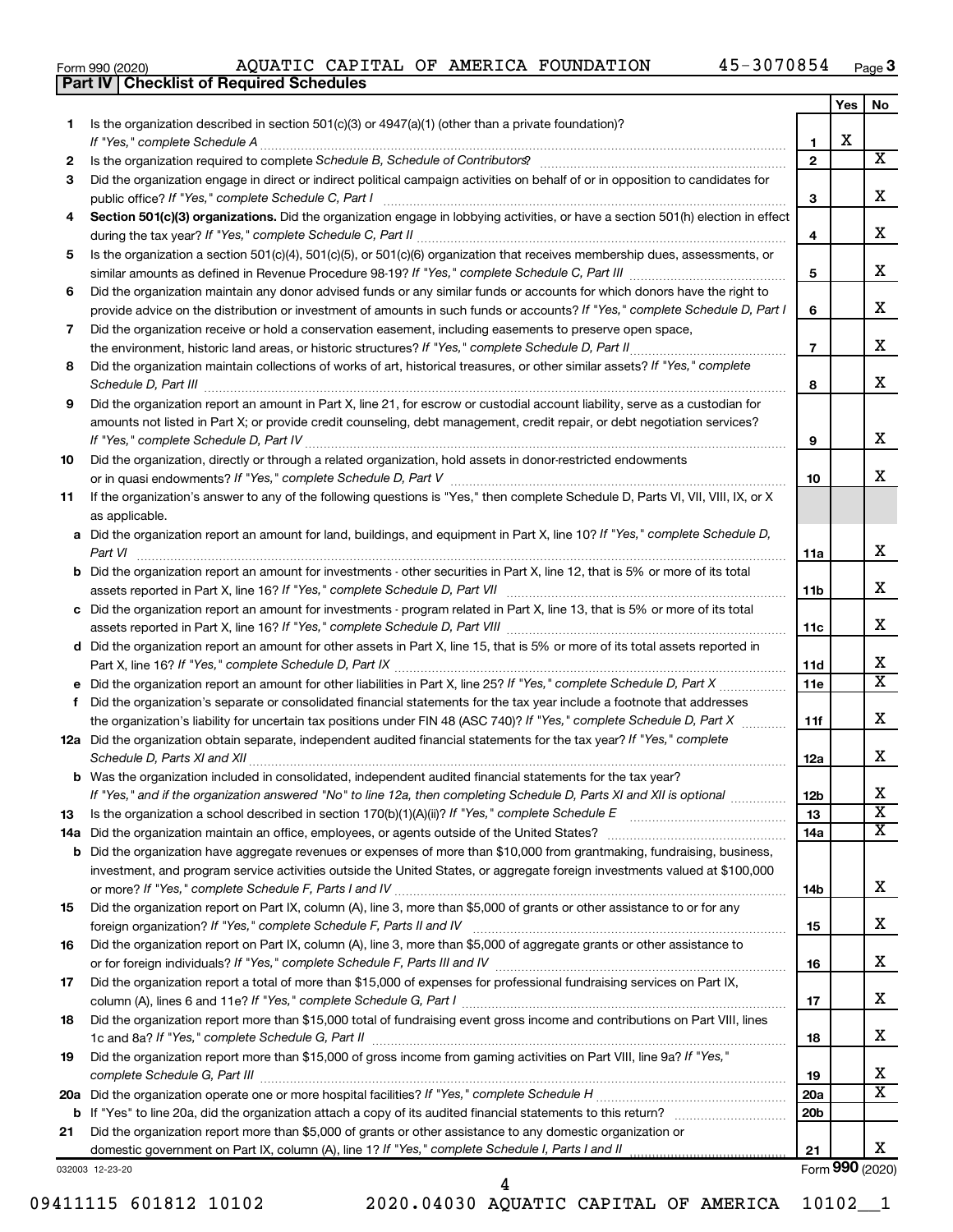| Form 990 (2020) |  |  |  |
|-----------------|--|--|--|
|-----------------|--|--|--|

**Part IV Checklist of Required Schedules**

*(continued)*

|               |                                                                                                                                                                                                                            |                 | Yes             | No                           |
|---------------|----------------------------------------------------------------------------------------------------------------------------------------------------------------------------------------------------------------------------|-----------------|-----------------|------------------------------|
| 22            | Did the organization report more than \$5,000 of grants or other assistance to or for domestic individuals on                                                                                                              |                 |                 | x                            |
| 23            | Did the organization answer "Yes" to Part VII, Section A, line 3, 4, or 5 about compensation of the organization's current                                                                                                 | 22              |                 |                              |
|               | and former officers, directors, trustees, key employees, and highest compensated employees? If "Yes," complete                                                                                                             |                 |                 |                              |
|               | Schedule J                                                                                                                                                                                                                 | 23              |                 | x                            |
|               | 24a Did the organization have a tax-exempt bond issue with an outstanding principal amount of more than \$100,000 as of the                                                                                                |                 |                 |                              |
|               | last day of the year, that was issued after December 31, 2002? If "Yes," answer lines 24b through 24d and complete                                                                                                         |                 |                 |                              |
|               | Schedule K. If "No," go to line 25a                                                                                                                                                                                        | 24a             |                 | x                            |
|               |                                                                                                                                                                                                                            | 24 <sub>b</sub> |                 |                              |
|               | c Did the organization maintain an escrow account other than a refunding escrow at any time during the year to defease                                                                                                     |                 |                 |                              |
|               |                                                                                                                                                                                                                            | 24c             |                 |                              |
|               |                                                                                                                                                                                                                            | 24d             |                 |                              |
|               | 25a Section 501(c)(3), 501(c)(4), and 501(c)(29) organizations. Did the organization engage in an excess benefit                                                                                                           |                 |                 |                              |
|               |                                                                                                                                                                                                                            | 25a             |                 | x                            |
|               | <b>b</b> Is the organization aware that it engaged in an excess benefit transaction with a disqualified person in a prior year, and                                                                                        |                 |                 |                              |
|               | that the transaction has not been reported on any of the organization's prior Forms 990 or 990-EZ? If "Yes," complete                                                                                                      |                 |                 | х                            |
|               | Schedule L, Part I                                                                                                                                                                                                         | 25b             |                 |                              |
| 26            | Did the organization report any amount on Part X, line 5 or 22, for receivables from or payables to any current<br>or former officer, director, trustee, key employee, creator or founder, substantial contributor, or 35% |                 |                 |                              |
|               |                                                                                                                                                                                                                            | 26              |                 | х                            |
| 27            | Did the organization provide a grant or other assistance to any current or former officer, director, trustee, key employee,                                                                                                |                 |                 |                              |
|               | creator or founder, substantial contributor or employee thereof, a grant selection committee member, or to a 35% controlled                                                                                                |                 |                 |                              |
|               | entity (including an employee thereof) or family member of any of these persons? If "Yes," complete Schedule L, Part III                                                                                                   | 27              |                 | x                            |
| 28            | Was the organization a party to a business transaction with one of the following parties (see Schedule L, Part IV                                                                                                          |                 |                 |                              |
|               | instructions, for applicable filing thresholds, conditions, and exceptions):                                                                                                                                               |                 |                 |                              |
|               | a A current or former officer, director, trustee, key employee, creator or founder, or substantial contributor? If                                                                                                         |                 |                 |                              |
|               |                                                                                                                                                                                                                            | 28a             |                 | X                            |
|               |                                                                                                                                                                                                                            | 28 <sub>b</sub> |                 | $\overline{\texttt{x}}$      |
|               | c A 35% controlled entity of one or more individuals and/or organizations described in lines 28a or 28b?If                                                                                                                 |                 |                 |                              |
|               |                                                                                                                                                                                                                            | 28c             |                 | х                            |
| 29            |                                                                                                                                                                                                                            | 29              |                 | $\overline{\text{x}}$        |
| 30            | Did the organization receive contributions of art, historical treasures, or other similar assets, or qualified conservation                                                                                                |                 |                 |                              |
|               |                                                                                                                                                                                                                            | 30              |                 | x<br>$\overline{\texttt{x}}$ |
| 31            | Did the organization liquidate, terminate, or dissolve and cease operations? If "Yes," complete Schedule N, Part I                                                                                                         | 31              |                 |                              |
| 32            | Did the organization sell, exchange, dispose of, or transfer more than 25% of its net assets? If "Yes," complete<br>Schedule N, Part II                                                                                    |                 |                 | х                            |
|               |                                                                                                                                                                                                                            | 32              |                 |                              |
| 33            | Did the organization own 100% of an entity disregarded as separate from the organization under Regulations                                                                                                                 | 33              |                 | х                            |
| 34            | Was the organization related to any tax-exempt or taxable entity? If "Yes," complete Schedule R, Part II, III, or IV, and                                                                                                  |                 |                 |                              |
|               | Part V, line 1                                                                                                                                                                                                             | 34              |                 | х                            |
|               |                                                                                                                                                                                                                            | 35a             |                 | $\overline{\text{X}}$        |
|               | b If "Yes" to line 35a, did the organization receive any payment from or engage in any transaction with a controlled entity                                                                                                |                 |                 |                              |
|               |                                                                                                                                                                                                                            | 35b             |                 |                              |
| 36            | Section 501(c)(3) organizations. Did the organization make any transfers to an exempt non-charitable related organization?                                                                                                 |                 |                 |                              |
|               |                                                                                                                                                                                                                            | 36              |                 | x                            |
| 37            | Did the organization conduct more than 5% of its activities through an entity that is not a related organization                                                                                                           |                 |                 |                              |
|               | and that is treated as a partnership for federal income tax purposes? If "Yes," complete Schedule R, Part VI                                                                                                               | 37              |                 | x                            |
| 38            | Did the organization complete Schedule O and provide explanations in Schedule O for Part VI, lines 11b and 19?                                                                                                             |                 |                 |                              |
|               |                                                                                                                                                                                                                            | 38              | х               |                              |
| <b>Part V</b> | <b>Statements Regarding Other IRS Filings and Tax Compliance</b>                                                                                                                                                           |                 |                 |                              |
|               |                                                                                                                                                                                                                            |                 |                 | No                           |
|               | 1a                                                                                                                                                                                                                         |                 | Yes             |                              |
|               | 0<br>1b                                                                                                                                                                                                                    |                 |                 |                              |
|               | c Did the organization comply with backup withholding rules for reportable payments to vendors and reportable gaming                                                                                                       |                 |                 |                              |
|               |                                                                                                                                                                                                                            | 1c              |                 |                              |
|               | 032004 12-23-20                                                                                                                                                                                                            |                 | Form 990 (2020) |                              |
|               | 5                                                                                                                                                                                                                          |                 |                 |                              |

09411115 601812 10102 2020.04030 AQUATIC CAPITAL OF AMERICA 10102\_\_1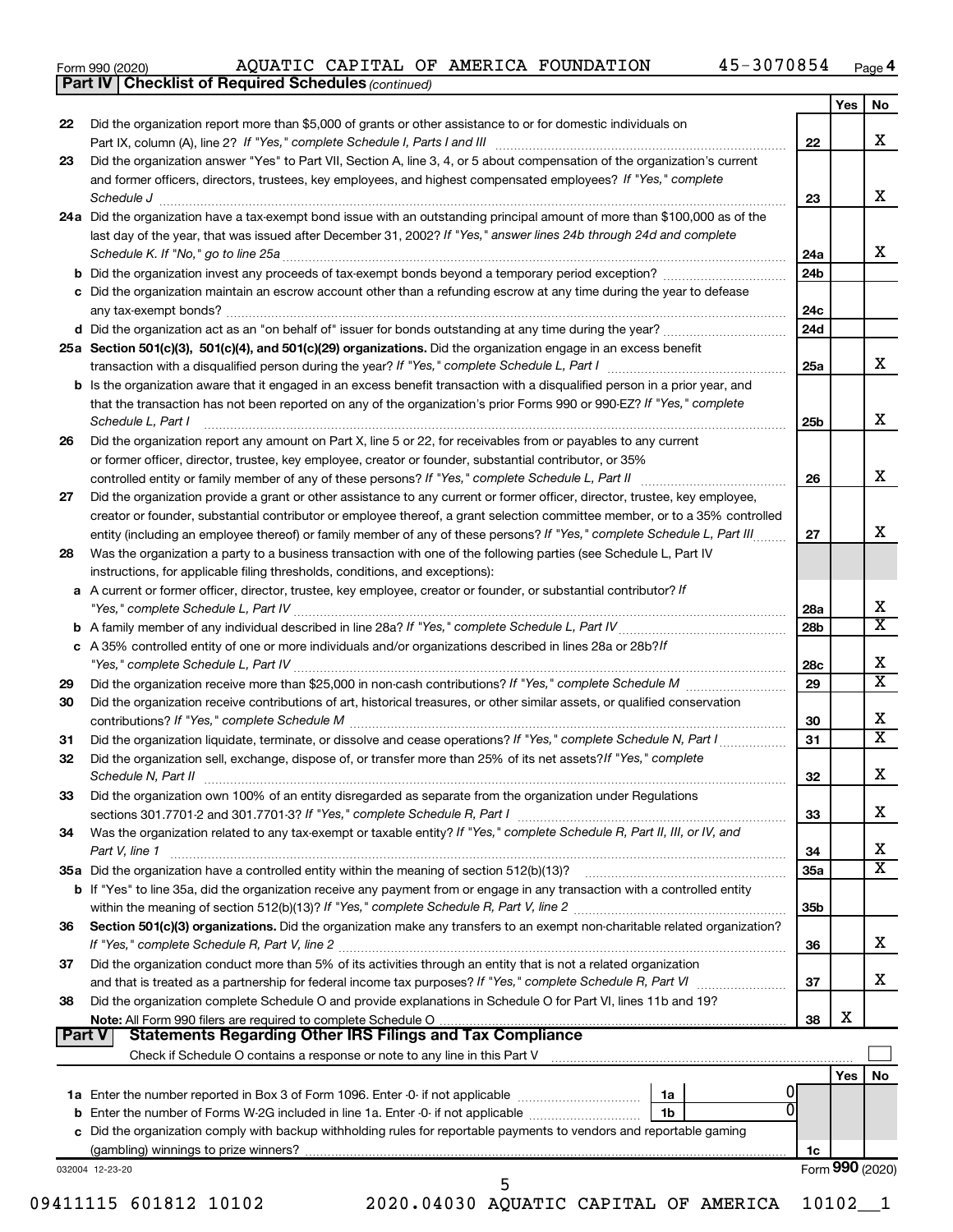| Form 990 (2020) |  |  | AQUATIC CAPITAL OF AMERICA FOUNDATION                                               | 45-3070854 | Page |
|-----------------|--|--|-------------------------------------------------------------------------------------|------------|------|
|                 |  |  | <b>Part V</b> Statements Regarding Other IRS Filings and Tax Compliance (continued) |            |      |

| 2a Enter the number of employees reported on Form W-3, Transmittal of Wage and Tax Statements,<br>0<br>filed for the calendar year ending with or within the year covered by this return<br>2a<br>2 <sub>b</sub><br>b<br>x<br>Did the organization have unrelated business gross income of \$1,000 or more during the year?<br>За<br>За<br>3b<br>4a At any time during the calendar year, did the organization have an interest in, or a signature or other authority over, a<br>x<br>financial account in a foreign country (such as a bank account, securities account, or other financial account)?<br>4a<br><b>b</b> If "Yes," enter the name of the foreign country $\blacktriangleright$<br>See instructions for filing requirements for FinCEN Form 114, Report of Foreign Bank and Financial Accounts (FBAR).<br>х<br>5a<br>5a<br>x<br>5b<br>b<br><b>5c</b><br>Does the organization have annual gross receipts that are normally greater than \$100,000, and did the organization solicit<br>6а<br>x<br>any contributions that were not tax deductible as charitable contributions?<br>6a<br>b If "Yes," did the organization include with every solicitation an express statement that such contributions or gifts<br>were not tax deductible?<br>6b<br>Organizations that may receive deductible contributions under section 170(c).<br>7<br>x<br>Did the organization receive a payment in excess of \$75 made partly as a contribution and partly for goods and services provided to the payor?<br>7a<br>a<br>7b<br>b<br>Did the organization sell, exchange, or otherwise dispose of tangible personal property for which it was required<br>x<br>to file Form 8282?<br>7c<br>7d<br>Did the organization receive any funds, directly or indirectly, to pay premiums on a personal benefit contract?<br>7е<br>7f<br>f<br>If the organization received a contribution of qualified intellectual property, did the organization file Form 8899 as required?<br>7g<br>g<br>7h<br>If the organization received a contribution of cars, boats, airplanes, or other vehicles, did the organization file a Form 1098-C?<br>h<br>Sponsoring organizations maintaining donor advised funds. Did a donor advised fund maintained by the<br>8<br>8<br>sponsoring organization have excess business holdings at any time during the year?<br>9<br>Sponsoring organizations maintaining donor advised funds.<br>Did the sponsoring organization make any taxable distributions under section 4966?<br>9а<br>а<br>9b<br>b<br>Section 501(c)(7) organizations. Enter:<br>10<br>10a<br>а<br>10 <sub>b</sub><br>Gross receipts, included on Form 990, Part VIII, line 12, for public use of club facilities<br>b<br>Section 501(c)(12) organizations. Enter:<br>11<br> 11a <br><b>b</b> Gross income from other sources (Do not net amounts due or paid to other sources against<br>11b<br>12a Section 4947(a)(1) non-exempt charitable trusts. Is the organization filing Form 990 in lieu of Form 1041?<br>12a<br>12 <sub>b</sub><br><b>b</b> If "Yes," enter the amount of tax-exempt interest received or accrued during the year<br>Section 501(c)(29) qualified nonprofit health insurance issuers.<br>13<br><b>13a</b><br>a Is the organization licensed to issue qualified health plans in more than one state?<br>Note: See the instructions for additional information the organization must report on Schedule O.<br><b>b</b> Enter the amount of reserves the organization is required to maintain by the states in which the<br>13b<br>13c<br>с<br>x<br>14a Did the organization receive any payments for indoor tanning services during the tax year?<br>14a<br><b>b</b> If "Yes," has it filed a Form 720 to report these payments? If "No," provide an explanation on Schedule O<br>14b<br>Is the organization subject to the section 4960 tax on payment(s) of more than \$1,000,000 in remuneration or<br>15<br>x.<br>excess parachute payment(s) during the year?<br>15<br>If "Yes," see instructions and file Form 4720, Schedule N.<br>х<br>Is the organization an educational institution subject to the section 4968 excise tax on net investment income?<br>16<br>16 |                                           | Yes | No |
|------------------------------------------------------------------------------------------------------------------------------------------------------------------------------------------------------------------------------------------------------------------------------------------------------------------------------------------------------------------------------------------------------------------------------------------------------------------------------------------------------------------------------------------------------------------------------------------------------------------------------------------------------------------------------------------------------------------------------------------------------------------------------------------------------------------------------------------------------------------------------------------------------------------------------------------------------------------------------------------------------------------------------------------------------------------------------------------------------------------------------------------------------------------------------------------------------------------------------------------------------------------------------------------------------------------------------------------------------------------------------------------------------------------------------------------------------------------------------------------------------------------------------------------------------------------------------------------------------------------------------------------------------------------------------------------------------------------------------------------------------------------------------------------------------------------------------------------------------------------------------------------------------------------------------------------------------------------------------------------------------------------------------------------------------------------------------------------------------------------------------------------------------------------------------------------------------------------------------------------------------------------------------------------------------------------------------------------------------------------------------------------------------------------------------------------------------------------------------------------------------------------------------------------------------------------------------------------------------------------------------------------------------------------------------------------------------------------------------------------------------------------------------------------------------------------------------------------------------------------------------------------------------------------------------------------------------------------------------------------------------------------------------------------------------------------------------------------------------------------------------------------------------------------------------------------------------------------------------------------------------------------------------------------------------------------------------------------------------------------------------------------------------------------------------------------------------------------------------------------------------------------------------------------------------------------------------------------------------------------------------------------------------------------------------------------------------------------------------------------------------------------------------------------------------------------------------------------------------------------------------------------------------------------------------------------------------------------------------------------------------------------------------------------------------------------------------------------------------------------------------------------------------------------------------------------|-------------------------------------------|-----|----|
|                                                                                                                                                                                                                                                                                                                                                                                                                                                                                                                                                                                                                                                                                                                                                                                                                                                                                                                                                                                                                                                                                                                                                                                                                                                                                                                                                                                                                                                                                                                                                                                                                                                                                                                                                                                                                                                                                                                                                                                                                                                                                                                                                                                                                                                                                                                                                                                                                                                                                                                                                                                                                                                                                                                                                                                                                                                                                                                                                                                                                                                                                                                                                                                                                                                                                                                                                                                                                                                                                                                                                                                                                                                                                                                                                                                                                                                                                                                                                                                                                                                                                                                                                                                          |                                           |     |    |
|                                                                                                                                                                                                                                                                                                                                                                                                                                                                                                                                                                                                                                                                                                                                                                                                                                                                                                                                                                                                                                                                                                                                                                                                                                                                                                                                                                                                                                                                                                                                                                                                                                                                                                                                                                                                                                                                                                                                                                                                                                                                                                                                                                                                                                                                                                                                                                                                                                                                                                                                                                                                                                                                                                                                                                                                                                                                                                                                                                                                                                                                                                                                                                                                                                                                                                                                                                                                                                                                                                                                                                                                                                                                                                                                                                                                                                                                                                                                                                                                                                                                                                                                                                                          |                                           |     |    |
|                                                                                                                                                                                                                                                                                                                                                                                                                                                                                                                                                                                                                                                                                                                                                                                                                                                                                                                                                                                                                                                                                                                                                                                                                                                                                                                                                                                                                                                                                                                                                                                                                                                                                                                                                                                                                                                                                                                                                                                                                                                                                                                                                                                                                                                                                                                                                                                                                                                                                                                                                                                                                                                                                                                                                                                                                                                                                                                                                                                                                                                                                                                                                                                                                                                                                                                                                                                                                                                                                                                                                                                                                                                                                                                                                                                                                                                                                                                                                                                                                                                                                                                                                                                          |                                           |     |    |
|                                                                                                                                                                                                                                                                                                                                                                                                                                                                                                                                                                                                                                                                                                                                                                                                                                                                                                                                                                                                                                                                                                                                                                                                                                                                                                                                                                                                                                                                                                                                                                                                                                                                                                                                                                                                                                                                                                                                                                                                                                                                                                                                                                                                                                                                                                                                                                                                                                                                                                                                                                                                                                                                                                                                                                                                                                                                                                                                                                                                                                                                                                                                                                                                                                                                                                                                                                                                                                                                                                                                                                                                                                                                                                                                                                                                                                                                                                                                                                                                                                                                                                                                                                                          |                                           |     |    |
|                                                                                                                                                                                                                                                                                                                                                                                                                                                                                                                                                                                                                                                                                                                                                                                                                                                                                                                                                                                                                                                                                                                                                                                                                                                                                                                                                                                                                                                                                                                                                                                                                                                                                                                                                                                                                                                                                                                                                                                                                                                                                                                                                                                                                                                                                                                                                                                                                                                                                                                                                                                                                                                                                                                                                                                                                                                                                                                                                                                                                                                                                                                                                                                                                                                                                                                                                                                                                                                                                                                                                                                                                                                                                                                                                                                                                                                                                                                                                                                                                                                                                                                                                                                          |                                           |     |    |
|                                                                                                                                                                                                                                                                                                                                                                                                                                                                                                                                                                                                                                                                                                                                                                                                                                                                                                                                                                                                                                                                                                                                                                                                                                                                                                                                                                                                                                                                                                                                                                                                                                                                                                                                                                                                                                                                                                                                                                                                                                                                                                                                                                                                                                                                                                                                                                                                                                                                                                                                                                                                                                                                                                                                                                                                                                                                                                                                                                                                                                                                                                                                                                                                                                                                                                                                                                                                                                                                                                                                                                                                                                                                                                                                                                                                                                                                                                                                                                                                                                                                                                                                                                                          |                                           |     |    |
|                                                                                                                                                                                                                                                                                                                                                                                                                                                                                                                                                                                                                                                                                                                                                                                                                                                                                                                                                                                                                                                                                                                                                                                                                                                                                                                                                                                                                                                                                                                                                                                                                                                                                                                                                                                                                                                                                                                                                                                                                                                                                                                                                                                                                                                                                                                                                                                                                                                                                                                                                                                                                                                                                                                                                                                                                                                                                                                                                                                                                                                                                                                                                                                                                                                                                                                                                                                                                                                                                                                                                                                                                                                                                                                                                                                                                                                                                                                                                                                                                                                                                                                                                                                          |                                           |     |    |
|                                                                                                                                                                                                                                                                                                                                                                                                                                                                                                                                                                                                                                                                                                                                                                                                                                                                                                                                                                                                                                                                                                                                                                                                                                                                                                                                                                                                                                                                                                                                                                                                                                                                                                                                                                                                                                                                                                                                                                                                                                                                                                                                                                                                                                                                                                                                                                                                                                                                                                                                                                                                                                                                                                                                                                                                                                                                                                                                                                                                                                                                                                                                                                                                                                                                                                                                                                                                                                                                                                                                                                                                                                                                                                                                                                                                                                                                                                                                                                                                                                                                                                                                                                                          |                                           |     |    |
|                                                                                                                                                                                                                                                                                                                                                                                                                                                                                                                                                                                                                                                                                                                                                                                                                                                                                                                                                                                                                                                                                                                                                                                                                                                                                                                                                                                                                                                                                                                                                                                                                                                                                                                                                                                                                                                                                                                                                                                                                                                                                                                                                                                                                                                                                                                                                                                                                                                                                                                                                                                                                                                                                                                                                                                                                                                                                                                                                                                                                                                                                                                                                                                                                                                                                                                                                                                                                                                                                                                                                                                                                                                                                                                                                                                                                                                                                                                                                                                                                                                                                                                                                                                          |                                           |     |    |
|                                                                                                                                                                                                                                                                                                                                                                                                                                                                                                                                                                                                                                                                                                                                                                                                                                                                                                                                                                                                                                                                                                                                                                                                                                                                                                                                                                                                                                                                                                                                                                                                                                                                                                                                                                                                                                                                                                                                                                                                                                                                                                                                                                                                                                                                                                                                                                                                                                                                                                                                                                                                                                                                                                                                                                                                                                                                                                                                                                                                                                                                                                                                                                                                                                                                                                                                                                                                                                                                                                                                                                                                                                                                                                                                                                                                                                                                                                                                                                                                                                                                                                                                                                                          |                                           |     |    |
|                                                                                                                                                                                                                                                                                                                                                                                                                                                                                                                                                                                                                                                                                                                                                                                                                                                                                                                                                                                                                                                                                                                                                                                                                                                                                                                                                                                                                                                                                                                                                                                                                                                                                                                                                                                                                                                                                                                                                                                                                                                                                                                                                                                                                                                                                                                                                                                                                                                                                                                                                                                                                                                                                                                                                                                                                                                                                                                                                                                                                                                                                                                                                                                                                                                                                                                                                                                                                                                                                                                                                                                                                                                                                                                                                                                                                                                                                                                                                                                                                                                                                                                                                                                          |                                           |     |    |
|                                                                                                                                                                                                                                                                                                                                                                                                                                                                                                                                                                                                                                                                                                                                                                                                                                                                                                                                                                                                                                                                                                                                                                                                                                                                                                                                                                                                                                                                                                                                                                                                                                                                                                                                                                                                                                                                                                                                                                                                                                                                                                                                                                                                                                                                                                                                                                                                                                                                                                                                                                                                                                                                                                                                                                                                                                                                                                                                                                                                                                                                                                                                                                                                                                                                                                                                                                                                                                                                                                                                                                                                                                                                                                                                                                                                                                                                                                                                                                                                                                                                                                                                                                                          |                                           |     |    |
|                                                                                                                                                                                                                                                                                                                                                                                                                                                                                                                                                                                                                                                                                                                                                                                                                                                                                                                                                                                                                                                                                                                                                                                                                                                                                                                                                                                                                                                                                                                                                                                                                                                                                                                                                                                                                                                                                                                                                                                                                                                                                                                                                                                                                                                                                                                                                                                                                                                                                                                                                                                                                                                                                                                                                                                                                                                                                                                                                                                                                                                                                                                                                                                                                                                                                                                                                                                                                                                                                                                                                                                                                                                                                                                                                                                                                                                                                                                                                                                                                                                                                                                                                                                          |                                           |     |    |
|                                                                                                                                                                                                                                                                                                                                                                                                                                                                                                                                                                                                                                                                                                                                                                                                                                                                                                                                                                                                                                                                                                                                                                                                                                                                                                                                                                                                                                                                                                                                                                                                                                                                                                                                                                                                                                                                                                                                                                                                                                                                                                                                                                                                                                                                                                                                                                                                                                                                                                                                                                                                                                                                                                                                                                                                                                                                                                                                                                                                                                                                                                                                                                                                                                                                                                                                                                                                                                                                                                                                                                                                                                                                                                                                                                                                                                                                                                                                                                                                                                                                                                                                                                                          |                                           |     |    |
|                                                                                                                                                                                                                                                                                                                                                                                                                                                                                                                                                                                                                                                                                                                                                                                                                                                                                                                                                                                                                                                                                                                                                                                                                                                                                                                                                                                                                                                                                                                                                                                                                                                                                                                                                                                                                                                                                                                                                                                                                                                                                                                                                                                                                                                                                                                                                                                                                                                                                                                                                                                                                                                                                                                                                                                                                                                                                                                                                                                                                                                                                                                                                                                                                                                                                                                                                                                                                                                                                                                                                                                                                                                                                                                                                                                                                                                                                                                                                                                                                                                                                                                                                                                          |                                           |     |    |
|                                                                                                                                                                                                                                                                                                                                                                                                                                                                                                                                                                                                                                                                                                                                                                                                                                                                                                                                                                                                                                                                                                                                                                                                                                                                                                                                                                                                                                                                                                                                                                                                                                                                                                                                                                                                                                                                                                                                                                                                                                                                                                                                                                                                                                                                                                                                                                                                                                                                                                                                                                                                                                                                                                                                                                                                                                                                                                                                                                                                                                                                                                                                                                                                                                                                                                                                                                                                                                                                                                                                                                                                                                                                                                                                                                                                                                                                                                                                                                                                                                                                                                                                                                                          |                                           |     |    |
|                                                                                                                                                                                                                                                                                                                                                                                                                                                                                                                                                                                                                                                                                                                                                                                                                                                                                                                                                                                                                                                                                                                                                                                                                                                                                                                                                                                                                                                                                                                                                                                                                                                                                                                                                                                                                                                                                                                                                                                                                                                                                                                                                                                                                                                                                                                                                                                                                                                                                                                                                                                                                                                                                                                                                                                                                                                                                                                                                                                                                                                                                                                                                                                                                                                                                                                                                                                                                                                                                                                                                                                                                                                                                                                                                                                                                                                                                                                                                                                                                                                                                                                                                                                          |                                           |     |    |
|                                                                                                                                                                                                                                                                                                                                                                                                                                                                                                                                                                                                                                                                                                                                                                                                                                                                                                                                                                                                                                                                                                                                                                                                                                                                                                                                                                                                                                                                                                                                                                                                                                                                                                                                                                                                                                                                                                                                                                                                                                                                                                                                                                                                                                                                                                                                                                                                                                                                                                                                                                                                                                                                                                                                                                                                                                                                                                                                                                                                                                                                                                                                                                                                                                                                                                                                                                                                                                                                                                                                                                                                                                                                                                                                                                                                                                                                                                                                                                                                                                                                                                                                                                                          |                                           |     |    |
|                                                                                                                                                                                                                                                                                                                                                                                                                                                                                                                                                                                                                                                                                                                                                                                                                                                                                                                                                                                                                                                                                                                                                                                                                                                                                                                                                                                                                                                                                                                                                                                                                                                                                                                                                                                                                                                                                                                                                                                                                                                                                                                                                                                                                                                                                                                                                                                                                                                                                                                                                                                                                                                                                                                                                                                                                                                                                                                                                                                                                                                                                                                                                                                                                                                                                                                                                                                                                                                                                                                                                                                                                                                                                                                                                                                                                                                                                                                                                                                                                                                                                                                                                                                          |                                           |     |    |
|                                                                                                                                                                                                                                                                                                                                                                                                                                                                                                                                                                                                                                                                                                                                                                                                                                                                                                                                                                                                                                                                                                                                                                                                                                                                                                                                                                                                                                                                                                                                                                                                                                                                                                                                                                                                                                                                                                                                                                                                                                                                                                                                                                                                                                                                                                                                                                                                                                                                                                                                                                                                                                                                                                                                                                                                                                                                                                                                                                                                                                                                                                                                                                                                                                                                                                                                                                                                                                                                                                                                                                                                                                                                                                                                                                                                                                                                                                                                                                                                                                                                                                                                                                                          |                                           |     |    |
|                                                                                                                                                                                                                                                                                                                                                                                                                                                                                                                                                                                                                                                                                                                                                                                                                                                                                                                                                                                                                                                                                                                                                                                                                                                                                                                                                                                                                                                                                                                                                                                                                                                                                                                                                                                                                                                                                                                                                                                                                                                                                                                                                                                                                                                                                                                                                                                                                                                                                                                                                                                                                                                                                                                                                                                                                                                                                                                                                                                                                                                                                                                                                                                                                                                                                                                                                                                                                                                                                                                                                                                                                                                                                                                                                                                                                                                                                                                                                                                                                                                                                                                                                                                          |                                           |     |    |
|                                                                                                                                                                                                                                                                                                                                                                                                                                                                                                                                                                                                                                                                                                                                                                                                                                                                                                                                                                                                                                                                                                                                                                                                                                                                                                                                                                                                                                                                                                                                                                                                                                                                                                                                                                                                                                                                                                                                                                                                                                                                                                                                                                                                                                                                                                                                                                                                                                                                                                                                                                                                                                                                                                                                                                                                                                                                                                                                                                                                                                                                                                                                                                                                                                                                                                                                                                                                                                                                                                                                                                                                                                                                                                                                                                                                                                                                                                                                                                                                                                                                                                                                                                                          |                                           |     |    |
|                                                                                                                                                                                                                                                                                                                                                                                                                                                                                                                                                                                                                                                                                                                                                                                                                                                                                                                                                                                                                                                                                                                                                                                                                                                                                                                                                                                                                                                                                                                                                                                                                                                                                                                                                                                                                                                                                                                                                                                                                                                                                                                                                                                                                                                                                                                                                                                                                                                                                                                                                                                                                                                                                                                                                                                                                                                                                                                                                                                                                                                                                                                                                                                                                                                                                                                                                                                                                                                                                                                                                                                                                                                                                                                                                                                                                                                                                                                                                                                                                                                                                                                                                                                          |                                           |     |    |
|                                                                                                                                                                                                                                                                                                                                                                                                                                                                                                                                                                                                                                                                                                                                                                                                                                                                                                                                                                                                                                                                                                                                                                                                                                                                                                                                                                                                                                                                                                                                                                                                                                                                                                                                                                                                                                                                                                                                                                                                                                                                                                                                                                                                                                                                                                                                                                                                                                                                                                                                                                                                                                                                                                                                                                                                                                                                                                                                                                                                                                                                                                                                                                                                                                                                                                                                                                                                                                                                                                                                                                                                                                                                                                                                                                                                                                                                                                                                                                                                                                                                                                                                                                                          |                                           |     |    |
|                                                                                                                                                                                                                                                                                                                                                                                                                                                                                                                                                                                                                                                                                                                                                                                                                                                                                                                                                                                                                                                                                                                                                                                                                                                                                                                                                                                                                                                                                                                                                                                                                                                                                                                                                                                                                                                                                                                                                                                                                                                                                                                                                                                                                                                                                                                                                                                                                                                                                                                                                                                                                                                                                                                                                                                                                                                                                                                                                                                                                                                                                                                                                                                                                                                                                                                                                                                                                                                                                                                                                                                                                                                                                                                                                                                                                                                                                                                                                                                                                                                                                                                                                                                          |                                           |     |    |
|                                                                                                                                                                                                                                                                                                                                                                                                                                                                                                                                                                                                                                                                                                                                                                                                                                                                                                                                                                                                                                                                                                                                                                                                                                                                                                                                                                                                                                                                                                                                                                                                                                                                                                                                                                                                                                                                                                                                                                                                                                                                                                                                                                                                                                                                                                                                                                                                                                                                                                                                                                                                                                                                                                                                                                                                                                                                                                                                                                                                                                                                                                                                                                                                                                                                                                                                                                                                                                                                                                                                                                                                                                                                                                                                                                                                                                                                                                                                                                                                                                                                                                                                                                                          |                                           |     |    |
|                                                                                                                                                                                                                                                                                                                                                                                                                                                                                                                                                                                                                                                                                                                                                                                                                                                                                                                                                                                                                                                                                                                                                                                                                                                                                                                                                                                                                                                                                                                                                                                                                                                                                                                                                                                                                                                                                                                                                                                                                                                                                                                                                                                                                                                                                                                                                                                                                                                                                                                                                                                                                                                                                                                                                                                                                                                                                                                                                                                                                                                                                                                                                                                                                                                                                                                                                                                                                                                                                                                                                                                                                                                                                                                                                                                                                                                                                                                                                                                                                                                                                                                                                                                          |                                           |     |    |
|                                                                                                                                                                                                                                                                                                                                                                                                                                                                                                                                                                                                                                                                                                                                                                                                                                                                                                                                                                                                                                                                                                                                                                                                                                                                                                                                                                                                                                                                                                                                                                                                                                                                                                                                                                                                                                                                                                                                                                                                                                                                                                                                                                                                                                                                                                                                                                                                                                                                                                                                                                                                                                                                                                                                                                                                                                                                                                                                                                                                                                                                                                                                                                                                                                                                                                                                                                                                                                                                                                                                                                                                                                                                                                                                                                                                                                                                                                                                                                                                                                                                                                                                                                                          |                                           |     |    |
|                                                                                                                                                                                                                                                                                                                                                                                                                                                                                                                                                                                                                                                                                                                                                                                                                                                                                                                                                                                                                                                                                                                                                                                                                                                                                                                                                                                                                                                                                                                                                                                                                                                                                                                                                                                                                                                                                                                                                                                                                                                                                                                                                                                                                                                                                                                                                                                                                                                                                                                                                                                                                                                                                                                                                                                                                                                                                                                                                                                                                                                                                                                                                                                                                                                                                                                                                                                                                                                                                                                                                                                                                                                                                                                                                                                                                                                                                                                                                                                                                                                                                                                                                                                          |                                           |     |    |
|                                                                                                                                                                                                                                                                                                                                                                                                                                                                                                                                                                                                                                                                                                                                                                                                                                                                                                                                                                                                                                                                                                                                                                                                                                                                                                                                                                                                                                                                                                                                                                                                                                                                                                                                                                                                                                                                                                                                                                                                                                                                                                                                                                                                                                                                                                                                                                                                                                                                                                                                                                                                                                                                                                                                                                                                                                                                                                                                                                                                                                                                                                                                                                                                                                                                                                                                                                                                                                                                                                                                                                                                                                                                                                                                                                                                                                                                                                                                                                                                                                                                                                                                                                                          |                                           |     |    |
|                                                                                                                                                                                                                                                                                                                                                                                                                                                                                                                                                                                                                                                                                                                                                                                                                                                                                                                                                                                                                                                                                                                                                                                                                                                                                                                                                                                                                                                                                                                                                                                                                                                                                                                                                                                                                                                                                                                                                                                                                                                                                                                                                                                                                                                                                                                                                                                                                                                                                                                                                                                                                                                                                                                                                                                                                                                                                                                                                                                                                                                                                                                                                                                                                                                                                                                                                                                                                                                                                                                                                                                                                                                                                                                                                                                                                                                                                                                                                                                                                                                                                                                                                                                          |                                           |     |    |
|                                                                                                                                                                                                                                                                                                                                                                                                                                                                                                                                                                                                                                                                                                                                                                                                                                                                                                                                                                                                                                                                                                                                                                                                                                                                                                                                                                                                                                                                                                                                                                                                                                                                                                                                                                                                                                                                                                                                                                                                                                                                                                                                                                                                                                                                                                                                                                                                                                                                                                                                                                                                                                                                                                                                                                                                                                                                                                                                                                                                                                                                                                                                                                                                                                                                                                                                                                                                                                                                                                                                                                                                                                                                                                                                                                                                                                                                                                                                                                                                                                                                                                                                                                                          |                                           |     |    |
|                                                                                                                                                                                                                                                                                                                                                                                                                                                                                                                                                                                                                                                                                                                                                                                                                                                                                                                                                                                                                                                                                                                                                                                                                                                                                                                                                                                                                                                                                                                                                                                                                                                                                                                                                                                                                                                                                                                                                                                                                                                                                                                                                                                                                                                                                                                                                                                                                                                                                                                                                                                                                                                                                                                                                                                                                                                                                                                                                                                                                                                                                                                                                                                                                                                                                                                                                                                                                                                                                                                                                                                                                                                                                                                                                                                                                                                                                                                                                                                                                                                                                                                                                                                          |                                           |     |    |
|                                                                                                                                                                                                                                                                                                                                                                                                                                                                                                                                                                                                                                                                                                                                                                                                                                                                                                                                                                                                                                                                                                                                                                                                                                                                                                                                                                                                                                                                                                                                                                                                                                                                                                                                                                                                                                                                                                                                                                                                                                                                                                                                                                                                                                                                                                                                                                                                                                                                                                                                                                                                                                                                                                                                                                                                                                                                                                                                                                                                                                                                                                                                                                                                                                                                                                                                                                                                                                                                                                                                                                                                                                                                                                                                                                                                                                                                                                                                                                                                                                                                                                                                                                                          |                                           |     |    |
|                                                                                                                                                                                                                                                                                                                                                                                                                                                                                                                                                                                                                                                                                                                                                                                                                                                                                                                                                                                                                                                                                                                                                                                                                                                                                                                                                                                                                                                                                                                                                                                                                                                                                                                                                                                                                                                                                                                                                                                                                                                                                                                                                                                                                                                                                                                                                                                                                                                                                                                                                                                                                                                                                                                                                                                                                                                                                                                                                                                                                                                                                                                                                                                                                                                                                                                                                                                                                                                                                                                                                                                                                                                                                                                                                                                                                                                                                                                                                                                                                                                                                                                                                                                          |                                           |     |    |
|                                                                                                                                                                                                                                                                                                                                                                                                                                                                                                                                                                                                                                                                                                                                                                                                                                                                                                                                                                                                                                                                                                                                                                                                                                                                                                                                                                                                                                                                                                                                                                                                                                                                                                                                                                                                                                                                                                                                                                                                                                                                                                                                                                                                                                                                                                                                                                                                                                                                                                                                                                                                                                                                                                                                                                                                                                                                                                                                                                                                                                                                                                                                                                                                                                                                                                                                                                                                                                                                                                                                                                                                                                                                                                                                                                                                                                                                                                                                                                                                                                                                                                                                                                                          |                                           |     |    |
|                                                                                                                                                                                                                                                                                                                                                                                                                                                                                                                                                                                                                                                                                                                                                                                                                                                                                                                                                                                                                                                                                                                                                                                                                                                                                                                                                                                                                                                                                                                                                                                                                                                                                                                                                                                                                                                                                                                                                                                                                                                                                                                                                                                                                                                                                                                                                                                                                                                                                                                                                                                                                                                                                                                                                                                                                                                                                                                                                                                                                                                                                                                                                                                                                                                                                                                                                                                                                                                                                                                                                                                                                                                                                                                                                                                                                                                                                                                                                                                                                                                                                                                                                                                          |                                           |     |    |
|                                                                                                                                                                                                                                                                                                                                                                                                                                                                                                                                                                                                                                                                                                                                                                                                                                                                                                                                                                                                                                                                                                                                                                                                                                                                                                                                                                                                                                                                                                                                                                                                                                                                                                                                                                                                                                                                                                                                                                                                                                                                                                                                                                                                                                                                                                                                                                                                                                                                                                                                                                                                                                                                                                                                                                                                                                                                                                                                                                                                                                                                                                                                                                                                                                                                                                                                                                                                                                                                                                                                                                                                                                                                                                                                                                                                                                                                                                                                                                                                                                                                                                                                                                                          |                                           |     |    |
|                                                                                                                                                                                                                                                                                                                                                                                                                                                                                                                                                                                                                                                                                                                                                                                                                                                                                                                                                                                                                                                                                                                                                                                                                                                                                                                                                                                                                                                                                                                                                                                                                                                                                                                                                                                                                                                                                                                                                                                                                                                                                                                                                                                                                                                                                                                                                                                                                                                                                                                                                                                                                                                                                                                                                                                                                                                                                                                                                                                                                                                                                                                                                                                                                                                                                                                                                                                                                                                                                                                                                                                                                                                                                                                                                                                                                                                                                                                                                                                                                                                                                                                                                                                          |                                           |     |    |
|                                                                                                                                                                                                                                                                                                                                                                                                                                                                                                                                                                                                                                                                                                                                                                                                                                                                                                                                                                                                                                                                                                                                                                                                                                                                                                                                                                                                                                                                                                                                                                                                                                                                                                                                                                                                                                                                                                                                                                                                                                                                                                                                                                                                                                                                                                                                                                                                                                                                                                                                                                                                                                                                                                                                                                                                                                                                                                                                                                                                                                                                                                                                                                                                                                                                                                                                                                                                                                                                                                                                                                                                                                                                                                                                                                                                                                                                                                                                                                                                                                                                                                                                                                                          |                                           |     |    |
|                                                                                                                                                                                                                                                                                                                                                                                                                                                                                                                                                                                                                                                                                                                                                                                                                                                                                                                                                                                                                                                                                                                                                                                                                                                                                                                                                                                                                                                                                                                                                                                                                                                                                                                                                                                                                                                                                                                                                                                                                                                                                                                                                                                                                                                                                                                                                                                                                                                                                                                                                                                                                                                                                                                                                                                                                                                                                                                                                                                                                                                                                                                                                                                                                                                                                                                                                                                                                                                                                                                                                                                                                                                                                                                                                                                                                                                                                                                                                                                                                                                                                                                                                                                          |                                           |     |    |
|                                                                                                                                                                                                                                                                                                                                                                                                                                                                                                                                                                                                                                                                                                                                                                                                                                                                                                                                                                                                                                                                                                                                                                                                                                                                                                                                                                                                                                                                                                                                                                                                                                                                                                                                                                                                                                                                                                                                                                                                                                                                                                                                                                                                                                                                                                                                                                                                                                                                                                                                                                                                                                                                                                                                                                                                                                                                                                                                                                                                                                                                                                                                                                                                                                                                                                                                                                                                                                                                                                                                                                                                                                                                                                                                                                                                                                                                                                                                                                                                                                                                                                                                                                                          |                                           |     |    |
|                                                                                                                                                                                                                                                                                                                                                                                                                                                                                                                                                                                                                                                                                                                                                                                                                                                                                                                                                                                                                                                                                                                                                                                                                                                                                                                                                                                                                                                                                                                                                                                                                                                                                                                                                                                                                                                                                                                                                                                                                                                                                                                                                                                                                                                                                                                                                                                                                                                                                                                                                                                                                                                                                                                                                                                                                                                                                                                                                                                                                                                                                                                                                                                                                                                                                                                                                                                                                                                                                                                                                                                                                                                                                                                                                                                                                                                                                                                                                                                                                                                                                                                                                                                          |                                           |     |    |
|                                                                                                                                                                                                                                                                                                                                                                                                                                                                                                                                                                                                                                                                                                                                                                                                                                                                                                                                                                                                                                                                                                                                                                                                                                                                                                                                                                                                                                                                                                                                                                                                                                                                                                                                                                                                                                                                                                                                                                                                                                                                                                                                                                                                                                                                                                                                                                                                                                                                                                                                                                                                                                                                                                                                                                                                                                                                                                                                                                                                                                                                                                                                                                                                                                                                                                                                                                                                                                                                                                                                                                                                                                                                                                                                                                                                                                                                                                                                                                                                                                                                                                                                                                                          |                                           |     |    |
|                                                                                                                                                                                                                                                                                                                                                                                                                                                                                                                                                                                                                                                                                                                                                                                                                                                                                                                                                                                                                                                                                                                                                                                                                                                                                                                                                                                                                                                                                                                                                                                                                                                                                                                                                                                                                                                                                                                                                                                                                                                                                                                                                                                                                                                                                                                                                                                                                                                                                                                                                                                                                                                                                                                                                                                                                                                                                                                                                                                                                                                                                                                                                                                                                                                                                                                                                                                                                                                                                                                                                                                                                                                                                                                                                                                                                                                                                                                                                                                                                                                                                                                                                                                          |                                           |     |    |
|                                                                                                                                                                                                                                                                                                                                                                                                                                                                                                                                                                                                                                                                                                                                                                                                                                                                                                                                                                                                                                                                                                                                                                                                                                                                                                                                                                                                                                                                                                                                                                                                                                                                                                                                                                                                                                                                                                                                                                                                                                                                                                                                                                                                                                                                                                                                                                                                                                                                                                                                                                                                                                                                                                                                                                                                                                                                                                                                                                                                                                                                                                                                                                                                                                                                                                                                                                                                                                                                                                                                                                                                                                                                                                                                                                                                                                                                                                                                                                                                                                                                                                                                                                                          |                                           |     |    |
|                                                                                                                                                                                                                                                                                                                                                                                                                                                                                                                                                                                                                                                                                                                                                                                                                                                                                                                                                                                                                                                                                                                                                                                                                                                                                                                                                                                                                                                                                                                                                                                                                                                                                                                                                                                                                                                                                                                                                                                                                                                                                                                                                                                                                                                                                                                                                                                                                                                                                                                                                                                                                                                                                                                                                                                                                                                                                                                                                                                                                                                                                                                                                                                                                                                                                                                                                                                                                                                                                                                                                                                                                                                                                                                                                                                                                                                                                                                                                                                                                                                                                                                                                                                          |                                           |     |    |
|                                                                                                                                                                                                                                                                                                                                                                                                                                                                                                                                                                                                                                                                                                                                                                                                                                                                                                                                                                                                                                                                                                                                                                                                                                                                                                                                                                                                                                                                                                                                                                                                                                                                                                                                                                                                                                                                                                                                                                                                                                                                                                                                                                                                                                                                                                                                                                                                                                                                                                                                                                                                                                                                                                                                                                                                                                                                                                                                                                                                                                                                                                                                                                                                                                                                                                                                                                                                                                                                                                                                                                                                                                                                                                                                                                                                                                                                                                                                                                                                                                                                                                                                                                                          |                                           |     |    |
|                                                                                                                                                                                                                                                                                                                                                                                                                                                                                                                                                                                                                                                                                                                                                                                                                                                                                                                                                                                                                                                                                                                                                                                                                                                                                                                                                                                                                                                                                                                                                                                                                                                                                                                                                                                                                                                                                                                                                                                                                                                                                                                                                                                                                                                                                                                                                                                                                                                                                                                                                                                                                                                                                                                                                                                                                                                                                                                                                                                                                                                                                                                                                                                                                                                                                                                                                                                                                                                                                                                                                                                                                                                                                                                                                                                                                                                                                                                                                                                                                                                                                                                                                                                          |                                           |     |    |
|                                                                                                                                                                                                                                                                                                                                                                                                                                                                                                                                                                                                                                                                                                                                                                                                                                                                                                                                                                                                                                                                                                                                                                                                                                                                                                                                                                                                                                                                                                                                                                                                                                                                                                                                                                                                                                                                                                                                                                                                                                                                                                                                                                                                                                                                                                                                                                                                                                                                                                                                                                                                                                                                                                                                                                                                                                                                                                                                                                                                                                                                                                                                                                                                                                                                                                                                                                                                                                                                                                                                                                                                                                                                                                                                                                                                                                                                                                                                                                                                                                                                                                                                                                                          |                                           |     |    |
|                                                                                                                                                                                                                                                                                                                                                                                                                                                                                                                                                                                                                                                                                                                                                                                                                                                                                                                                                                                                                                                                                                                                                                                                                                                                                                                                                                                                                                                                                                                                                                                                                                                                                                                                                                                                                                                                                                                                                                                                                                                                                                                                                                                                                                                                                                                                                                                                                                                                                                                                                                                                                                                                                                                                                                                                                                                                                                                                                                                                                                                                                                                                                                                                                                                                                                                                                                                                                                                                                                                                                                                                                                                                                                                                                                                                                                                                                                                                                                                                                                                                                                                                                                                          |                                           |     |    |
|                                                                                                                                                                                                                                                                                                                                                                                                                                                                                                                                                                                                                                                                                                                                                                                                                                                                                                                                                                                                                                                                                                                                                                                                                                                                                                                                                                                                                                                                                                                                                                                                                                                                                                                                                                                                                                                                                                                                                                                                                                                                                                                                                                                                                                                                                                                                                                                                                                                                                                                                                                                                                                                                                                                                                                                                                                                                                                                                                                                                                                                                                                                                                                                                                                                                                                                                                                                                                                                                                                                                                                                                                                                                                                                                                                                                                                                                                                                                                                                                                                                                                                                                                                                          | If "Yes," complete Form 4720, Schedule O. |     |    |

Form (2020) **990**

032005 12-23-20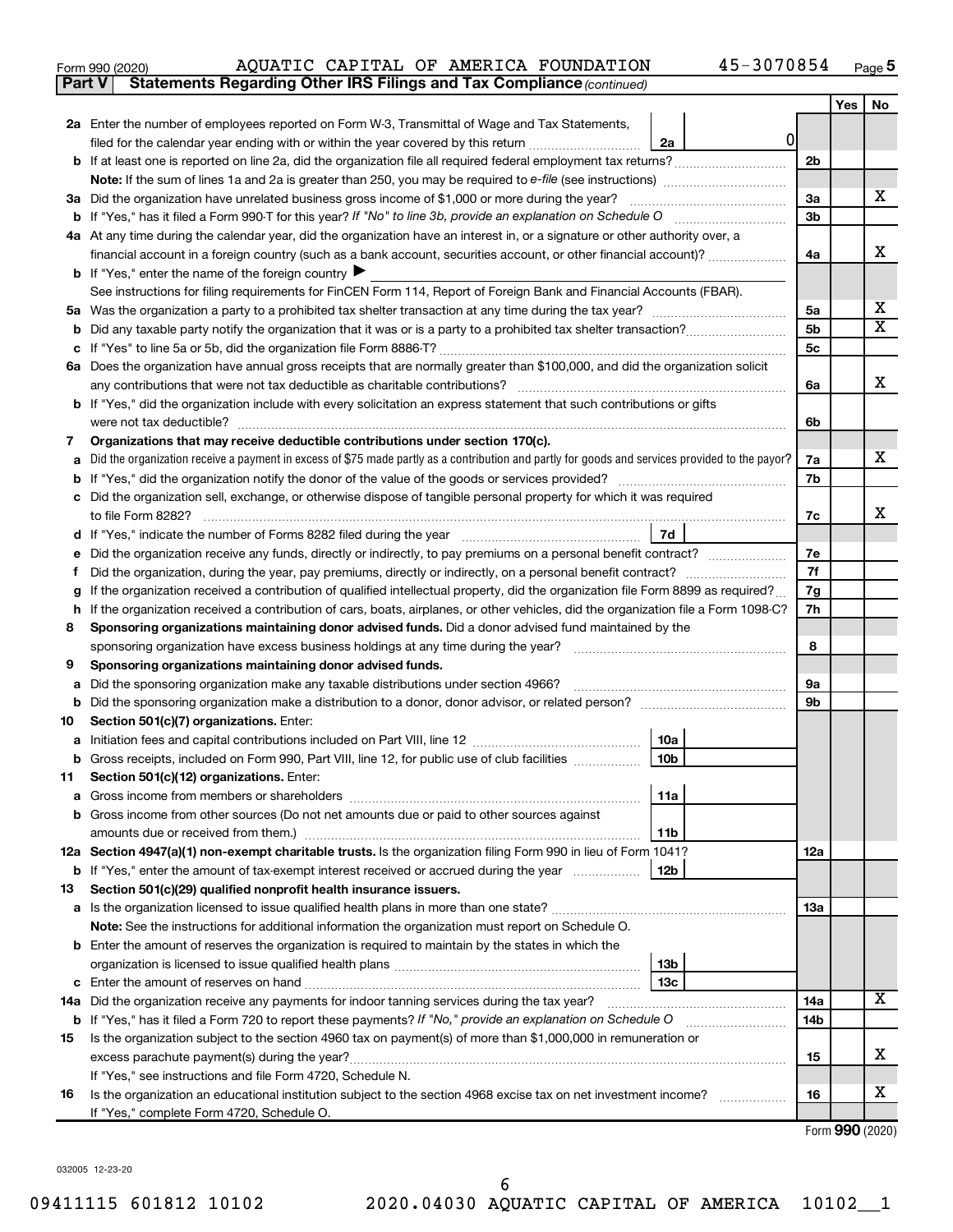| Form 990 (2020) |  |
|-----------------|--|
|-----------------|--|

Form 990 (2020) Page AQUATIC CAPITAL OF AMERICA FOUNDATION 45-3070854

**6**

**Part VI** Governance, Management, and Disclosure For each "Yes" response to lines 2 through 7b below, and for a "No" response *to line 8a, 8b, or 10b below, describe the circumstances, processes, or changes on Schedule O. See instructions.*

| 2                                                                                                                                                                                                                                                                                                                                                                                                                                                                                                                                                                                                                                                                                                                                                                                                                                                                                                                                                                                                                                                                                                                                                                                                                                                                                                                                                                                                                                                                                                                                                                                                                                                                                                                                                                                                                                                                                                                                                                                                                                                                                                                                                                                                                                                                                                                                                                                                                                                                                                                                                                                                                                                                                                                                                                                                                                                                                                                                                                                                                                                                                                                                                                                                                                                                                                                                                                                                                                                                                                                                                                                                                                                                                                                                                                                                                                                                                                                                                                                                                                                                                                                                    | If there are material differences in voting rights among members of the governing body, or if the governing | 1a |  |              | Yes                     | No |
|--------------------------------------------------------------------------------------------------------------------------------------------------------------------------------------------------------------------------------------------------------------------------------------------------------------------------------------------------------------------------------------------------------------------------------------------------------------------------------------------------------------------------------------------------------------------------------------------------------------------------------------------------------------------------------------------------------------------------------------------------------------------------------------------------------------------------------------------------------------------------------------------------------------------------------------------------------------------------------------------------------------------------------------------------------------------------------------------------------------------------------------------------------------------------------------------------------------------------------------------------------------------------------------------------------------------------------------------------------------------------------------------------------------------------------------------------------------------------------------------------------------------------------------------------------------------------------------------------------------------------------------------------------------------------------------------------------------------------------------------------------------------------------------------------------------------------------------------------------------------------------------------------------------------------------------------------------------------------------------------------------------------------------------------------------------------------------------------------------------------------------------------------------------------------------------------------------------------------------------------------------------------------------------------------------------------------------------------------------------------------------------------------------------------------------------------------------------------------------------------------------------------------------------------------------------------------------------------------------------------------------------------------------------------------------------------------------------------------------------------------------------------------------------------------------------------------------------------------------------------------------------------------------------------------------------------------------------------------------------------------------------------------------------------------------------------------------------------------------------------------------------------------------------------------------------------------------------------------------------------------------------------------------------------------------------------------------------------------------------------------------------------------------------------------------------------------------------------------------------------------------------------------------------------------------------------------------------------------------------------------------------------------------------------------------------------------------------------------------------------------------------------------------------------------------------------------------------------------------------------------------------------------------------------------------------------------------------------------------------------------------------------------------------------------------------------------------------------------------------------------------------|-------------------------------------------------------------------------------------------------------------|----|--|--------------|-------------------------|----|
|                                                                                                                                                                                                                                                                                                                                                                                                                                                                                                                                                                                                                                                                                                                                                                                                                                                                                                                                                                                                                                                                                                                                                                                                                                                                                                                                                                                                                                                                                                                                                                                                                                                                                                                                                                                                                                                                                                                                                                                                                                                                                                                                                                                                                                                                                                                                                                                                                                                                                                                                                                                                                                                                                                                                                                                                                                                                                                                                                                                                                                                                                                                                                                                                                                                                                                                                                                                                                                                                                                                                                                                                                                                                                                                                                                                                                                                                                                                                                                                                                                                                                                                                      |                                                                                                             |    |  |              |                         |    |
|                                                                                                                                                                                                                                                                                                                                                                                                                                                                                                                                                                                                                                                                                                                                                                                                                                                                                                                                                                                                                                                                                                                                                                                                                                                                                                                                                                                                                                                                                                                                                                                                                                                                                                                                                                                                                                                                                                                                                                                                                                                                                                                                                                                                                                                                                                                                                                                                                                                                                                                                                                                                                                                                                                                                                                                                                                                                                                                                                                                                                                                                                                                                                                                                                                                                                                                                                                                                                                                                                                                                                                                                                                                                                                                                                                                                                                                                                                                                                                                                                                                                                                                                      |                                                                                                             |    |  |              |                         |    |
|                                                                                                                                                                                                                                                                                                                                                                                                                                                                                                                                                                                                                                                                                                                                                                                                                                                                                                                                                                                                                                                                                                                                                                                                                                                                                                                                                                                                                                                                                                                                                                                                                                                                                                                                                                                                                                                                                                                                                                                                                                                                                                                                                                                                                                                                                                                                                                                                                                                                                                                                                                                                                                                                                                                                                                                                                                                                                                                                                                                                                                                                                                                                                                                                                                                                                                                                                                                                                                                                                                                                                                                                                                                                                                                                                                                                                                                                                                                                                                                                                                                                                                                                      |                                                                                                             |    |  |              |                         |    |
|                                                                                                                                                                                                                                                                                                                                                                                                                                                                                                                                                                                                                                                                                                                                                                                                                                                                                                                                                                                                                                                                                                                                                                                                                                                                                                                                                                                                                                                                                                                                                                                                                                                                                                                                                                                                                                                                                                                                                                                                                                                                                                                                                                                                                                                                                                                                                                                                                                                                                                                                                                                                                                                                                                                                                                                                                                                                                                                                                                                                                                                                                                                                                                                                                                                                                                                                                                                                                                                                                                                                                                                                                                                                                                                                                                                                                                                                                                                                                                                                                                                                                                                                      |                                                                                                             |    |  |              |                         |    |
|                                                                                                                                                                                                                                                                                                                                                                                                                                                                                                                                                                                                                                                                                                                                                                                                                                                                                                                                                                                                                                                                                                                                                                                                                                                                                                                                                                                                                                                                                                                                                                                                                                                                                                                                                                                                                                                                                                                                                                                                                                                                                                                                                                                                                                                                                                                                                                                                                                                                                                                                                                                                                                                                                                                                                                                                                                                                                                                                                                                                                                                                                                                                                                                                                                                                                                                                                                                                                                                                                                                                                                                                                                                                                                                                                                                                                                                                                                                                                                                                                                                                                                                                      |                                                                                                             |    |  |              |                         |    |
|                                                                                                                                                                                                                                                                                                                                                                                                                                                                                                                                                                                                                                                                                                                                                                                                                                                                                                                                                                                                                                                                                                                                                                                                                                                                                                                                                                                                                                                                                                                                                                                                                                                                                                                                                                                                                                                                                                                                                                                                                                                                                                                                                                                                                                                                                                                                                                                                                                                                                                                                                                                                                                                                                                                                                                                                                                                                                                                                                                                                                                                                                                                                                                                                                                                                                                                                                                                                                                                                                                                                                                                                                                                                                                                                                                                                                                                                                                                                                                                                                                                                                                                                      |                                                                                                             | 1b |  |              |                         |    |
|                                                                                                                                                                                                                                                                                                                                                                                                                                                                                                                                                                                                                                                                                                                                                                                                                                                                                                                                                                                                                                                                                                                                                                                                                                                                                                                                                                                                                                                                                                                                                                                                                                                                                                                                                                                                                                                                                                                                                                                                                                                                                                                                                                                                                                                                                                                                                                                                                                                                                                                                                                                                                                                                                                                                                                                                                                                                                                                                                                                                                                                                                                                                                                                                                                                                                                                                                                                                                                                                                                                                                                                                                                                                                                                                                                                                                                                                                                                                                                                                                                                                                                                                      |                                                                                                             |    |  |              |                         |    |
|                                                                                                                                                                                                                                                                                                                                                                                                                                                                                                                                                                                                                                                                                                                                                                                                                                                                                                                                                                                                                                                                                                                                                                                                                                                                                                                                                                                                                                                                                                                                                                                                                                                                                                                                                                                                                                                                                                                                                                                                                                                                                                                                                                                                                                                                                                                                                                                                                                                                                                                                                                                                                                                                                                                                                                                                                                                                                                                                                                                                                                                                                                                                                                                                                                                                                                                                                                                                                                                                                                                                                                                                                                                                                                                                                                                                                                                                                                                                                                                                                                                                                                                                      | officer, director, trustee, or key employee?                                                                |    |  | $\mathbf{2}$ |                         |    |
|                                                                                                                                                                                                                                                                                                                                                                                                                                                                                                                                                                                                                                                                                                                                                                                                                                                                                                                                                                                                                                                                                                                                                                                                                                                                                                                                                                                                                                                                                                                                                                                                                                                                                                                                                                                                                                                                                                                                                                                                                                                                                                                                                                                                                                                                                                                                                                                                                                                                                                                                                                                                                                                                                                                                                                                                                                                                                                                                                                                                                                                                                                                                                                                                                                                                                                                                                                                                                                                                                                                                                                                                                                                                                                                                                                                                                                                                                                                                                                                                                                                                                                                                      |                                                                                                             |    |  |              |                         |    |
|                                                                                                                                                                                                                                                                                                                                                                                                                                                                                                                                                                                                                                                                                                                                                                                                                                                                                                                                                                                                                                                                                                                                                                                                                                                                                                                                                                                                                                                                                                                                                                                                                                                                                                                                                                                                                                                                                                                                                                                                                                                                                                                                                                                                                                                                                                                                                                                                                                                                                                                                                                                                                                                                                                                                                                                                                                                                                                                                                                                                                                                                                                                                                                                                                                                                                                                                                                                                                                                                                                                                                                                                                                                                                                                                                                                                                                                                                                                                                                                                                                                                                                                                      |                                                                                                             |    |  | 3            |                         |    |
| 4                                                                                                                                                                                                                                                                                                                                                                                                                                                                                                                                                                                                                                                                                                                                                                                                                                                                                                                                                                                                                                                                                                                                                                                                                                                                                                                                                                                                                                                                                                                                                                                                                                                                                                                                                                                                                                                                                                                                                                                                                                                                                                                                                                                                                                                                                                                                                                                                                                                                                                                                                                                                                                                                                                                                                                                                                                                                                                                                                                                                                                                                                                                                                                                                                                                                                                                                                                                                                                                                                                                                                                                                                                                                                                                                                                                                                                                                                                                                                                                                                                                                                                                                    |                                                                                                             |    |  | 4            |                         |    |
|                                                                                                                                                                                                                                                                                                                                                                                                                                                                                                                                                                                                                                                                                                                                                                                                                                                                                                                                                                                                                                                                                                                                                                                                                                                                                                                                                                                                                                                                                                                                                                                                                                                                                                                                                                                                                                                                                                                                                                                                                                                                                                                                                                                                                                                                                                                                                                                                                                                                                                                                                                                                                                                                                                                                                                                                                                                                                                                                                                                                                                                                                                                                                                                                                                                                                                                                                                                                                                                                                                                                                                                                                                                                                                                                                                                                                                                                                                                                                                                                                                                                                                                                      |                                                                                                             |    |  | 5            |                         |    |
|                                                                                                                                                                                                                                                                                                                                                                                                                                                                                                                                                                                                                                                                                                                                                                                                                                                                                                                                                                                                                                                                                                                                                                                                                                                                                                                                                                                                                                                                                                                                                                                                                                                                                                                                                                                                                                                                                                                                                                                                                                                                                                                                                                                                                                                                                                                                                                                                                                                                                                                                                                                                                                                                                                                                                                                                                                                                                                                                                                                                                                                                                                                                                                                                                                                                                                                                                                                                                                                                                                                                                                                                                                                                                                                                                                                                                                                                                                                                                                                                                                                                                                                                      |                                                                                                             |    |  |              |                         |    |
| <b>Section A. Governing Body and Management</b><br>23<br>1a Enter the number of voting members of the governing body at the end of the tax year<br>body delegated broad authority to an executive committee or similar committee, explain on Schedule O.<br>23<br><b>b</b> Enter the number of voting members included on line 1a, above, who are independent<br>Did any officer, director, trustee, or key employee have a family relationship or a business relationship with any other<br>Did the organization delegate control over management duties customarily performed by or under the direct supervision<br>3<br>Did the organization make any significant changes to its governing documents since the prior Form 990 was filed?<br>5<br>6<br>6<br>Did the organization have members, stockholders, or other persons who had the power to elect or appoint one or<br>7a<br>7a<br><b>b</b> Are any governance decisions of the organization reserved to (or subject to approval by) members, stockholders, or<br>7b<br>Did the organization contemporaneously document the meetings held or written actions undertaken during the year by the following:<br>8<br>8а<br>а<br>8b<br>Is there any officer, director, trustee, or key employee listed in Part VII, Section A, who cannot be reached at the<br>9<br>9<br><b>Section B. Policies</b> (This Section B requests information about policies not required by the Internal Revenue Code.)<br>10a<br>b If "Yes," did the organization have written policies and procedures governing the activities of such chapters, affiliates,<br>10 <sub>b</sub><br>11a<br>11a Has the organization provided a complete copy of this Form 990 to all members of its governing body before filing the form?<br><b>b</b> Describe in Schedule O the process, if any, used by the organization to review this Form 990.<br>12a<br>12a<br><b>b</b> Were officers, directors, or trustees, and key employees required to disclose annually interests that could give rise to conflicts?<br>12 <sub>b</sub><br>Did the organization regularly and consistently monitor and enforce compliance with the policy? If "Yes," describe<br>с<br>12c<br>13<br>13<br>14<br>Did the organization have a written document retention and destruction policy? [11] manufaction manufaction in<br>14<br>Did the process for determining compensation of the following persons include a review and approval by independent<br>15<br>persons, comparability data, and contemporaneous substantiation of the deliberation and decision?<br>15a<br>15b<br>If "Yes" to line 15a or 15b, describe the process in Schedule O (see instructions).<br>16a Did the organization invest in, contribute assets to, or participate in a joint venture or similar arrangement with a<br>taxable entity during the year?<br>16a<br>b If "Yes," did the organization follow a written policy or procedure requiring the organization to evaluate its participation<br>in joint venture arrangements under applicable federal tax law, and take steps to safeguard the organization's<br>exempt status with respect to such arrangements?<br>16b<br><b>Section C. Disclosure</b><br>List the states with which a copy of this Form 990 is required to be filed $\blacktriangleright$ CA<br>17<br>Section 6104 requires an organization to make its Forms 1023 (1024 or 1024-A, if applicable), 990, and 990-T (Section 501(c)(3)s only) available<br>18<br>for public inspection. Indicate how you made these available. Check all that apply.<br>$\lfloor x \rfloor$ Upon request<br>Own website<br>Another's website<br>Other (explain on Schedule O)<br>Describe on Schedule O whether (and if so, how) the organization made its governing documents, conflict of interest policy, and financial<br>19<br>statements available to the public during the tax year.<br>State the name, address, and telephone number of the person who possesses the organization's books and records<br>20<br>CRISELL & ASSOCIATES - 562-595-0501<br>2199 E. WILLOW STREET,<br>90755<br>SIGNAL HILL,<br>CA<br>032006 12-23-20<br>7 |                                                                                                             |    |  |              |                         |    |
| 09411115 601812 10102<br>2020.04030 AQUATIC CAPITAL OF AMERICA<br>$10102 - 1$                                                                                                                                                                                                                                                                                                                                                                                                                                                                                                                                                                                                                                                                                                                                                                                                                                                                                                                                                                                                                                                                                                                                                                                                                                                                                                                                                                                                                                                                                                                                                                                                                                                                                                                                                                                                                                                                                                                                                                                                                                                                                                                                                                                                                                                                                                                                                                                                                                                                                                                                                                                                                                                                                                                                                                                                                                                                                                                                                                                                                                                                                                                                                                                                                                                                                                                                                                                                                                                                                                                                                                                                                                                                                                                                                                                                                                                                                                                                                                                                                                                        |                                                                                                             |    |  |              |                         |    |
|                                                                                                                                                                                                                                                                                                                                                                                                                                                                                                                                                                                                                                                                                                                                                                                                                                                                                                                                                                                                                                                                                                                                                                                                                                                                                                                                                                                                                                                                                                                                                                                                                                                                                                                                                                                                                                                                                                                                                                                                                                                                                                                                                                                                                                                                                                                                                                                                                                                                                                                                                                                                                                                                                                                                                                                                                                                                                                                                                                                                                                                                                                                                                                                                                                                                                                                                                                                                                                                                                                                                                                                                                                                                                                                                                                                                                                                                                                                                                                                                                                                                                                                                      |                                                                                                             |    |  |              |                         |    |
|                                                                                                                                                                                                                                                                                                                                                                                                                                                                                                                                                                                                                                                                                                                                                                                                                                                                                                                                                                                                                                                                                                                                                                                                                                                                                                                                                                                                                                                                                                                                                                                                                                                                                                                                                                                                                                                                                                                                                                                                                                                                                                                                                                                                                                                                                                                                                                                                                                                                                                                                                                                                                                                                                                                                                                                                                                                                                                                                                                                                                                                                                                                                                                                                                                                                                                                                                                                                                                                                                                                                                                                                                                                                                                                                                                                                                                                                                                                                                                                                                                                                                                                                      |                                                                                                             |    |  |              |                         |    |
|                                                                                                                                                                                                                                                                                                                                                                                                                                                                                                                                                                                                                                                                                                                                                                                                                                                                                                                                                                                                                                                                                                                                                                                                                                                                                                                                                                                                                                                                                                                                                                                                                                                                                                                                                                                                                                                                                                                                                                                                                                                                                                                                                                                                                                                                                                                                                                                                                                                                                                                                                                                                                                                                                                                                                                                                                                                                                                                                                                                                                                                                                                                                                                                                                                                                                                                                                                                                                                                                                                                                                                                                                                                                                                                                                                                                                                                                                                                                                                                                                                                                                                                                      |                                                                                                             |    |  |              |                         |    |
|                                                                                                                                                                                                                                                                                                                                                                                                                                                                                                                                                                                                                                                                                                                                                                                                                                                                                                                                                                                                                                                                                                                                                                                                                                                                                                                                                                                                                                                                                                                                                                                                                                                                                                                                                                                                                                                                                                                                                                                                                                                                                                                                                                                                                                                                                                                                                                                                                                                                                                                                                                                                                                                                                                                                                                                                                                                                                                                                                                                                                                                                                                                                                                                                                                                                                                                                                                                                                                                                                                                                                                                                                                                                                                                                                                                                                                                                                                                                                                                                                                                                                                                                      |                                                                                                             |    |  |              |                         |    |
|                                                                                                                                                                                                                                                                                                                                                                                                                                                                                                                                                                                                                                                                                                                                                                                                                                                                                                                                                                                                                                                                                                                                                                                                                                                                                                                                                                                                                                                                                                                                                                                                                                                                                                                                                                                                                                                                                                                                                                                                                                                                                                                                                                                                                                                                                                                                                                                                                                                                                                                                                                                                                                                                                                                                                                                                                                                                                                                                                                                                                                                                                                                                                                                                                                                                                                                                                                                                                                                                                                                                                                                                                                                                                                                                                                                                                                                                                                                                                                                                                                                                                                                                      |                                                                                                             |    |  |              | х                       |    |
|                                                                                                                                                                                                                                                                                                                                                                                                                                                                                                                                                                                                                                                                                                                                                                                                                                                                                                                                                                                                                                                                                                                                                                                                                                                                                                                                                                                                                                                                                                                                                                                                                                                                                                                                                                                                                                                                                                                                                                                                                                                                                                                                                                                                                                                                                                                                                                                                                                                                                                                                                                                                                                                                                                                                                                                                                                                                                                                                                                                                                                                                                                                                                                                                                                                                                                                                                                                                                                                                                                                                                                                                                                                                                                                                                                                                                                                                                                                                                                                                                                                                                                                                      |                                                                                                             |    |  |              | $\overline{\mathbf{x}}$ |    |
|                                                                                                                                                                                                                                                                                                                                                                                                                                                                                                                                                                                                                                                                                                                                                                                                                                                                                                                                                                                                                                                                                                                                                                                                                                                                                                                                                                                                                                                                                                                                                                                                                                                                                                                                                                                                                                                                                                                                                                                                                                                                                                                                                                                                                                                                                                                                                                                                                                                                                                                                                                                                                                                                                                                                                                                                                                                                                                                                                                                                                                                                                                                                                                                                                                                                                                                                                                                                                                                                                                                                                                                                                                                                                                                                                                                                                                                                                                                                                                                                                                                                                                                                      |                                                                                                             |    |  |              |                         |    |
|                                                                                                                                                                                                                                                                                                                                                                                                                                                                                                                                                                                                                                                                                                                                                                                                                                                                                                                                                                                                                                                                                                                                                                                                                                                                                                                                                                                                                                                                                                                                                                                                                                                                                                                                                                                                                                                                                                                                                                                                                                                                                                                                                                                                                                                                                                                                                                                                                                                                                                                                                                                                                                                                                                                                                                                                                                                                                                                                                                                                                                                                                                                                                                                                                                                                                                                                                                                                                                                                                                                                                                                                                                                                                                                                                                                                                                                                                                                                                                                                                                                                                                                                      |                                                                                                             |    |  |              |                         |    |
|                                                                                                                                                                                                                                                                                                                                                                                                                                                                                                                                                                                                                                                                                                                                                                                                                                                                                                                                                                                                                                                                                                                                                                                                                                                                                                                                                                                                                                                                                                                                                                                                                                                                                                                                                                                                                                                                                                                                                                                                                                                                                                                                                                                                                                                                                                                                                                                                                                                                                                                                                                                                                                                                                                                                                                                                                                                                                                                                                                                                                                                                                                                                                                                                                                                                                                                                                                                                                                                                                                                                                                                                                                                                                                                                                                                                                                                                                                                                                                                                                                                                                                                                      |                                                                                                             |    |  |              |                         |    |
|                                                                                                                                                                                                                                                                                                                                                                                                                                                                                                                                                                                                                                                                                                                                                                                                                                                                                                                                                                                                                                                                                                                                                                                                                                                                                                                                                                                                                                                                                                                                                                                                                                                                                                                                                                                                                                                                                                                                                                                                                                                                                                                                                                                                                                                                                                                                                                                                                                                                                                                                                                                                                                                                                                                                                                                                                                                                                                                                                                                                                                                                                                                                                                                                                                                                                                                                                                                                                                                                                                                                                                                                                                                                                                                                                                                                                                                                                                                                                                                                                                                                                                                                      |                                                                                                             |    |  |              | Yes                     |    |
|                                                                                                                                                                                                                                                                                                                                                                                                                                                                                                                                                                                                                                                                                                                                                                                                                                                                                                                                                                                                                                                                                                                                                                                                                                                                                                                                                                                                                                                                                                                                                                                                                                                                                                                                                                                                                                                                                                                                                                                                                                                                                                                                                                                                                                                                                                                                                                                                                                                                                                                                                                                                                                                                                                                                                                                                                                                                                                                                                                                                                                                                                                                                                                                                                                                                                                                                                                                                                                                                                                                                                                                                                                                                                                                                                                                                                                                                                                                                                                                                                                                                                                                                      |                                                                                                             |    |  |              |                         |    |
|                                                                                                                                                                                                                                                                                                                                                                                                                                                                                                                                                                                                                                                                                                                                                                                                                                                                                                                                                                                                                                                                                                                                                                                                                                                                                                                                                                                                                                                                                                                                                                                                                                                                                                                                                                                                                                                                                                                                                                                                                                                                                                                                                                                                                                                                                                                                                                                                                                                                                                                                                                                                                                                                                                                                                                                                                                                                                                                                                                                                                                                                                                                                                                                                                                                                                                                                                                                                                                                                                                                                                                                                                                                                                                                                                                                                                                                                                                                                                                                                                                                                                                                                      |                                                                                                             |    |  |              |                         |    |
|                                                                                                                                                                                                                                                                                                                                                                                                                                                                                                                                                                                                                                                                                                                                                                                                                                                                                                                                                                                                                                                                                                                                                                                                                                                                                                                                                                                                                                                                                                                                                                                                                                                                                                                                                                                                                                                                                                                                                                                                                                                                                                                                                                                                                                                                                                                                                                                                                                                                                                                                                                                                                                                                                                                                                                                                                                                                                                                                                                                                                                                                                                                                                                                                                                                                                                                                                                                                                                                                                                                                                                                                                                                                                                                                                                                                                                                                                                                                                                                                                                                                                                                                      |                                                                                                             |    |  |              |                         |    |
|                                                                                                                                                                                                                                                                                                                                                                                                                                                                                                                                                                                                                                                                                                                                                                                                                                                                                                                                                                                                                                                                                                                                                                                                                                                                                                                                                                                                                                                                                                                                                                                                                                                                                                                                                                                                                                                                                                                                                                                                                                                                                                                                                                                                                                                                                                                                                                                                                                                                                                                                                                                                                                                                                                                                                                                                                                                                                                                                                                                                                                                                                                                                                                                                                                                                                                                                                                                                                                                                                                                                                                                                                                                                                                                                                                                                                                                                                                                                                                                                                                                                                                                                      |                                                                                                             |    |  |              | X                       |    |
|                                                                                                                                                                                                                                                                                                                                                                                                                                                                                                                                                                                                                                                                                                                                                                                                                                                                                                                                                                                                                                                                                                                                                                                                                                                                                                                                                                                                                                                                                                                                                                                                                                                                                                                                                                                                                                                                                                                                                                                                                                                                                                                                                                                                                                                                                                                                                                                                                                                                                                                                                                                                                                                                                                                                                                                                                                                                                                                                                                                                                                                                                                                                                                                                                                                                                                                                                                                                                                                                                                                                                                                                                                                                                                                                                                                                                                                                                                                                                                                                                                                                                                                                      |                                                                                                             |    |  |              |                         |    |
|                                                                                                                                                                                                                                                                                                                                                                                                                                                                                                                                                                                                                                                                                                                                                                                                                                                                                                                                                                                                                                                                                                                                                                                                                                                                                                                                                                                                                                                                                                                                                                                                                                                                                                                                                                                                                                                                                                                                                                                                                                                                                                                                                                                                                                                                                                                                                                                                                                                                                                                                                                                                                                                                                                                                                                                                                                                                                                                                                                                                                                                                                                                                                                                                                                                                                                                                                                                                                                                                                                                                                                                                                                                                                                                                                                                                                                                                                                                                                                                                                                                                                                                                      |                                                                                                             |    |  |              | X                       |    |
|                                                                                                                                                                                                                                                                                                                                                                                                                                                                                                                                                                                                                                                                                                                                                                                                                                                                                                                                                                                                                                                                                                                                                                                                                                                                                                                                                                                                                                                                                                                                                                                                                                                                                                                                                                                                                                                                                                                                                                                                                                                                                                                                                                                                                                                                                                                                                                                                                                                                                                                                                                                                                                                                                                                                                                                                                                                                                                                                                                                                                                                                                                                                                                                                                                                                                                                                                                                                                                                                                                                                                                                                                                                                                                                                                                                                                                                                                                                                                                                                                                                                                                                                      |                                                                                                             |    |  |              |                         |    |
|                                                                                                                                                                                                                                                                                                                                                                                                                                                                                                                                                                                                                                                                                                                                                                                                                                                                                                                                                                                                                                                                                                                                                                                                                                                                                                                                                                                                                                                                                                                                                                                                                                                                                                                                                                                                                                                                                                                                                                                                                                                                                                                                                                                                                                                                                                                                                                                                                                                                                                                                                                                                                                                                                                                                                                                                                                                                                                                                                                                                                                                                                                                                                                                                                                                                                                                                                                                                                                                                                                                                                                                                                                                                                                                                                                                                                                                                                                                                                                                                                                                                                                                                      |                                                                                                             |    |  |              |                         |    |
|                                                                                                                                                                                                                                                                                                                                                                                                                                                                                                                                                                                                                                                                                                                                                                                                                                                                                                                                                                                                                                                                                                                                                                                                                                                                                                                                                                                                                                                                                                                                                                                                                                                                                                                                                                                                                                                                                                                                                                                                                                                                                                                                                                                                                                                                                                                                                                                                                                                                                                                                                                                                                                                                                                                                                                                                                                                                                                                                                                                                                                                                                                                                                                                                                                                                                                                                                                                                                                                                                                                                                                                                                                                                                                                                                                                                                                                                                                                                                                                                                                                                                                                                      |                                                                                                             |    |  |              |                         |    |
|                                                                                                                                                                                                                                                                                                                                                                                                                                                                                                                                                                                                                                                                                                                                                                                                                                                                                                                                                                                                                                                                                                                                                                                                                                                                                                                                                                                                                                                                                                                                                                                                                                                                                                                                                                                                                                                                                                                                                                                                                                                                                                                                                                                                                                                                                                                                                                                                                                                                                                                                                                                                                                                                                                                                                                                                                                                                                                                                                                                                                                                                                                                                                                                                                                                                                                                                                                                                                                                                                                                                                                                                                                                                                                                                                                                                                                                                                                                                                                                                                                                                                                                                      |                                                                                                             |    |  |              |                         |    |
|                                                                                                                                                                                                                                                                                                                                                                                                                                                                                                                                                                                                                                                                                                                                                                                                                                                                                                                                                                                                                                                                                                                                                                                                                                                                                                                                                                                                                                                                                                                                                                                                                                                                                                                                                                                                                                                                                                                                                                                                                                                                                                                                                                                                                                                                                                                                                                                                                                                                                                                                                                                                                                                                                                                                                                                                                                                                                                                                                                                                                                                                                                                                                                                                                                                                                                                                                                                                                                                                                                                                                                                                                                                                                                                                                                                                                                                                                                                                                                                                                                                                                                                                      |                                                                                                             |    |  |              | $\overline{\mathbf{X}}$ |    |
|                                                                                                                                                                                                                                                                                                                                                                                                                                                                                                                                                                                                                                                                                                                                                                                                                                                                                                                                                                                                                                                                                                                                                                                                                                                                                                                                                                                                                                                                                                                                                                                                                                                                                                                                                                                                                                                                                                                                                                                                                                                                                                                                                                                                                                                                                                                                                                                                                                                                                                                                                                                                                                                                                                                                                                                                                                                                                                                                                                                                                                                                                                                                                                                                                                                                                                                                                                                                                                                                                                                                                                                                                                                                                                                                                                                                                                                                                                                                                                                                                                                                                                                                      |                                                                                                             |    |  |              |                         |    |
|                                                                                                                                                                                                                                                                                                                                                                                                                                                                                                                                                                                                                                                                                                                                                                                                                                                                                                                                                                                                                                                                                                                                                                                                                                                                                                                                                                                                                                                                                                                                                                                                                                                                                                                                                                                                                                                                                                                                                                                                                                                                                                                                                                                                                                                                                                                                                                                                                                                                                                                                                                                                                                                                                                                                                                                                                                                                                                                                                                                                                                                                                                                                                                                                                                                                                                                                                                                                                                                                                                                                                                                                                                                                                                                                                                                                                                                                                                                                                                                                                                                                                                                                      |                                                                                                             |    |  |              |                         |    |
|                                                                                                                                                                                                                                                                                                                                                                                                                                                                                                                                                                                                                                                                                                                                                                                                                                                                                                                                                                                                                                                                                                                                                                                                                                                                                                                                                                                                                                                                                                                                                                                                                                                                                                                                                                                                                                                                                                                                                                                                                                                                                                                                                                                                                                                                                                                                                                                                                                                                                                                                                                                                                                                                                                                                                                                                                                                                                                                                                                                                                                                                                                                                                                                                                                                                                                                                                                                                                                                                                                                                                                                                                                                                                                                                                                                                                                                                                                                                                                                                                                                                                                                                      |                                                                                                             |    |  |              |                         |    |
|                                                                                                                                                                                                                                                                                                                                                                                                                                                                                                                                                                                                                                                                                                                                                                                                                                                                                                                                                                                                                                                                                                                                                                                                                                                                                                                                                                                                                                                                                                                                                                                                                                                                                                                                                                                                                                                                                                                                                                                                                                                                                                                                                                                                                                                                                                                                                                                                                                                                                                                                                                                                                                                                                                                                                                                                                                                                                                                                                                                                                                                                                                                                                                                                                                                                                                                                                                                                                                                                                                                                                                                                                                                                                                                                                                                                                                                                                                                                                                                                                                                                                                                                      |                                                                                                             |    |  |              |                         |    |
|                                                                                                                                                                                                                                                                                                                                                                                                                                                                                                                                                                                                                                                                                                                                                                                                                                                                                                                                                                                                                                                                                                                                                                                                                                                                                                                                                                                                                                                                                                                                                                                                                                                                                                                                                                                                                                                                                                                                                                                                                                                                                                                                                                                                                                                                                                                                                                                                                                                                                                                                                                                                                                                                                                                                                                                                                                                                                                                                                                                                                                                                                                                                                                                                                                                                                                                                                                                                                                                                                                                                                                                                                                                                                                                                                                                                                                                                                                                                                                                                                                                                                                                                      |                                                                                                             |    |  |              |                         |    |
|                                                                                                                                                                                                                                                                                                                                                                                                                                                                                                                                                                                                                                                                                                                                                                                                                                                                                                                                                                                                                                                                                                                                                                                                                                                                                                                                                                                                                                                                                                                                                                                                                                                                                                                                                                                                                                                                                                                                                                                                                                                                                                                                                                                                                                                                                                                                                                                                                                                                                                                                                                                                                                                                                                                                                                                                                                                                                                                                                                                                                                                                                                                                                                                                                                                                                                                                                                                                                                                                                                                                                                                                                                                                                                                                                                                                                                                                                                                                                                                                                                                                                                                                      |                                                                                                             |    |  |              |                         |    |
|                                                                                                                                                                                                                                                                                                                                                                                                                                                                                                                                                                                                                                                                                                                                                                                                                                                                                                                                                                                                                                                                                                                                                                                                                                                                                                                                                                                                                                                                                                                                                                                                                                                                                                                                                                                                                                                                                                                                                                                                                                                                                                                                                                                                                                                                                                                                                                                                                                                                                                                                                                                                                                                                                                                                                                                                                                                                                                                                                                                                                                                                                                                                                                                                                                                                                                                                                                                                                                                                                                                                                                                                                                                                                                                                                                                                                                                                                                                                                                                                                                                                                                                                      |                                                                                                             |    |  |              |                         |    |
|                                                                                                                                                                                                                                                                                                                                                                                                                                                                                                                                                                                                                                                                                                                                                                                                                                                                                                                                                                                                                                                                                                                                                                                                                                                                                                                                                                                                                                                                                                                                                                                                                                                                                                                                                                                                                                                                                                                                                                                                                                                                                                                                                                                                                                                                                                                                                                                                                                                                                                                                                                                                                                                                                                                                                                                                                                                                                                                                                                                                                                                                                                                                                                                                                                                                                                                                                                                                                                                                                                                                                                                                                                                                                                                                                                                                                                                                                                                                                                                                                                                                                                                                      |                                                                                                             |    |  |              |                         |    |
|                                                                                                                                                                                                                                                                                                                                                                                                                                                                                                                                                                                                                                                                                                                                                                                                                                                                                                                                                                                                                                                                                                                                                                                                                                                                                                                                                                                                                                                                                                                                                                                                                                                                                                                                                                                                                                                                                                                                                                                                                                                                                                                                                                                                                                                                                                                                                                                                                                                                                                                                                                                                                                                                                                                                                                                                                                                                                                                                                                                                                                                                                                                                                                                                                                                                                                                                                                                                                                                                                                                                                                                                                                                                                                                                                                                                                                                                                                                                                                                                                                                                                                                                      |                                                                                                             |    |  |              |                         |    |
|                                                                                                                                                                                                                                                                                                                                                                                                                                                                                                                                                                                                                                                                                                                                                                                                                                                                                                                                                                                                                                                                                                                                                                                                                                                                                                                                                                                                                                                                                                                                                                                                                                                                                                                                                                                                                                                                                                                                                                                                                                                                                                                                                                                                                                                                                                                                                                                                                                                                                                                                                                                                                                                                                                                                                                                                                                                                                                                                                                                                                                                                                                                                                                                                                                                                                                                                                                                                                                                                                                                                                                                                                                                                                                                                                                                                                                                                                                                                                                                                                                                                                                                                      |                                                                                                             |    |  |              |                         |    |
|                                                                                                                                                                                                                                                                                                                                                                                                                                                                                                                                                                                                                                                                                                                                                                                                                                                                                                                                                                                                                                                                                                                                                                                                                                                                                                                                                                                                                                                                                                                                                                                                                                                                                                                                                                                                                                                                                                                                                                                                                                                                                                                                                                                                                                                                                                                                                                                                                                                                                                                                                                                                                                                                                                                                                                                                                                                                                                                                                                                                                                                                                                                                                                                                                                                                                                                                                                                                                                                                                                                                                                                                                                                                                                                                                                                                                                                                                                                                                                                                                                                                                                                                      |                                                                                                             |    |  |              |                         |    |
|                                                                                                                                                                                                                                                                                                                                                                                                                                                                                                                                                                                                                                                                                                                                                                                                                                                                                                                                                                                                                                                                                                                                                                                                                                                                                                                                                                                                                                                                                                                                                                                                                                                                                                                                                                                                                                                                                                                                                                                                                                                                                                                                                                                                                                                                                                                                                                                                                                                                                                                                                                                                                                                                                                                                                                                                                                                                                                                                                                                                                                                                                                                                                                                                                                                                                                                                                                                                                                                                                                                                                                                                                                                                                                                                                                                                                                                                                                                                                                                                                                                                                                                                      |                                                                                                             |    |  |              |                         |    |
|                                                                                                                                                                                                                                                                                                                                                                                                                                                                                                                                                                                                                                                                                                                                                                                                                                                                                                                                                                                                                                                                                                                                                                                                                                                                                                                                                                                                                                                                                                                                                                                                                                                                                                                                                                                                                                                                                                                                                                                                                                                                                                                                                                                                                                                                                                                                                                                                                                                                                                                                                                                                                                                                                                                                                                                                                                                                                                                                                                                                                                                                                                                                                                                                                                                                                                                                                                                                                                                                                                                                                                                                                                                                                                                                                                                                                                                                                                                                                                                                                                                                                                                                      |                                                                                                             |    |  |              |                         |    |
|                                                                                                                                                                                                                                                                                                                                                                                                                                                                                                                                                                                                                                                                                                                                                                                                                                                                                                                                                                                                                                                                                                                                                                                                                                                                                                                                                                                                                                                                                                                                                                                                                                                                                                                                                                                                                                                                                                                                                                                                                                                                                                                                                                                                                                                                                                                                                                                                                                                                                                                                                                                                                                                                                                                                                                                                                                                                                                                                                                                                                                                                                                                                                                                                                                                                                                                                                                                                                                                                                                                                                                                                                                                                                                                                                                                                                                                                                                                                                                                                                                                                                                                                      |                                                                                                             |    |  |              |                         |    |
|                                                                                                                                                                                                                                                                                                                                                                                                                                                                                                                                                                                                                                                                                                                                                                                                                                                                                                                                                                                                                                                                                                                                                                                                                                                                                                                                                                                                                                                                                                                                                                                                                                                                                                                                                                                                                                                                                                                                                                                                                                                                                                                                                                                                                                                                                                                                                                                                                                                                                                                                                                                                                                                                                                                                                                                                                                                                                                                                                                                                                                                                                                                                                                                                                                                                                                                                                                                                                                                                                                                                                                                                                                                                                                                                                                                                                                                                                                                                                                                                                                                                                                                                      |                                                                                                             |    |  |              |                         |    |
|                                                                                                                                                                                                                                                                                                                                                                                                                                                                                                                                                                                                                                                                                                                                                                                                                                                                                                                                                                                                                                                                                                                                                                                                                                                                                                                                                                                                                                                                                                                                                                                                                                                                                                                                                                                                                                                                                                                                                                                                                                                                                                                                                                                                                                                                                                                                                                                                                                                                                                                                                                                                                                                                                                                                                                                                                                                                                                                                                                                                                                                                                                                                                                                                                                                                                                                                                                                                                                                                                                                                                                                                                                                                                                                                                                                                                                                                                                                                                                                                                                                                                                                                      |                                                                                                             |    |  |              |                         |    |
|                                                                                                                                                                                                                                                                                                                                                                                                                                                                                                                                                                                                                                                                                                                                                                                                                                                                                                                                                                                                                                                                                                                                                                                                                                                                                                                                                                                                                                                                                                                                                                                                                                                                                                                                                                                                                                                                                                                                                                                                                                                                                                                                                                                                                                                                                                                                                                                                                                                                                                                                                                                                                                                                                                                                                                                                                                                                                                                                                                                                                                                                                                                                                                                                                                                                                                                                                                                                                                                                                                                                                                                                                                                                                                                                                                                                                                                                                                                                                                                                                                                                                                                                      |                                                                                                             |    |  |              |                         |    |
|                                                                                                                                                                                                                                                                                                                                                                                                                                                                                                                                                                                                                                                                                                                                                                                                                                                                                                                                                                                                                                                                                                                                                                                                                                                                                                                                                                                                                                                                                                                                                                                                                                                                                                                                                                                                                                                                                                                                                                                                                                                                                                                                                                                                                                                                                                                                                                                                                                                                                                                                                                                                                                                                                                                                                                                                                                                                                                                                                                                                                                                                                                                                                                                                                                                                                                                                                                                                                                                                                                                                                                                                                                                                                                                                                                                                                                                                                                                                                                                                                                                                                                                                      |                                                                                                             |    |  |              |                         |    |
|                                                                                                                                                                                                                                                                                                                                                                                                                                                                                                                                                                                                                                                                                                                                                                                                                                                                                                                                                                                                                                                                                                                                                                                                                                                                                                                                                                                                                                                                                                                                                                                                                                                                                                                                                                                                                                                                                                                                                                                                                                                                                                                                                                                                                                                                                                                                                                                                                                                                                                                                                                                                                                                                                                                                                                                                                                                                                                                                                                                                                                                                                                                                                                                                                                                                                                                                                                                                                                                                                                                                                                                                                                                                                                                                                                                                                                                                                                                                                                                                                                                                                                                                      |                                                                                                             |    |  |              |                         |    |
|                                                                                                                                                                                                                                                                                                                                                                                                                                                                                                                                                                                                                                                                                                                                                                                                                                                                                                                                                                                                                                                                                                                                                                                                                                                                                                                                                                                                                                                                                                                                                                                                                                                                                                                                                                                                                                                                                                                                                                                                                                                                                                                                                                                                                                                                                                                                                                                                                                                                                                                                                                                                                                                                                                                                                                                                                                                                                                                                                                                                                                                                                                                                                                                                                                                                                                                                                                                                                                                                                                                                                                                                                                                                                                                                                                                                                                                                                                                                                                                                                                                                                                                                      |                                                                                                             |    |  |              |                         |    |
|                                                                                                                                                                                                                                                                                                                                                                                                                                                                                                                                                                                                                                                                                                                                                                                                                                                                                                                                                                                                                                                                                                                                                                                                                                                                                                                                                                                                                                                                                                                                                                                                                                                                                                                                                                                                                                                                                                                                                                                                                                                                                                                                                                                                                                                                                                                                                                                                                                                                                                                                                                                                                                                                                                                                                                                                                                                                                                                                                                                                                                                                                                                                                                                                                                                                                                                                                                                                                                                                                                                                                                                                                                                                                                                                                                                                                                                                                                                                                                                                                                                                                                                                      |                                                                                                             |    |  |              |                         |    |
|                                                                                                                                                                                                                                                                                                                                                                                                                                                                                                                                                                                                                                                                                                                                                                                                                                                                                                                                                                                                                                                                                                                                                                                                                                                                                                                                                                                                                                                                                                                                                                                                                                                                                                                                                                                                                                                                                                                                                                                                                                                                                                                                                                                                                                                                                                                                                                                                                                                                                                                                                                                                                                                                                                                                                                                                                                                                                                                                                                                                                                                                                                                                                                                                                                                                                                                                                                                                                                                                                                                                                                                                                                                                                                                                                                                                                                                                                                                                                                                                                                                                                                                                      |                                                                                                             |    |  |              |                         |    |
|                                                                                                                                                                                                                                                                                                                                                                                                                                                                                                                                                                                                                                                                                                                                                                                                                                                                                                                                                                                                                                                                                                                                                                                                                                                                                                                                                                                                                                                                                                                                                                                                                                                                                                                                                                                                                                                                                                                                                                                                                                                                                                                                                                                                                                                                                                                                                                                                                                                                                                                                                                                                                                                                                                                                                                                                                                                                                                                                                                                                                                                                                                                                                                                                                                                                                                                                                                                                                                                                                                                                                                                                                                                                                                                                                                                                                                                                                                                                                                                                                                                                                                                                      |                                                                                                             |    |  |              |                         |    |
|                                                                                                                                                                                                                                                                                                                                                                                                                                                                                                                                                                                                                                                                                                                                                                                                                                                                                                                                                                                                                                                                                                                                                                                                                                                                                                                                                                                                                                                                                                                                                                                                                                                                                                                                                                                                                                                                                                                                                                                                                                                                                                                                                                                                                                                                                                                                                                                                                                                                                                                                                                                                                                                                                                                                                                                                                                                                                                                                                                                                                                                                                                                                                                                                                                                                                                                                                                                                                                                                                                                                                                                                                                                                                                                                                                                                                                                                                                                                                                                                                                                                                                                                      |                                                                                                             |    |  |              | Form 990 (2020)         |    |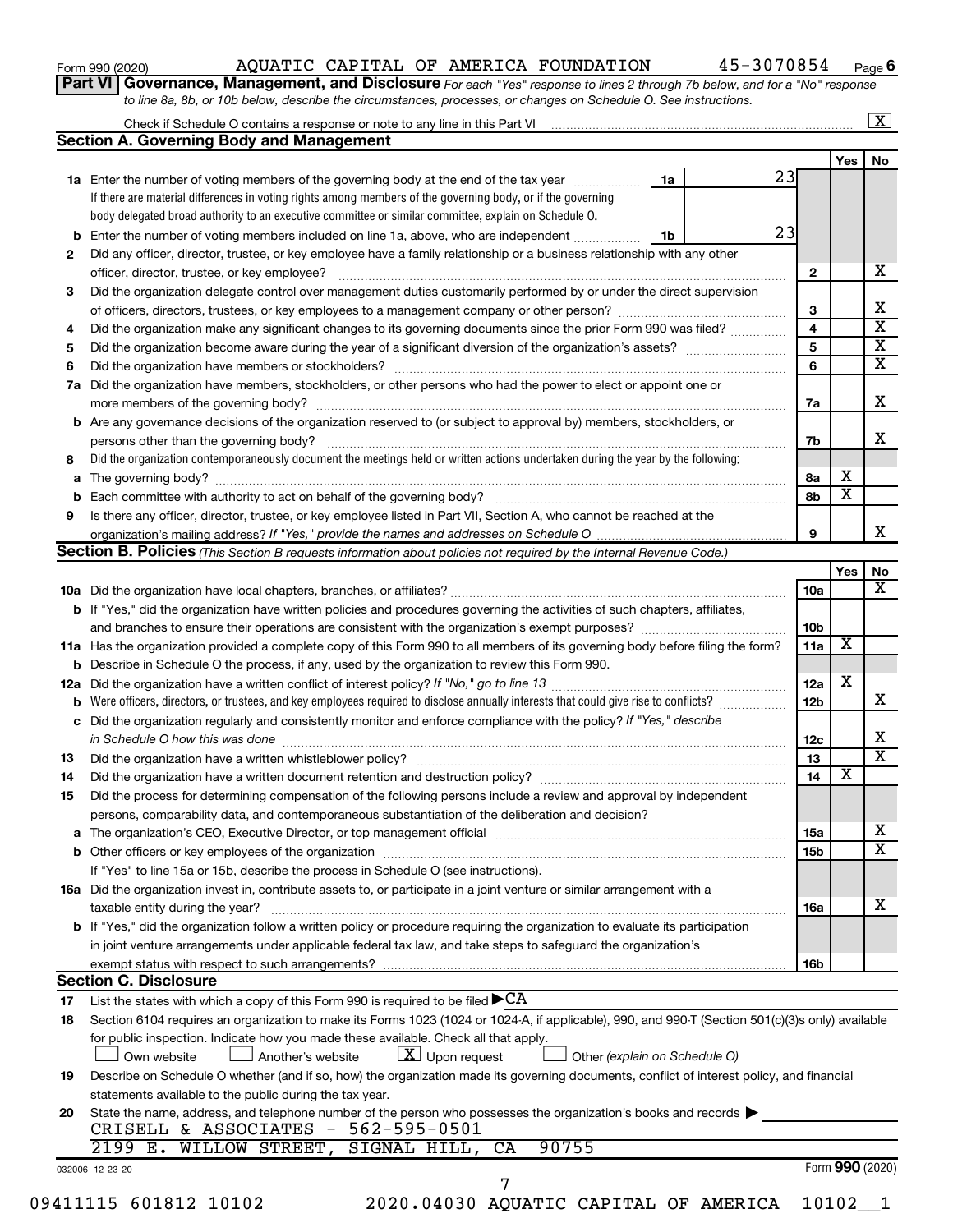$\Box$ 

|  | Part VII Compensation of Officers, Directors, Trustees, Key Employees, Highest Compensated |  |  |  |
|--|--------------------------------------------------------------------------------------------|--|--|--|
|  | <b>Employees, and Independent Contractors</b>                                              |  |  |  |

Check if Schedule O contains a response or note to any line in this Part VII

**Section A. Officers, Directors, Trustees, Key Employees, and Highest Compensated Employees**

**1a**  Complete this table for all persons required to be listed. Report compensation for the calendar year ending with or within the organization's tax year.  $\bullet$  List all of the organization's current officers, directors, trustees (whether individuals or organizations), regardless of amount of compensation.

Enter -0- in columns (D), (E), and (F) if no compensation was paid.

**•** List all of the organization's current key employees, if any. See instructions for definition of "key employee."

• List the organization's five *current* highest compensated employees (other than an officer, director, trustee, or key employee) who received reportable compensation (Box 5 of Form W-2 and/or Box 7 of Form 1099-MISC) of more than \$100,000 from the organization and any related organizations.

 $\bullet$  List all of the organization's former officers, key employees, and highest compensated employees who received more than \$100,000 of reportable compensation from the organization and any related organizations.

**•** List all of the organization's former directors or trustees that received, in the capacity as a former director or trustee of the organization, more than \$10,000 of reportable compensation from the organization and any related organizations.

See instructions for the order in which to list the persons above.

 $\boxed{\textbf{X}}$  Check this box if neither the organization nor any related organization compensated any current officer, director, or trustee.

| (A)                | (B)                    | (C)                            |                                                                  |             |              |                                  |        | (D)                 | (E)                              | (F)                                            |  |  |
|--------------------|------------------------|--------------------------------|------------------------------------------------------------------|-------------|--------------|----------------------------------|--------|---------------------|----------------------------------|------------------------------------------------|--|--|
| Name and title     | Average                |                                | (do not check more than one                                      | Position    |              |                                  |        | Reportable          | Reportable                       | Estimated                                      |  |  |
|                    | hours per              |                                | box, unless person is both an<br>officer and a director/trustee) |             |              |                                  |        | compensation        | compensation                     | amount of                                      |  |  |
|                    | week                   |                                |                                                                  |             |              |                                  |        | from                | from related                     | other                                          |  |  |
|                    | (list any<br>hours for | Individual trustee or director |                                                                  |             |              |                                  |        | the<br>organization | organizations<br>(W-2/1099-MISC) | compensation<br>from the                       |  |  |
|                    | related                |                                |                                                                  |             |              |                                  |        | (W-2/1099-MISC)     |                                  | organization                                   |  |  |
|                    | organizations          |                                |                                                                  |             |              |                                  |        |                     |                                  | and related                                    |  |  |
|                    | below                  |                                |                                                                  |             |              |                                  |        |                     |                                  | organizations                                  |  |  |
|                    | line)                  |                                | Institutional trustee                                            | Officer     | Key employee | Highest compensated<br>_employee | Former |                     |                                  |                                                |  |  |
| (1) RICHARD FOSTER | 5.00                   |                                |                                                                  |             |              |                                  |        |                     |                                  |                                                |  |  |
| PRESIDENT          |                        | $\mathbf X$                    |                                                                  | $\mathbf X$ |              |                                  |        | $\mathbf 0$ .       | 0.                               | $\mathbf 0$ .                                  |  |  |
| (2) ANDREW BARBER  | 2.00                   |                                |                                                                  |             |              |                                  |        |                     |                                  |                                                |  |  |
| TREASURER          |                        | $\mathbf X$                    |                                                                  | $\mathbf X$ |              |                                  |        | 0.                  | $\mathbf 0$ .                    | $\mathbf 0$ .                                  |  |  |
| (3) LUCY JOHNSON   | 5.00                   |                                |                                                                  |             |              |                                  |        |                     |                                  |                                                |  |  |
| VICE PRESIDENT     |                        | X                              |                                                                  | $\mathbf X$ |              |                                  |        | 0.                  | 0.                               | $\mathbf 0$ .                                  |  |  |
| (4) PARKS WESSON   | 5.00                   |                                |                                                                  |             |              |                                  |        |                     |                                  |                                                |  |  |
| SECRETARY          |                        | X                              |                                                                  | $\mathbf X$ |              |                                  |        | $\mathbf 0$ .       | $\mathbf 0$ .                    | $\mathbf 0$ .                                  |  |  |
| (5) KIM ONISKO     | 1.00                   |                                |                                                                  |             |              |                                  |        |                     |                                  |                                                |  |  |
| ASST TREASURER     |                        | X                              |                                                                  | X           |              |                                  |        | $\mathbf 0$         | 0.                               | $0$ .                                          |  |  |
|                    |                        |                                |                                                                  |             |              |                                  |        |                     |                                  |                                                |  |  |
|                    |                        |                                |                                                                  |             |              |                                  |        |                     |                                  |                                                |  |  |
|                    |                        |                                |                                                                  |             |              |                                  |        |                     |                                  |                                                |  |  |
|                    |                        |                                |                                                                  |             |              |                                  |        |                     |                                  |                                                |  |  |
|                    |                        |                                |                                                                  |             |              |                                  |        |                     |                                  |                                                |  |  |
|                    |                        |                                |                                                                  |             |              |                                  |        |                     |                                  |                                                |  |  |
|                    |                        |                                |                                                                  |             |              |                                  |        |                     |                                  |                                                |  |  |
|                    |                        |                                |                                                                  |             |              |                                  |        |                     |                                  |                                                |  |  |
|                    |                        |                                |                                                                  |             |              |                                  |        |                     |                                  |                                                |  |  |
|                    |                        |                                |                                                                  |             |              |                                  |        |                     |                                  |                                                |  |  |
|                    |                        |                                |                                                                  |             |              |                                  |        |                     |                                  |                                                |  |  |
|                    |                        |                                |                                                                  |             |              |                                  |        |                     |                                  |                                                |  |  |
|                    |                        |                                |                                                                  |             |              |                                  |        |                     |                                  |                                                |  |  |
|                    |                        |                                |                                                                  |             |              |                                  |        |                     |                                  |                                                |  |  |
|                    |                        |                                |                                                                  |             |              |                                  |        |                     |                                  |                                                |  |  |
|                    |                        |                                |                                                                  |             |              |                                  |        |                     |                                  |                                                |  |  |
|                    |                        |                                |                                                                  |             |              |                                  |        |                     |                                  |                                                |  |  |
|                    |                        |                                |                                                                  |             |              |                                  |        |                     |                                  |                                                |  |  |
|                    |                        |                                |                                                                  |             |              |                                  |        |                     |                                  |                                                |  |  |
|                    |                        |                                |                                                                  |             |              |                                  |        |                     |                                  |                                                |  |  |
|                    |                        |                                |                                                                  |             |              |                                  |        |                     |                                  |                                                |  |  |
|                    |                        |                                |                                                                  |             |              |                                  |        |                     |                                  |                                                |  |  |
|                    |                        |                                |                                                                  |             |              |                                  |        |                     |                                  |                                                |  |  |
|                    |                        |                                |                                                                  |             |              |                                  |        |                     |                                  |                                                |  |  |
|                    |                        |                                |                                                                  |             |              |                                  |        |                     |                                  | $000$ ( $000$<br>$\mathbf{r}$ and $\mathbf{r}$ |  |  |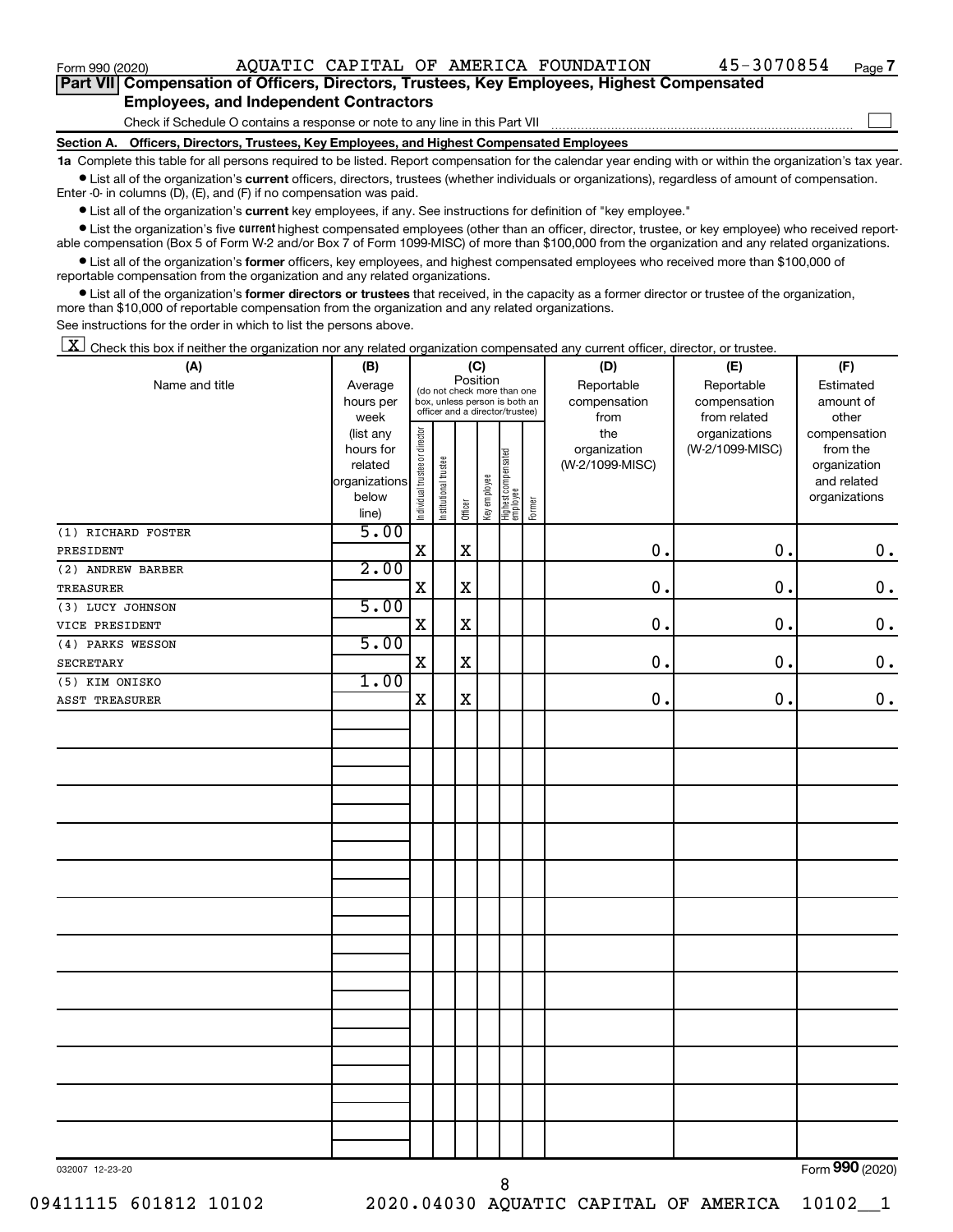|              | Form 990 (2020)                                                                                                                                                                                                                                        |                                                          |                                |                       |          |              |                                                                                                 |        | AQUATIC CAPITAL OF AMERICA FOUNDATION            | 45-3070854                                                         |          |     |                                                          | Page 8                               |
|--------------|--------------------------------------------------------------------------------------------------------------------------------------------------------------------------------------------------------------------------------------------------------|----------------------------------------------------------|--------------------------------|-----------------------|----------|--------------|-------------------------------------------------------------------------------------------------|--------|--------------------------------------------------|--------------------------------------------------------------------|----------|-----|----------------------------------------------------------|--------------------------------------|
|              | <b>Part VII</b><br>Section A. Officers, Directors, Trustees, Key Employees, and Highest Compensated Employees (continued)                                                                                                                              |                                                          |                                |                       |          |              |                                                                                                 |        |                                                  |                                                                    |          |     |                                                          |                                      |
|              | (A)<br>Name and title                                                                                                                                                                                                                                  | (B)<br>Average<br>hours per<br>week<br>(list any         |                                |                       | Position | (C)          | (do not check more than one<br>box, unless person is both an<br>officer and a director/trustee) |        | (D)<br>Reportable<br>compensation<br>from<br>the | (E)<br>Reportable<br>compensation<br>from related<br>organizations |          |     | (F)<br>Estimated<br>amount of<br>other<br>compensation   |                                      |
|              |                                                                                                                                                                                                                                                        | hours for<br>related<br> organizations<br>below<br>line) | Individual trustee or director | Institutional trustee | Officer  | Key employee | Highest compensated<br>employee                                                                 | Former | organization<br>(W-2/1099-MISC)                  | (W-2/1099-MISC)                                                    |          |     | from the<br>organization<br>and related<br>organizations |                                      |
|              |                                                                                                                                                                                                                                                        |                                                          |                                |                       |          |              |                                                                                                 |        |                                                  |                                                                    |          |     |                                                          |                                      |
|              |                                                                                                                                                                                                                                                        |                                                          |                                |                       |          |              |                                                                                                 |        |                                                  |                                                                    |          |     |                                                          |                                      |
|              |                                                                                                                                                                                                                                                        |                                                          |                                |                       |          |              |                                                                                                 |        |                                                  |                                                                    |          |     |                                                          |                                      |
|              |                                                                                                                                                                                                                                                        |                                                          |                                |                       |          |              |                                                                                                 |        |                                                  |                                                                    |          |     |                                                          |                                      |
|              |                                                                                                                                                                                                                                                        |                                                          |                                |                       |          |              |                                                                                                 |        |                                                  |                                                                    |          |     |                                                          |                                      |
|              |                                                                                                                                                                                                                                                        |                                                          |                                |                       |          |              |                                                                                                 |        |                                                  |                                                                    |          |     |                                                          |                                      |
|              | 1b Subtotal                                                                                                                                                                                                                                            |                                                          |                                |                       |          |              |                                                                                                 |        | $\overline{0}$ .                                 |                                                                    | Ο.       |     |                                                          | 0.                                   |
|              |                                                                                                                                                                                                                                                        |                                                          |                                |                       |          |              |                                                                                                 |        | $\overline{0}$ .<br>0.                           |                                                                    | 0.<br>σ. |     |                                                          | $\overline{0}$ .<br>$\overline{0}$ . |
| $\mathbf{2}$ | Total number of individuals (including but not limited to those listed above) who received more than \$100,000 of reportable<br>compensation from the organization $\blacktriangleright$                                                               |                                                          |                                |                       |          |              |                                                                                                 |        |                                                  |                                                                    |          |     | Yes                                                      | 0<br>No                              |
| 3            | Did the organization list any former officer, director, trustee, key employee, or highest compensated employee on                                                                                                                                      |                                                          |                                |                       |          |              |                                                                                                 |        |                                                  |                                                                    |          | З   |                                                          | x                                    |
| 4            | For any individual listed on line 1a, is the sum of reportable compensation and other compensation from the organization<br>and related organizations greater than \$150,000? If "Yes," complete Schedule J for such individual                        |                                                          |                                |                       |          |              |                                                                                                 |        |                                                  |                                                                    |          | 4   |                                                          | x                                    |
| 5            | Did any person listed on line 1a receive or accrue compensation from any unrelated organization or individual for services<br><b>Section B. Independent Contractors</b>                                                                                |                                                          |                                |                       |          |              |                                                                                                 |        |                                                  |                                                                    |          | 5   |                                                          | x                                    |
| 1            | Complete this table for your five highest compensated independent contractors that received more than \$100,000 of compensation from<br>the organization. Report compensation for the calendar year ending with or within the organization's tax year. |                                                          |                                |                       |          |              |                                                                                                 |        |                                                  |                                                                    |          |     |                                                          |                                      |
|              | (A)<br>Name and business address                                                                                                                                                                                                                       |                                                          |                                | <b>NONE</b>           |          |              |                                                                                                 |        | (B)<br>Description of services                   |                                                                    |          | (C) | Compensation                                             |                                      |
|              |                                                                                                                                                                                                                                                        |                                                          |                                |                       |          |              |                                                                                                 |        |                                                  |                                                                    |          |     |                                                          |                                      |
|              |                                                                                                                                                                                                                                                        |                                                          |                                |                       |          |              |                                                                                                 |        |                                                  |                                                                    |          |     |                                                          |                                      |
|              |                                                                                                                                                                                                                                                        |                                                          |                                |                       |          |              |                                                                                                 |        |                                                  |                                                                    |          |     |                                                          |                                      |
| 2            | Total number of independent contractors (including but not limited to those listed above) who received more than<br>\$100,000 of compensation from the organization                                                                                    |                                                          |                                |                       |          |              | 0                                                                                               |        |                                                  |                                                                    |          |     |                                                          |                                      |
|              |                                                                                                                                                                                                                                                        |                                                          |                                |                       |          |              |                                                                                                 |        |                                                  |                                                                    |          |     |                                                          | Form 990 (2020)                      |

032008 12-23-20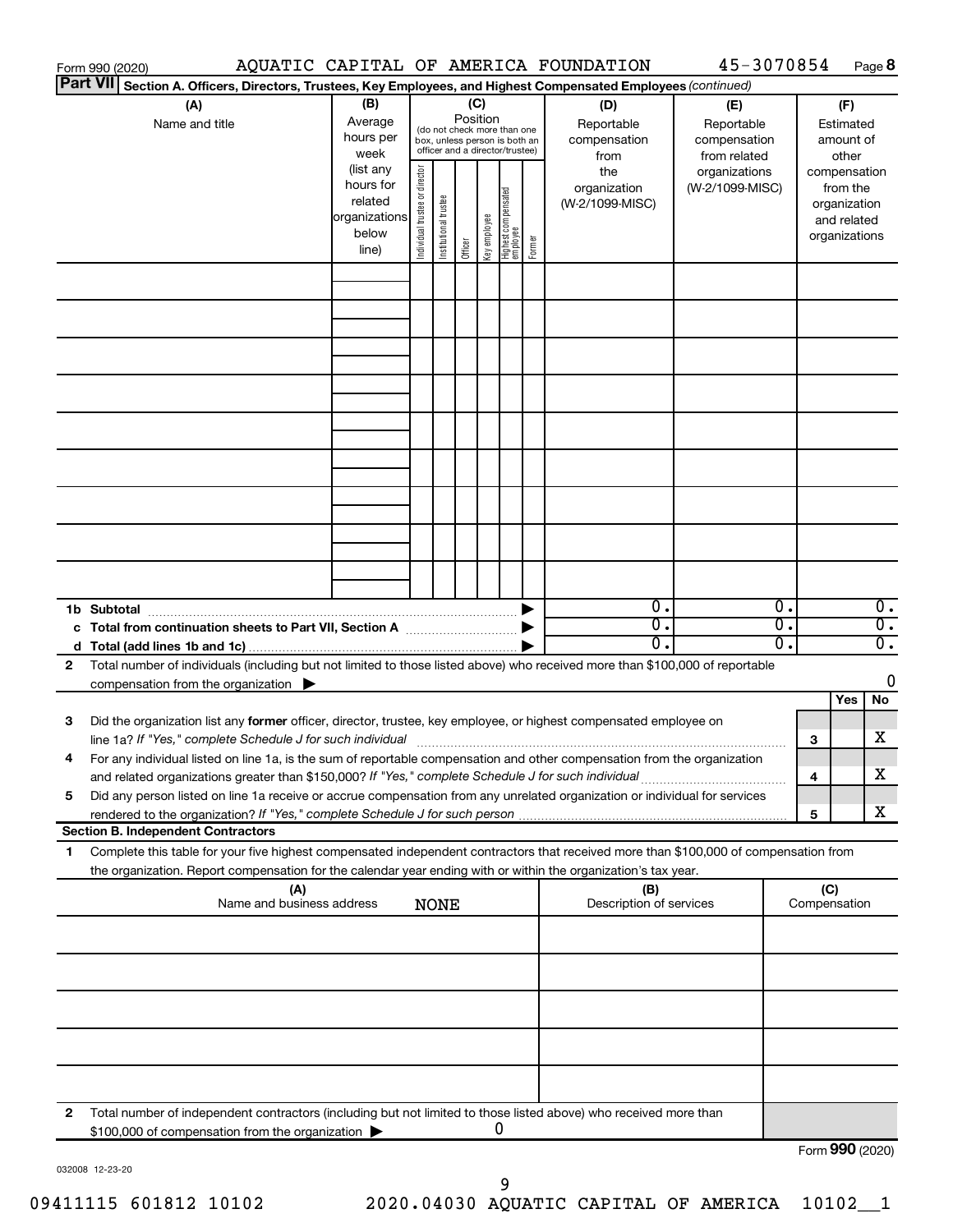| <b>Part VIII</b><br>(B)<br>$\overline{C}$<br>(D)<br>(A)<br>Revenue excluded<br>Unrelated<br>Related or exempt<br>Total revenue<br>from tax under<br>function revenue business revenue<br>Contributions, Gifts, Grants<br>and Other Similar Amounts<br>1 a Federated campaigns<br>1a<br>1 <sub>b</sub><br><b>b</b> Membership dues<br>1 <sub>c</sub><br>Fundraising events<br>с<br>1 <sub>d</sub><br>Related organizations<br>d<br>Government grants (contributions)<br>1e<br>е<br>f All other contributions, gifts, grants, and<br>66,112.<br>similar amounts not included above<br>1f<br>  1g  \$<br>Noncash contributions included in lines 1a-1f<br>g<br>66,112.<br><b>Business Code</b><br>Program Service<br>Revenue<br>2a<br>the control of the control of the control of the control of the control of<br>b<br><u> 1989 - Johann John Stein, markin fizzar eta idazlea (</u><br>c<br><u> 1989 - Johann Barbara, martxa alemaniar arg</u><br>d<br><u> 1989 - Johann Barbara, martin amerikan basar dan basa dan basar dalam basa dalam basa dalam basa dalam basa </u><br>е<br>f<br>▶<br>a<br>Investment income (including dividends, interest, and<br>3<br>▶<br>Income from investment of tax-exempt bond proceeds<br>4<br>▶<br>5<br>(i) Real<br>(ii) Personal<br>6 a Gross rents<br>6a<br>Less: rental expenses<br>6b<br>b<br>Rental income or (loss)<br>6с<br>с<br>d Net rental income or (loss)<br>(i) Securities<br>(ii) Other<br>7 a Gross amount from sales of<br>assets other than inventory<br>7a<br><b>b</b> Less: cost or other basis<br>evenue<br>and sales expenses<br>7b<br>$\overline{7c}$<br>c Gain or (loss)<br>č<br>Other<br>8 a Gross income from fundraising events (not<br>contributions reported on line 1c). See<br>l 8a<br>l 8b<br>b Less: direct expenses<br>c Net income or (loss) from fundraising events<br>▶<br>9 a Gross income from gaming activities. See<br> 9a<br> 9b <br>c Net income or (loss) from gaming activities<br>▶<br>10 a Gross sales of inventory, less returns<br> 10a <br><b>b</b> Less: cost of goods sold<br>10bl<br>c Net income or (loss) from sales of inventory<br><b>Business Code</b><br>Miscellaneous<br>Revenue<br>11 a<br><u> 1989 - Johann John Stein, markin fan it ferstjer fan de ferstjer fan it ferstjer fan it ferstjer fan it fers</u><br>b<br>the control of the control of the control of the control of the control of<br>c<br><u> 1989 - John Stein, mars and de Branch and de Branch and de Branch and de Branch and de Branch and de Branch a</u><br>▶<br>66, 112.<br>$\overline{0}$ .<br>0.<br>0.<br>12 |  |  | AQUATIC CAPITAL OF AMERICA FOUNDATION<br>Form 990 (2020) |  |  | 45-3070854 | Page 9             |
|-----------------------------------------------------------------------------------------------------------------------------------------------------------------------------------------------------------------------------------------------------------------------------------------------------------------------------------------------------------------------------------------------------------------------------------------------------------------------------------------------------------------------------------------------------------------------------------------------------------------------------------------------------------------------------------------------------------------------------------------------------------------------------------------------------------------------------------------------------------------------------------------------------------------------------------------------------------------------------------------------------------------------------------------------------------------------------------------------------------------------------------------------------------------------------------------------------------------------------------------------------------------------------------------------------------------------------------------------------------------------------------------------------------------------------------------------------------------------------------------------------------------------------------------------------------------------------------------------------------------------------------------------------------------------------------------------------------------------------------------------------------------------------------------------------------------------------------------------------------------------------------------------------------------------------------------------------------------------------------------------------------------------------------------------------------------------------------------------------------------------------------------------------------------------------------------------------------------------------------------------------------------------------------------------------------------------------------------------------------------------------------------------------------------------------------------------------------------------------------------------------------------------------------------------------------------------------------------|--|--|----------------------------------------------------------|--|--|------------|--------------------|
|                                                                                                                                                                                                                                                                                                                                                                                                                                                                                                                                                                                                                                                                                                                                                                                                                                                                                                                                                                                                                                                                                                                                                                                                                                                                                                                                                                                                                                                                                                                                                                                                                                                                                                                                                                                                                                                                                                                                                                                                                                                                                                                                                                                                                                                                                                                                                                                                                                                                                                                                                                                         |  |  | <b>Statement of Revenue</b>                              |  |  |            |                    |
|                                                                                                                                                                                                                                                                                                                                                                                                                                                                                                                                                                                                                                                                                                                                                                                                                                                                                                                                                                                                                                                                                                                                                                                                                                                                                                                                                                                                                                                                                                                                                                                                                                                                                                                                                                                                                                                                                                                                                                                                                                                                                                                                                                                                                                                                                                                                                                                                                                                                                                                                                                                         |  |  |                                                          |  |  |            |                    |
|                                                                                                                                                                                                                                                                                                                                                                                                                                                                                                                                                                                                                                                                                                                                                                                                                                                                                                                                                                                                                                                                                                                                                                                                                                                                                                                                                                                                                                                                                                                                                                                                                                                                                                                                                                                                                                                                                                                                                                                                                                                                                                                                                                                                                                                                                                                                                                                                                                                                                                                                                                                         |  |  |                                                          |  |  |            |                    |
|                                                                                                                                                                                                                                                                                                                                                                                                                                                                                                                                                                                                                                                                                                                                                                                                                                                                                                                                                                                                                                                                                                                                                                                                                                                                                                                                                                                                                                                                                                                                                                                                                                                                                                                                                                                                                                                                                                                                                                                                                                                                                                                                                                                                                                                                                                                                                                                                                                                                                                                                                                                         |  |  |                                                          |  |  |            | sections 512 - 514 |
|                                                                                                                                                                                                                                                                                                                                                                                                                                                                                                                                                                                                                                                                                                                                                                                                                                                                                                                                                                                                                                                                                                                                                                                                                                                                                                                                                                                                                                                                                                                                                                                                                                                                                                                                                                                                                                                                                                                                                                                                                                                                                                                                                                                                                                                                                                                                                                                                                                                                                                                                                                                         |  |  |                                                          |  |  |            |                    |
|                                                                                                                                                                                                                                                                                                                                                                                                                                                                                                                                                                                                                                                                                                                                                                                                                                                                                                                                                                                                                                                                                                                                                                                                                                                                                                                                                                                                                                                                                                                                                                                                                                                                                                                                                                                                                                                                                                                                                                                                                                                                                                                                                                                                                                                                                                                                                                                                                                                                                                                                                                                         |  |  |                                                          |  |  |            |                    |
|                                                                                                                                                                                                                                                                                                                                                                                                                                                                                                                                                                                                                                                                                                                                                                                                                                                                                                                                                                                                                                                                                                                                                                                                                                                                                                                                                                                                                                                                                                                                                                                                                                                                                                                                                                                                                                                                                                                                                                                                                                                                                                                                                                                                                                                                                                                                                                                                                                                                                                                                                                                         |  |  |                                                          |  |  |            |                    |
|                                                                                                                                                                                                                                                                                                                                                                                                                                                                                                                                                                                                                                                                                                                                                                                                                                                                                                                                                                                                                                                                                                                                                                                                                                                                                                                                                                                                                                                                                                                                                                                                                                                                                                                                                                                                                                                                                                                                                                                                                                                                                                                                                                                                                                                                                                                                                                                                                                                                                                                                                                                         |  |  |                                                          |  |  |            |                    |
|                                                                                                                                                                                                                                                                                                                                                                                                                                                                                                                                                                                                                                                                                                                                                                                                                                                                                                                                                                                                                                                                                                                                                                                                                                                                                                                                                                                                                                                                                                                                                                                                                                                                                                                                                                                                                                                                                                                                                                                                                                                                                                                                                                                                                                                                                                                                                                                                                                                                                                                                                                                         |  |  |                                                          |  |  |            |                    |
|                                                                                                                                                                                                                                                                                                                                                                                                                                                                                                                                                                                                                                                                                                                                                                                                                                                                                                                                                                                                                                                                                                                                                                                                                                                                                                                                                                                                                                                                                                                                                                                                                                                                                                                                                                                                                                                                                                                                                                                                                                                                                                                                                                                                                                                                                                                                                                                                                                                                                                                                                                                         |  |  |                                                          |  |  |            |                    |
|                                                                                                                                                                                                                                                                                                                                                                                                                                                                                                                                                                                                                                                                                                                                                                                                                                                                                                                                                                                                                                                                                                                                                                                                                                                                                                                                                                                                                                                                                                                                                                                                                                                                                                                                                                                                                                                                                                                                                                                                                                                                                                                                                                                                                                                                                                                                                                                                                                                                                                                                                                                         |  |  |                                                          |  |  |            |                    |
|                                                                                                                                                                                                                                                                                                                                                                                                                                                                                                                                                                                                                                                                                                                                                                                                                                                                                                                                                                                                                                                                                                                                                                                                                                                                                                                                                                                                                                                                                                                                                                                                                                                                                                                                                                                                                                                                                                                                                                                                                                                                                                                                                                                                                                                                                                                                                                                                                                                                                                                                                                                         |  |  |                                                          |  |  |            |                    |
|                                                                                                                                                                                                                                                                                                                                                                                                                                                                                                                                                                                                                                                                                                                                                                                                                                                                                                                                                                                                                                                                                                                                                                                                                                                                                                                                                                                                                                                                                                                                                                                                                                                                                                                                                                                                                                                                                                                                                                                                                                                                                                                                                                                                                                                                                                                                                                                                                                                                                                                                                                                         |  |  |                                                          |  |  |            |                    |
|                                                                                                                                                                                                                                                                                                                                                                                                                                                                                                                                                                                                                                                                                                                                                                                                                                                                                                                                                                                                                                                                                                                                                                                                                                                                                                                                                                                                                                                                                                                                                                                                                                                                                                                                                                                                                                                                                                                                                                                                                                                                                                                                                                                                                                                                                                                                                                                                                                                                                                                                                                                         |  |  |                                                          |  |  |            |                    |
|                                                                                                                                                                                                                                                                                                                                                                                                                                                                                                                                                                                                                                                                                                                                                                                                                                                                                                                                                                                                                                                                                                                                                                                                                                                                                                                                                                                                                                                                                                                                                                                                                                                                                                                                                                                                                                                                                                                                                                                                                                                                                                                                                                                                                                                                                                                                                                                                                                                                                                                                                                                         |  |  |                                                          |  |  |            |                    |
|                                                                                                                                                                                                                                                                                                                                                                                                                                                                                                                                                                                                                                                                                                                                                                                                                                                                                                                                                                                                                                                                                                                                                                                                                                                                                                                                                                                                                                                                                                                                                                                                                                                                                                                                                                                                                                                                                                                                                                                                                                                                                                                                                                                                                                                                                                                                                                                                                                                                                                                                                                                         |  |  |                                                          |  |  |            |                    |
|                                                                                                                                                                                                                                                                                                                                                                                                                                                                                                                                                                                                                                                                                                                                                                                                                                                                                                                                                                                                                                                                                                                                                                                                                                                                                                                                                                                                                                                                                                                                                                                                                                                                                                                                                                                                                                                                                                                                                                                                                                                                                                                                                                                                                                                                                                                                                                                                                                                                                                                                                                                         |  |  |                                                          |  |  |            |                    |
|                                                                                                                                                                                                                                                                                                                                                                                                                                                                                                                                                                                                                                                                                                                                                                                                                                                                                                                                                                                                                                                                                                                                                                                                                                                                                                                                                                                                                                                                                                                                                                                                                                                                                                                                                                                                                                                                                                                                                                                                                                                                                                                                                                                                                                                                                                                                                                                                                                                                                                                                                                                         |  |  |                                                          |  |  |            |                    |
|                                                                                                                                                                                                                                                                                                                                                                                                                                                                                                                                                                                                                                                                                                                                                                                                                                                                                                                                                                                                                                                                                                                                                                                                                                                                                                                                                                                                                                                                                                                                                                                                                                                                                                                                                                                                                                                                                                                                                                                                                                                                                                                                                                                                                                                                                                                                                                                                                                                                                                                                                                                         |  |  |                                                          |  |  |            |                    |
|                                                                                                                                                                                                                                                                                                                                                                                                                                                                                                                                                                                                                                                                                                                                                                                                                                                                                                                                                                                                                                                                                                                                                                                                                                                                                                                                                                                                                                                                                                                                                                                                                                                                                                                                                                                                                                                                                                                                                                                                                                                                                                                                                                                                                                                                                                                                                                                                                                                                                                                                                                                         |  |  |                                                          |  |  |            |                    |
|                                                                                                                                                                                                                                                                                                                                                                                                                                                                                                                                                                                                                                                                                                                                                                                                                                                                                                                                                                                                                                                                                                                                                                                                                                                                                                                                                                                                                                                                                                                                                                                                                                                                                                                                                                                                                                                                                                                                                                                                                                                                                                                                                                                                                                                                                                                                                                                                                                                                                                                                                                                         |  |  |                                                          |  |  |            |                    |
|                                                                                                                                                                                                                                                                                                                                                                                                                                                                                                                                                                                                                                                                                                                                                                                                                                                                                                                                                                                                                                                                                                                                                                                                                                                                                                                                                                                                                                                                                                                                                                                                                                                                                                                                                                                                                                                                                                                                                                                                                                                                                                                                                                                                                                                                                                                                                                                                                                                                                                                                                                                         |  |  |                                                          |  |  |            |                    |
|                                                                                                                                                                                                                                                                                                                                                                                                                                                                                                                                                                                                                                                                                                                                                                                                                                                                                                                                                                                                                                                                                                                                                                                                                                                                                                                                                                                                                                                                                                                                                                                                                                                                                                                                                                                                                                                                                                                                                                                                                                                                                                                                                                                                                                                                                                                                                                                                                                                                                                                                                                                         |  |  |                                                          |  |  |            |                    |
|                                                                                                                                                                                                                                                                                                                                                                                                                                                                                                                                                                                                                                                                                                                                                                                                                                                                                                                                                                                                                                                                                                                                                                                                                                                                                                                                                                                                                                                                                                                                                                                                                                                                                                                                                                                                                                                                                                                                                                                                                                                                                                                                                                                                                                                                                                                                                                                                                                                                                                                                                                                         |  |  |                                                          |  |  |            |                    |
|                                                                                                                                                                                                                                                                                                                                                                                                                                                                                                                                                                                                                                                                                                                                                                                                                                                                                                                                                                                                                                                                                                                                                                                                                                                                                                                                                                                                                                                                                                                                                                                                                                                                                                                                                                                                                                                                                                                                                                                                                                                                                                                                                                                                                                                                                                                                                                                                                                                                                                                                                                                         |  |  |                                                          |  |  |            |                    |
|                                                                                                                                                                                                                                                                                                                                                                                                                                                                                                                                                                                                                                                                                                                                                                                                                                                                                                                                                                                                                                                                                                                                                                                                                                                                                                                                                                                                                                                                                                                                                                                                                                                                                                                                                                                                                                                                                                                                                                                                                                                                                                                                                                                                                                                                                                                                                                                                                                                                                                                                                                                         |  |  |                                                          |  |  |            |                    |
|                                                                                                                                                                                                                                                                                                                                                                                                                                                                                                                                                                                                                                                                                                                                                                                                                                                                                                                                                                                                                                                                                                                                                                                                                                                                                                                                                                                                                                                                                                                                                                                                                                                                                                                                                                                                                                                                                                                                                                                                                                                                                                                                                                                                                                                                                                                                                                                                                                                                                                                                                                                         |  |  |                                                          |  |  |            |                    |
|                                                                                                                                                                                                                                                                                                                                                                                                                                                                                                                                                                                                                                                                                                                                                                                                                                                                                                                                                                                                                                                                                                                                                                                                                                                                                                                                                                                                                                                                                                                                                                                                                                                                                                                                                                                                                                                                                                                                                                                                                                                                                                                                                                                                                                                                                                                                                                                                                                                                                                                                                                                         |  |  |                                                          |  |  |            |                    |
|                                                                                                                                                                                                                                                                                                                                                                                                                                                                                                                                                                                                                                                                                                                                                                                                                                                                                                                                                                                                                                                                                                                                                                                                                                                                                                                                                                                                                                                                                                                                                                                                                                                                                                                                                                                                                                                                                                                                                                                                                                                                                                                                                                                                                                                                                                                                                                                                                                                                                                                                                                                         |  |  |                                                          |  |  |            |                    |
|                                                                                                                                                                                                                                                                                                                                                                                                                                                                                                                                                                                                                                                                                                                                                                                                                                                                                                                                                                                                                                                                                                                                                                                                                                                                                                                                                                                                                                                                                                                                                                                                                                                                                                                                                                                                                                                                                                                                                                                                                                                                                                                                                                                                                                                                                                                                                                                                                                                                                                                                                                                         |  |  |                                                          |  |  |            |                    |
|                                                                                                                                                                                                                                                                                                                                                                                                                                                                                                                                                                                                                                                                                                                                                                                                                                                                                                                                                                                                                                                                                                                                                                                                                                                                                                                                                                                                                                                                                                                                                                                                                                                                                                                                                                                                                                                                                                                                                                                                                                                                                                                                                                                                                                                                                                                                                                                                                                                                                                                                                                                         |  |  |                                                          |  |  |            |                    |
|                                                                                                                                                                                                                                                                                                                                                                                                                                                                                                                                                                                                                                                                                                                                                                                                                                                                                                                                                                                                                                                                                                                                                                                                                                                                                                                                                                                                                                                                                                                                                                                                                                                                                                                                                                                                                                                                                                                                                                                                                                                                                                                                                                                                                                                                                                                                                                                                                                                                                                                                                                                         |  |  |                                                          |  |  |            |                    |
|                                                                                                                                                                                                                                                                                                                                                                                                                                                                                                                                                                                                                                                                                                                                                                                                                                                                                                                                                                                                                                                                                                                                                                                                                                                                                                                                                                                                                                                                                                                                                                                                                                                                                                                                                                                                                                                                                                                                                                                                                                                                                                                                                                                                                                                                                                                                                                                                                                                                                                                                                                                         |  |  |                                                          |  |  |            |                    |
|                                                                                                                                                                                                                                                                                                                                                                                                                                                                                                                                                                                                                                                                                                                                                                                                                                                                                                                                                                                                                                                                                                                                                                                                                                                                                                                                                                                                                                                                                                                                                                                                                                                                                                                                                                                                                                                                                                                                                                                                                                                                                                                                                                                                                                                                                                                                                                                                                                                                                                                                                                                         |  |  |                                                          |  |  |            |                    |
|                                                                                                                                                                                                                                                                                                                                                                                                                                                                                                                                                                                                                                                                                                                                                                                                                                                                                                                                                                                                                                                                                                                                                                                                                                                                                                                                                                                                                                                                                                                                                                                                                                                                                                                                                                                                                                                                                                                                                                                                                                                                                                                                                                                                                                                                                                                                                                                                                                                                                                                                                                                         |  |  |                                                          |  |  |            |                    |
|                                                                                                                                                                                                                                                                                                                                                                                                                                                                                                                                                                                                                                                                                                                                                                                                                                                                                                                                                                                                                                                                                                                                                                                                                                                                                                                                                                                                                                                                                                                                                                                                                                                                                                                                                                                                                                                                                                                                                                                                                                                                                                                                                                                                                                                                                                                                                                                                                                                                                                                                                                                         |  |  |                                                          |  |  |            |                    |
|                                                                                                                                                                                                                                                                                                                                                                                                                                                                                                                                                                                                                                                                                                                                                                                                                                                                                                                                                                                                                                                                                                                                                                                                                                                                                                                                                                                                                                                                                                                                                                                                                                                                                                                                                                                                                                                                                                                                                                                                                                                                                                                                                                                                                                                                                                                                                                                                                                                                                                                                                                                         |  |  |                                                          |  |  |            |                    |
|                                                                                                                                                                                                                                                                                                                                                                                                                                                                                                                                                                                                                                                                                                                                                                                                                                                                                                                                                                                                                                                                                                                                                                                                                                                                                                                                                                                                                                                                                                                                                                                                                                                                                                                                                                                                                                                                                                                                                                                                                                                                                                                                                                                                                                                                                                                                                                                                                                                                                                                                                                                         |  |  |                                                          |  |  |            |                    |
|                                                                                                                                                                                                                                                                                                                                                                                                                                                                                                                                                                                                                                                                                                                                                                                                                                                                                                                                                                                                                                                                                                                                                                                                                                                                                                                                                                                                                                                                                                                                                                                                                                                                                                                                                                                                                                                                                                                                                                                                                                                                                                                                                                                                                                                                                                                                                                                                                                                                                                                                                                                         |  |  |                                                          |  |  |            |                    |
|                                                                                                                                                                                                                                                                                                                                                                                                                                                                                                                                                                                                                                                                                                                                                                                                                                                                                                                                                                                                                                                                                                                                                                                                                                                                                                                                                                                                                                                                                                                                                                                                                                                                                                                                                                                                                                                                                                                                                                                                                                                                                                                                                                                                                                                                                                                                                                                                                                                                                                                                                                                         |  |  |                                                          |  |  |            |                    |
|                                                                                                                                                                                                                                                                                                                                                                                                                                                                                                                                                                                                                                                                                                                                                                                                                                                                                                                                                                                                                                                                                                                                                                                                                                                                                                                                                                                                                                                                                                                                                                                                                                                                                                                                                                                                                                                                                                                                                                                                                                                                                                                                                                                                                                                                                                                                                                                                                                                                                                                                                                                         |  |  |                                                          |  |  |            |                    |
|                                                                                                                                                                                                                                                                                                                                                                                                                                                                                                                                                                                                                                                                                                                                                                                                                                                                                                                                                                                                                                                                                                                                                                                                                                                                                                                                                                                                                                                                                                                                                                                                                                                                                                                                                                                                                                                                                                                                                                                                                                                                                                                                                                                                                                                                                                                                                                                                                                                                                                                                                                                         |  |  |                                                          |  |  |            |                    |
|                                                                                                                                                                                                                                                                                                                                                                                                                                                                                                                                                                                                                                                                                                                                                                                                                                                                                                                                                                                                                                                                                                                                                                                                                                                                                                                                                                                                                                                                                                                                                                                                                                                                                                                                                                                                                                                                                                                                                                                                                                                                                                                                                                                                                                                                                                                                                                                                                                                                                                                                                                                         |  |  |                                                          |  |  |            |                    |
|                                                                                                                                                                                                                                                                                                                                                                                                                                                                                                                                                                                                                                                                                                                                                                                                                                                                                                                                                                                                                                                                                                                                                                                                                                                                                                                                                                                                                                                                                                                                                                                                                                                                                                                                                                                                                                                                                                                                                                                                                                                                                                                                                                                                                                                                                                                                                                                                                                                                                                                                                                                         |  |  |                                                          |  |  |            |                    |
|                                                                                                                                                                                                                                                                                                                                                                                                                                                                                                                                                                                                                                                                                                                                                                                                                                                                                                                                                                                                                                                                                                                                                                                                                                                                                                                                                                                                                                                                                                                                                                                                                                                                                                                                                                                                                                                                                                                                                                                                                                                                                                                                                                                                                                                                                                                                                                                                                                                                                                                                                                                         |  |  |                                                          |  |  |            |                    |
|                                                                                                                                                                                                                                                                                                                                                                                                                                                                                                                                                                                                                                                                                                                                                                                                                                                                                                                                                                                                                                                                                                                                                                                                                                                                                                                                                                                                                                                                                                                                                                                                                                                                                                                                                                                                                                                                                                                                                                                                                                                                                                                                                                                                                                                                                                                                                                                                                                                                                                                                                                                         |  |  |                                                          |  |  |            |                    |
|                                                                                                                                                                                                                                                                                                                                                                                                                                                                                                                                                                                                                                                                                                                                                                                                                                                                                                                                                                                                                                                                                                                                                                                                                                                                                                                                                                                                                                                                                                                                                                                                                                                                                                                                                                                                                                                                                                                                                                                                                                                                                                                                                                                                                                                                                                                                                                                                                                                                                                                                                                                         |  |  |                                                          |  |  |            |                    |
|                                                                                                                                                                                                                                                                                                                                                                                                                                                                                                                                                                                                                                                                                                                                                                                                                                                                                                                                                                                                                                                                                                                                                                                                                                                                                                                                                                                                                                                                                                                                                                                                                                                                                                                                                                                                                                                                                                                                                                                                                                                                                                                                                                                                                                                                                                                                                                                                                                                                                                                                                                                         |  |  |                                                          |  |  |            |                    |
|                                                                                                                                                                                                                                                                                                                                                                                                                                                                                                                                                                                                                                                                                                                                                                                                                                                                                                                                                                                                                                                                                                                                                                                                                                                                                                                                                                                                                                                                                                                                                                                                                                                                                                                                                                                                                                                                                                                                                                                                                                                                                                                                                                                                                                                                                                                                                                                                                                                                                                                                                                                         |  |  |                                                          |  |  |            |                    |
|                                                                                                                                                                                                                                                                                                                                                                                                                                                                                                                                                                                                                                                                                                                                                                                                                                                                                                                                                                                                                                                                                                                                                                                                                                                                                                                                                                                                                                                                                                                                                                                                                                                                                                                                                                                                                                                                                                                                                                                                                                                                                                                                                                                                                                                                                                                                                                                                                                                                                                                                                                                         |  |  |                                                          |  |  |            |                    |
|                                                                                                                                                                                                                                                                                                                                                                                                                                                                                                                                                                                                                                                                                                                                                                                                                                                                                                                                                                                                                                                                                                                                                                                                                                                                                                                                                                                                                                                                                                                                                                                                                                                                                                                                                                                                                                                                                                                                                                                                                                                                                                                                                                                                                                                                                                                                                                                                                                                                                                                                                                                         |  |  |                                                          |  |  |            |                    |
|                                                                                                                                                                                                                                                                                                                                                                                                                                                                                                                                                                                                                                                                                                                                                                                                                                                                                                                                                                                                                                                                                                                                                                                                                                                                                                                                                                                                                                                                                                                                                                                                                                                                                                                                                                                                                                                                                                                                                                                                                                                                                                                                                                                                                                                                                                                                                                                                                                                                                                                                                                                         |  |  |                                                          |  |  |            |                    |
|                                                                                                                                                                                                                                                                                                                                                                                                                                                                                                                                                                                                                                                                                                                                                                                                                                                                                                                                                                                                                                                                                                                                                                                                                                                                                                                                                                                                                                                                                                                                                                                                                                                                                                                                                                                                                                                                                                                                                                                                                                                                                                                                                                                                                                                                                                                                                                                                                                                                                                                                                                                         |  |  |                                                          |  |  |            |                    |
| 032009 12-23-20                                                                                                                                                                                                                                                                                                                                                                                                                                                                                                                                                                                                                                                                                                                                                                                                                                                                                                                                                                                                                                                                                                                                                                                                                                                                                                                                                                                                                                                                                                                                                                                                                                                                                                                                                                                                                                                                                                                                                                                                                                                                                                                                                                                                                                                                                                                                                                                                                                                                                                                                                                         |  |  |                                                          |  |  |            | Form 990 (2020)    |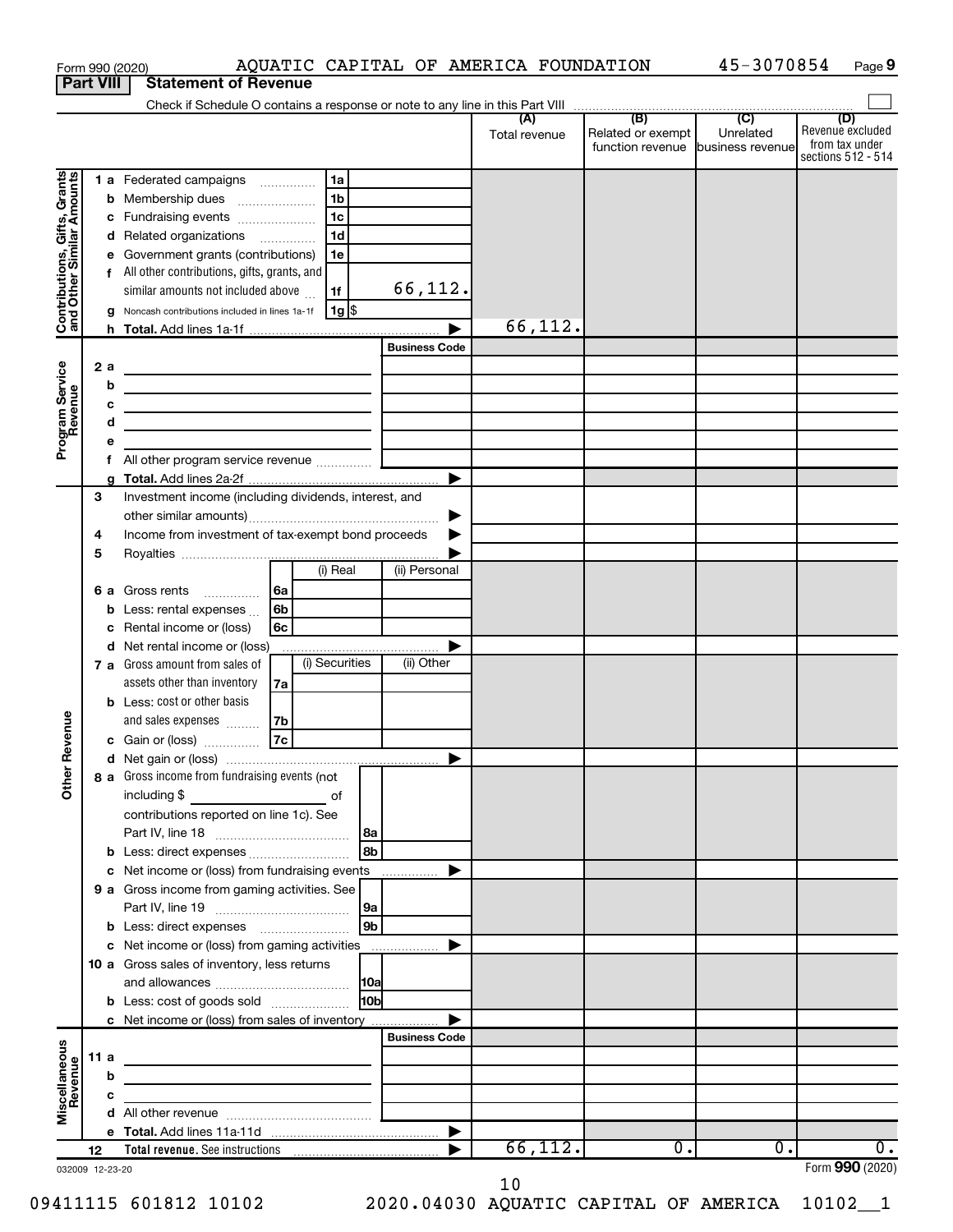| Form 990 (2020) | AOUATIC CAPITI                                  |  |
|-----------------|-------------------------------------------------|--|
|                 | <b>Part IX Statement of Functional Expenses</b> |  |

### Form 990 (2020) Page AQUATIC CAPITAL OF AMERICA FOUNDATION 45-3070854

|    | Section 501(c)(3) and 501(c)(4) organizations must complete all columns. All other organizations must complete column (A).                                                                                 |                       |                                    |                                                     |                                |
|----|------------------------------------------------------------------------------------------------------------------------------------------------------------------------------------------------------------|-----------------------|------------------------------------|-----------------------------------------------------|--------------------------------|
|    |                                                                                                                                                                                                            |                       |                                    |                                                     |                                |
|    | Do not include amounts reported on lines 6b,<br>7b, 8b, 9b, and 10b of Part VIII.                                                                                                                          | (A)<br>Total expenses | (B)<br>Program service<br>expenses | $\mathcal{C}$<br>Management and<br>general expenses | (D)<br>Fundraising<br>expenses |
| 1. | Grants and other assistance to domestic organizations                                                                                                                                                      |                       |                                    |                                                     |                                |
|    | and domestic governments. See Part IV, line 21                                                                                                                                                             |                       |                                    |                                                     |                                |
| 2  | Grants and other assistance to domestic                                                                                                                                                                    |                       |                                    |                                                     |                                |
|    | individuals. See Part IV, line 22                                                                                                                                                                          |                       |                                    |                                                     |                                |
| 3  | Grants and other assistance to foreign                                                                                                                                                                     |                       |                                    |                                                     |                                |
|    | organizations, foreign governments, and foreign                                                                                                                                                            |                       |                                    |                                                     |                                |
|    | individuals. See Part IV, lines 15 and 16                                                                                                                                                                  | 2,104.                | 2,104.                             |                                                     |                                |
| 4  | Benefits paid to or for members                                                                                                                                                                            |                       |                                    |                                                     |                                |
| 5  | Compensation of current officers, directors,                                                                                                                                                               |                       |                                    |                                                     |                                |
|    | trustees, and key employees                                                                                                                                                                                |                       |                                    |                                                     |                                |
| 6  | Compensation not included above to disqualified                                                                                                                                                            |                       |                                    |                                                     |                                |
|    | persons (as defined under section $4958(f)(1)$ ) and                                                                                                                                                       |                       |                                    |                                                     |                                |
|    | persons described in section 4958(c)(3)(B)                                                                                                                                                                 |                       |                                    |                                                     |                                |
| 7  |                                                                                                                                                                                                            | 18,656.               | 18,656.                            |                                                     |                                |
| 8  | Pension plan accruals and contributions (include                                                                                                                                                           |                       |                                    |                                                     |                                |
|    | section 401(k) and 403(b) employer contributions)                                                                                                                                                          |                       |                                    |                                                     |                                |
| 9  |                                                                                                                                                                                                            |                       |                                    |                                                     |                                |
| 10 |                                                                                                                                                                                                            |                       |                                    |                                                     |                                |
| 11 | Fees for services (nonemployees):                                                                                                                                                                          |                       |                                    |                                                     |                                |
| а  |                                                                                                                                                                                                            |                       |                                    |                                                     |                                |
| b  |                                                                                                                                                                                                            |                       |                                    |                                                     |                                |
| с  |                                                                                                                                                                                                            |                       |                                    |                                                     |                                |
| d  |                                                                                                                                                                                                            |                       |                                    |                                                     |                                |
|    | Professional fundraising services. See Part IV, line 17                                                                                                                                                    |                       |                                    |                                                     |                                |
| f  | Investment management fees                                                                                                                                                                                 |                       |                                    |                                                     |                                |
| g  | Other. (If line 11g amount exceeds 10% of line 25,                                                                                                                                                         |                       |                                    |                                                     |                                |
|    | column (A) amount, list line 11g expenses on Sch O.)                                                                                                                                                       | 23.                   |                                    | 23.                                                 |                                |
| 12 |                                                                                                                                                                                                            |                       |                                    |                                                     |                                |
| 13 |                                                                                                                                                                                                            | 2,618.                |                                    | 2,618.                                              |                                |
| 14 |                                                                                                                                                                                                            |                       |                                    |                                                     |                                |
| 15 |                                                                                                                                                                                                            |                       |                                    |                                                     |                                |
| 16 |                                                                                                                                                                                                            | 1,080.                |                                    | 1,080.                                              |                                |
| 17 |                                                                                                                                                                                                            |                       |                                    |                                                     |                                |
|    | Payments of travel or entertainment expenses                                                                                                                                                               |                       |                                    |                                                     |                                |
|    | for any federal, state, or local public officials                                                                                                                                                          |                       |                                    |                                                     |                                |
| 19 | Conferences, conventions, and meetings                                                                                                                                                                     |                       |                                    |                                                     |                                |
| 20 | Interest                                                                                                                                                                                                   |                       |                                    |                                                     |                                |
| 21 |                                                                                                                                                                                                            |                       |                                    |                                                     |                                |
| 22 | Depreciation, depletion, and amortization                                                                                                                                                                  |                       |                                    |                                                     |                                |
| 23 | Insurance                                                                                                                                                                                                  | 2,019.                | 1,283.                             | 736.                                                |                                |
| 24 | Other expenses. Itemize expenses not covered<br>above (List miscellaneous expenses on line 24e. If<br>line 24e amount exceeds 10% of line 25, column (A)<br>amount, list line 24e expenses on Schedule O.) |                       |                                    |                                                     |                                |
|    | a ANNUAL BANQUET EXPENSE                                                                                                                                                                                   | 6,622.                | 6,622.                             |                                                     |                                |
|    | VIRTUAL EVENTS                                                                                                                                                                                             | 5,990.                | 5,990.                             |                                                     |                                |
|    | CRM + EVENT MANAGEMENT                                                                                                                                                                                     | 5,741.                |                                    |                                                     | 5,741.                         |
| d  | LONG BEACH GIVES SHARIN                                                                                                                                                                                    | 4,963.                | 4,963.                             |                                                     |                                |
|    | e All other expenses                                                                                                                                                                                       | 4,618.                | 155.                               | 1,500.                                              | 2,963.                         |
| 25 | Total functional expenses. Add lines 1 through 24e                                                                                                                                                         | 54,434.               | 39,773.                            | 5,957.                                              | 8,704.                         |
| 26 | <b>Joint costs.</b> Complete this line only if the organization                                                                                                                                            |                       |                                    |                                                     |                                |
|    | reported in column (B) joint costs from a combined                                                                                                                                                         |                       |                                    |                                                     |                                |
|    | educational campaign and fundraising solicitation.                                                                                                                                                         |                       |                                    |                                                     |                                |
|    | Check here $\blacktriangleright$<br>if following SOP 98-2 (ASC 958-720)                                                                                                                                    |                       |                                    |                                                     |                                |

032010 12-23-20

Form (2020) **990**

09411115 601812 10102 2020.04030 AQUATIC CAPITAL OF AMERICA 10102\_\_1 11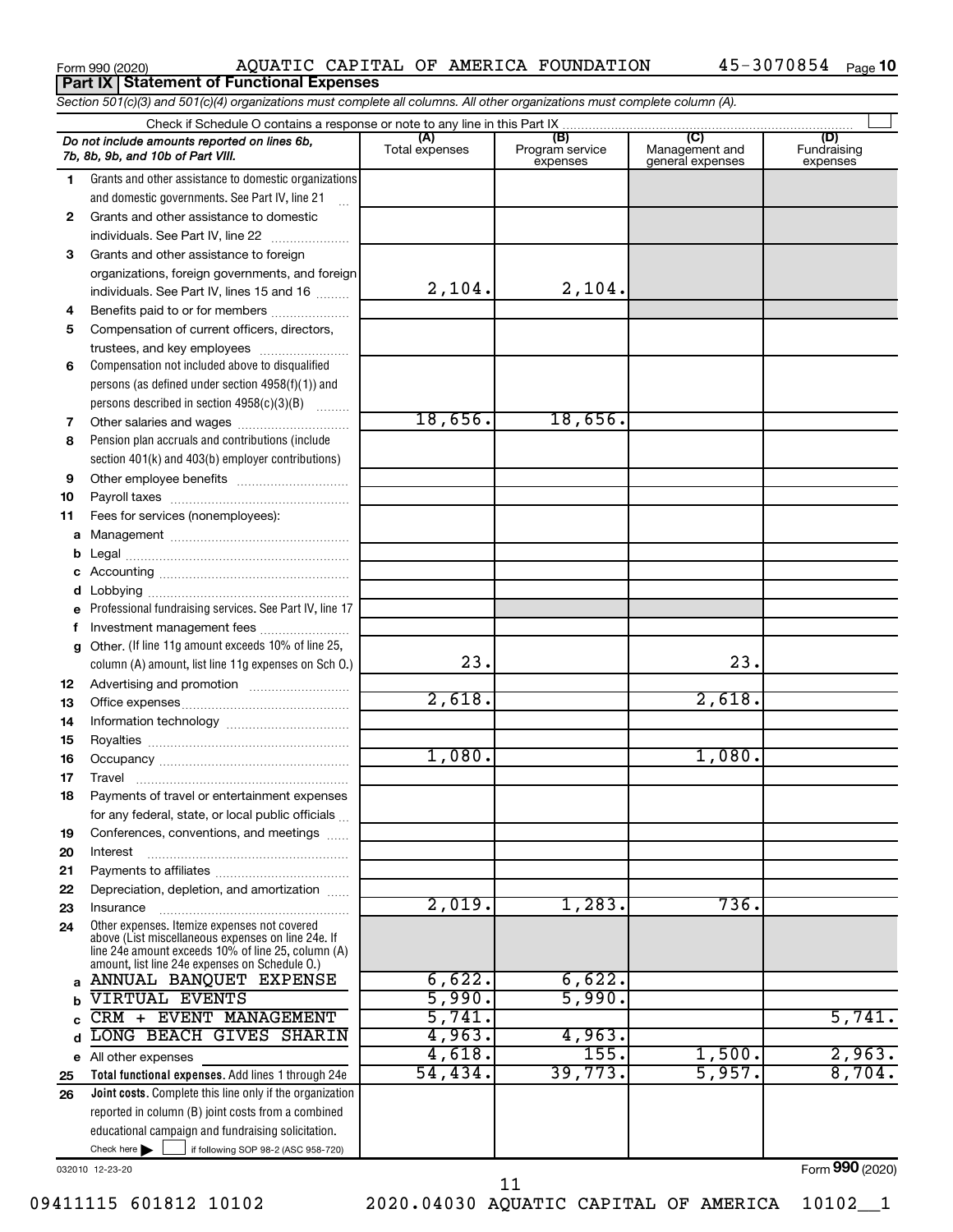|             | 6  | Loans and other receivables from other disqualified persons (as defined                           |    |                  |                 |                  |
|-------------|----|---------------------------------------------------------------------------------------------------|----|------------------|-----------------|------------------|
|             |    | under section 4958(f)(1)), and persons described in section 4958(c)(3)(B)                         |    |                  | 6               |                  |
|             | 7  |                                                                                                   |    |                  | $\overline{7}$  |                  |
| Assets      | 8  |                                                                                                   |    |                  | 8               |                  |
|             | 9  |                                                                                                   |    |                  | 9               |                  |
|             |    | <b>10a</b> Land, buildings, and equipment: cost or other                                          |    |                  |                 |                  |
|             |    | basis. Complete Part VI of Schedule D  [10a                                                       |    |                  |                 |                  |
|             | b  |                                                                                                   |    |                  | 10 <sub>c</sub> |                  |
|             | 11 |                                                                                                   |    |                  | 11              |                  |
|             | 12 |                                                                                                   |    |                  | 12              |                  |
|             | 13 |                                                                                                   |    |                  | 13              |                  |
|             | 14 |                                                                                                   |    |                  | 14              |                  |
|             | 15 |                                                                                                   |    |                  | 15              |                  |
|             | 16 |                                                                                                   |    | 18,773.          | 16              | 30,451.          |
|             | 17 |                                                                                                   |    |                  | 17              |                  |
|             | 18 |                                                                                                   |    |                  | 18              |                  |
|             | 19 |                                                                                                   |    |                  | 19              |                  |
|             | 20 |                                                                                                   |    |                  | 20              |                  |
|             | 21 | Escrow or custodial account liability. Complete Part IV of Schedule D                             |    |                  | 21              |                  |
|             | 22 | Loans and other payables to any current or former officer, director,                              |    |                  |                 |                  |
| Liabilities |    | trustee, key employee, creator or founder, substantial contributor, or 35%                        |    |                  |                 |                  |
|             |    | controlled entity or family member of any of these persons                                        |    |                  | 22              |                  |
|             | 23 | Secured mortgages and notes payable to unrelated third parties                                    |    |                  | 23              |                  |
|             | 24 | Unsecured notes and loans payable to unrelated third parties                                      |    |                  | 24              |                  |
|             | 25 | Other liabilities (including federal income tax, payables to related third                        |    |                  |                 |                  |
|             |    | parties, and other liabilities not included on lines 17-24). Complete Part X                      |    |                  |                 |                  |
|             |    | of Schedule D                                                                                     |    |                  | 25              |                  |
|             | 26 |                                                                                                   |    | $\overline{0}$ . | 26              | $\overline{0}$ . |
|             |    | Organizations that follow FASB ASC 958, check here ▶ I                                            |    |                  |                 |                  |
| lances      |    | and complete lines 27, 28, 32, and 33.                                                            |    |                  |                 |                  |
|             | 27 |                                                                                                   |    |                  | 27              |                  |
|             | 28 |                                                                                                   |    |                  | 28              |                  |
| Fund Ba     |    | Organizations that do not follow FASB ASC 958, check here $\blacktriangleright \lfloor X \rfloor$ |    |                  |                 |                  |
| ò           |    | and complete lines 29 through 33.                                                                 |    |                  |                 |                  |
|             | 29 |                                                                                                   | О. | 29               | 0.              |                  |
| ssets       | 30 | Paid-in or capital surplus, or land, building, or equipment fund                                  |    | $\overline{0}$ . | 30              | $\overline{0}$ . |
| ⋖           | 31 | Retained earnings, endowment, accumulated income, or other funds                                  |    | 18,773.          | 31              | 30,451.          |
|             | 32 |                                                                                                   |    | 18,773.          | 32              | 30,451.          |
|             | 33 | Total liabilities and net assets/fund balances                                                    |    | 18,773.          | 33              | 30,451.          |

Form 990 (2020) Page AQUATIC CAPITAL OF AMERICA FOUNDATION 45-3070854

 Cash - non-interest-bearing ~~~~~~~~~~~~~~~~~~~~~~~~~ Savings and temporary cash investments ~~~~~~~~~~~~~~~~~~ Pledges and grants receivable, net ~~~~~~~~~~~~~~~~~~~~~ Accounts receivable, net ~~~~~~~~~~~~~~~~~~~~~~~~~~ Loans and other receivables from any current or former officer, director,

trustee, key employee, creator or founder, substantial contributor, or 35% controlled entity or family member of any of these persons ~~~~~~~~~

Check if Schedule O contains a response or note to any line in this Part X

**Part X** | **Balance Sheet** 

45-3070854 Page 11

**(A) (B)**

Beginning of year | | End of year

18,773. 1 30,451

**5**

 $\perp$ 

Form (2020) **990**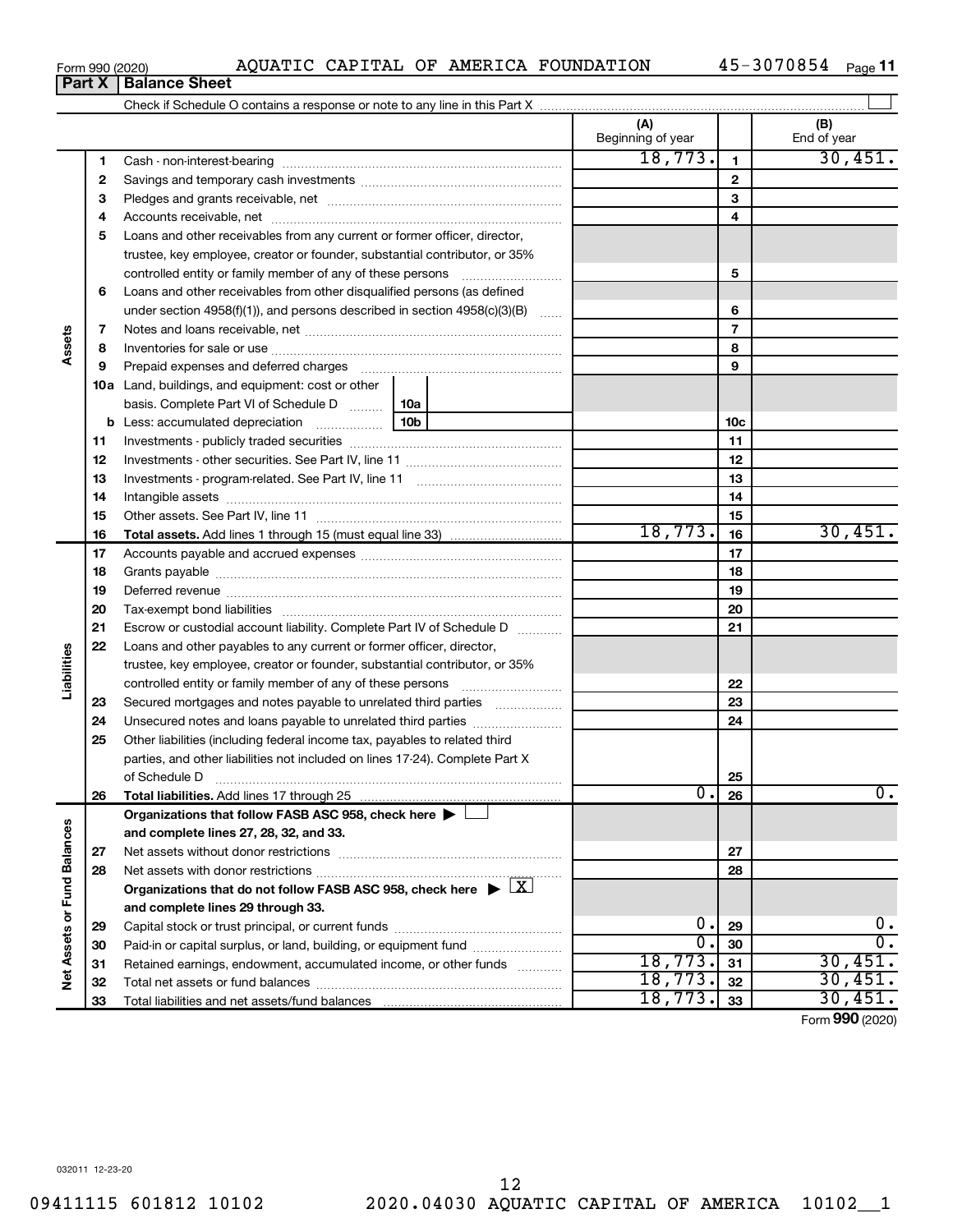|         | AQUATIC CAPITAL OF AMERICA FOUNDATION<br>Form 990 (2020)                                                                        |                         | 45-3070854     |          | Page 12          |
|---------|---------------------------------------------------------------------------------------------------------------------------------|-------------------------|----------------|----------|------------------|
| Part XI | <b>Reconciliation of Net Assets</b>                                                                                             |                         |                |          |                  |
|         |                                                                                                                                 |                         |                |          |                  |
|         |                                                                                                                                 |                         |                |          |                  |
| 1       |                                                                                                                                 | $\mathbf{1}$            |                | 66,112.  |                  |
| 2       |                                                                                                                                 | $\mathbf{2}$            |                | 54, 434. |                  |
| 3       | Revenue less expenses. Subtract line 2 from line 1                                                                              | 3                       |                |          | 11,678.          |
| 4       |                                                                                                                                 | $\overline{\mathbf{A}}$ |                | 18,773.  |                  |
| 5       |                                                                                                                                 | 5                       |                |          |                  |
| 6       |                                                                                                                                 | 6                       |                |          |                  |
| 7       | Investment expenses www.communication.com/www.communication.com/www.communication.com/www.com                                   | $\overline{7}$          |                |          |                  |
| 8       | Prior period adjustments www.communication.communication.communication.com/                                                     | 8                       |                |          |                  |
| 9       | Other changes in net assets or fund balances (explain on Schedule O)                                                            | 9                       |                |          | $\overline{0}$ . |
| 10      | Net assets or fund balances at end of year. Combine lines 3 through 9 (must equal Part X, line 32,                              |                         |                |          |                  |
|         |                                                                                                                                 | 10                      |                | 30,451.  |                  |
|         | Part XII Financial Statements and Reporting                                                                                     |                         |                |          |                  |
|         |                                                                                                                                 |                         |                |          |                  |
|         |                                                                                                                                 |                         |                | Yes      | <b>No</b>        |
| 1       | Accounting method used to prepare the Form 990: $X \subset X$ Cash $\Box$ Accrual $\Box$ Other                                  |                         |                |          |                  |
|         | If the organization changed its method of accounting from a prior year or checked "Other," explain in Schedule O.               |                         |                |          |                  |
|         |                                                                                                                                 |                         | 2a             |          | x                |
|         | If "Yes," check a box below to indicate whether the financial statements for the year were compiled or reviewed on a            |                         |                |          |                  |
|         | separate basis, consolidated basis, or both:                                                                                    |                         |                |          |                  |
|         | Both consolidated and separate basis<br>Separate basis<br>Consolidated basis                                                    |                         |                |          |                  |
|         |                                                                                                                                 |                         | 2 <sub>b</sub> |          | x                |
|         | If "Yes," check a box below to indicate whether the financial statements for the year were audited on a separate basis,         |                         |                |          |                  |
|         | consolidated basis, or both:                                                                                                    |                         |                |          |                  |
|         | Separate basis<br>Consolidated basis<br>Both consolidated and separate basis                                                    |                         |                |          |                  |
|         | c If "Yes" to line 2a or 2b, does the organization have a committee that assumes responsibility for oversight of the audit,     |                         |                |          |                  |
|         |                                                                                                                                 |                         | 2c             |          |                  |
|         | If the organization changed either its oversight process or selection process during the tax year, explain on Schedule O.       |                         |                |          |                  |
|         | 3a As a result of a federal award, was the organization required to undergo an audit or audits as set forth in the Single Audit |                         |                |          |                  |
|         |                                                                                                                                 |                         | За             |          | x                |
|         | b If "Yes," did the organization undergo the required audit or audits? If the organization did not undergo the required audit   |                         |                |          |                  |
|         |                                                                                                                                 |                         | 3b             |          |                  |

Form (2020) **990**

032012 12-23-20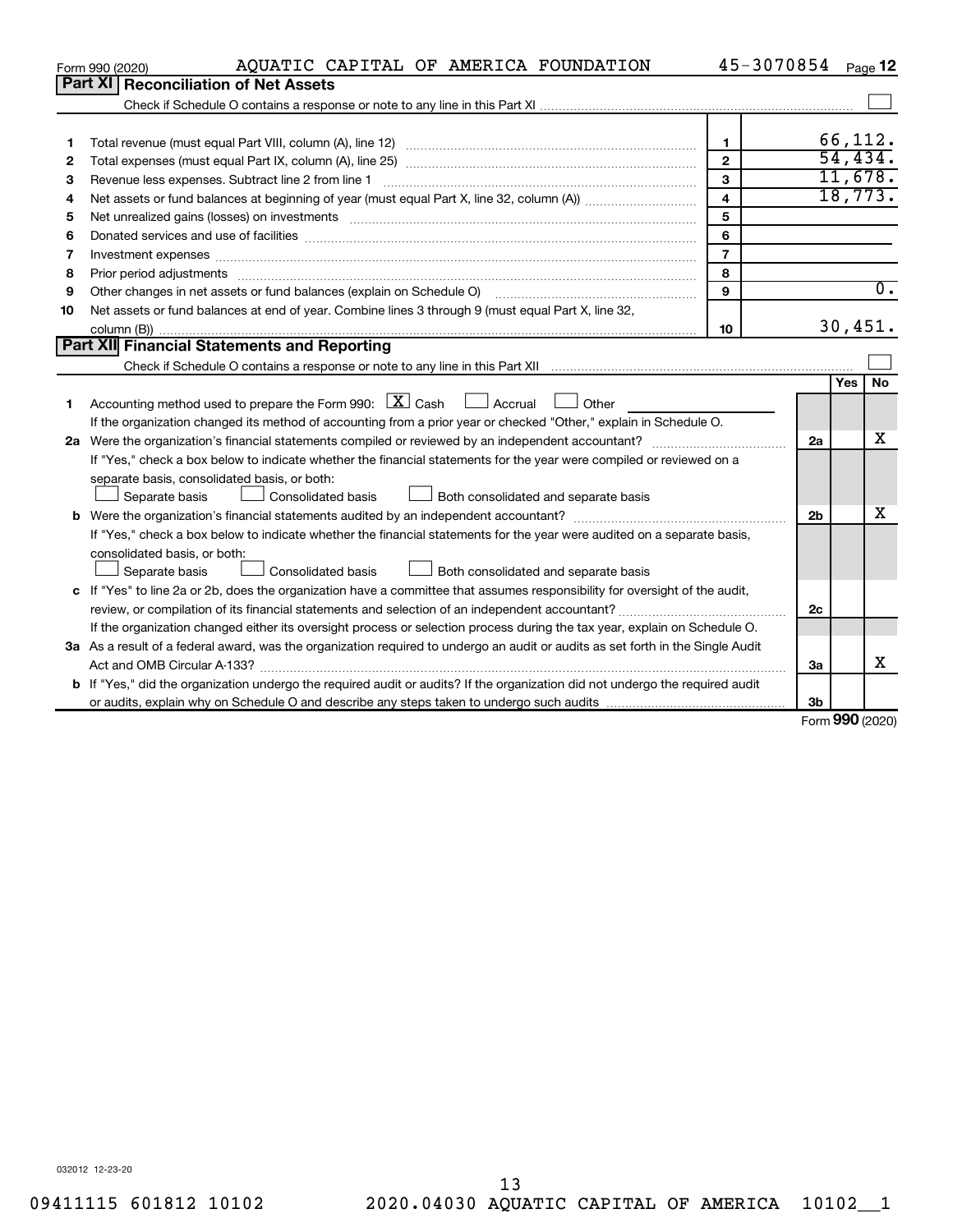|  |  | <b>SCHEDULE A</b> |  |
|--|--|-------------------|--|
|  |  |                   |  |

Form 990 or 990-EZ) **Public Charity Status and Public Support**<br>
Complete if the organization is a section 501(c)(3) organization or a section<br> **2020** 

**4947(a)(1) nonexempt charitable trust.**

| OMB No. 1545-0047                   |
|-------------------------------------|
| 020                                 |
| <b>Open to Public</b><br>Inspection |
|                                     |

 $\Box$ 

|        |                    | Department of the Treasury<br>Internal Revenue Service |                                               |                                                                        | Attach to Form 990 or Form 990-EZ.<br>Go to www.irs.gov/Form990 for instructions and the latest information.                                 |     |                                 |                                                      | <b>Open to Public</b><br>Inspection                |  |
|--------|--------------------|--------------------------------------------------------|-----------------------------------------------|------------------------------------------------------------------------|----------------------------------------------------------------------------------------------------------------------------------------------|-----|---------------------------------|------------------------------------------------------|----------------------------------------------------|--|
|        |                    | Name of the organization                               |                                               |                                                                        |                                                                                                                                              |     |                                 |                                                      | <b>Employer identification number</b>              |  |
|        |                    |                                                        |                                               |                                                                        | AQUATIC CAPITAL OF AMERICA FOUNDATION                                                                                                        |     |                                 |                                                      | 45-3070854                                         |  |
| Part I |                    |                                                        |                                               |                                                                        | Reason for Public Charity Status. (All organizations must complete this part.) See instructions.                                             |     |                                 |                                                      |                                                    |  |
|        |                    |                                                        |                                               |                                                                        | The organization is not a private foundation because it is: (For lines 1 through 12, check only one box.)                                    |     |                                 |                                                      |                                                    |  |
| 1      |                    |                                                        |                                               |                                                                        | A church, convention of churches, or association of churches described in section 170(b)(1)(A)(i).                                           |     |                                 |                                                      |                                                    |  |
| 2      |                    |                                                        |                                               |                                                                        | A school described in section 170(b)(1)(A)(ii). (Attach Schedule E (Form 990 or 990-EZ).)                                                    |     |                                 |                                                      |                                                    |  |
| з      |                    |                                                        |                                               |                                                                        | A hospital or a cooperative hospital service organization described in section 170(b)(1)(A)(iii).                                            |     |                                 |                                                      |                                                    |  |
| 4      |                    |                                                        |                                               |                                                                        | A medical research organization operated in conjunction with a hospital described in section 170(b)(1)(A)(iii). Enter the hospital's name,   |     |                                 |                                                      |                                                    |  |
|        |                    | city, and state:                                       |                                               |                                                                        |                                                                                                                                              |     |                                 |                                                      |                                                    |  |
| 5      |                    |                                                        |                                               |                                                                        | An organization operated for the benefit of a college or university owned or operated by a governmental unit described in                    |     |                                 |                                                      |                                                    |  |
|        |                    |                                                        |                                               | section 170(b)(1)(A)(iv). (Complete Part II.)                          |                                                                                                                                              |     |                                 |                                                      |                                                    |  |
| 6      |                    |                                                        |                                               |                                                                        | A federal, state, or local government or governmental unit described in section 170(b)(1)(A)(v).                                             |     |                                 |                                                      |                                                    |  |
| 7      |                    |                                                        |                                               |                                                                        | An organization that normally receives a substantial part of its support from a governmental unit or from the general public described in    |     |                                 |                                                      |                                                    |  |
|        |                    |                                                        |                                               | section 170(b)(1)(A)(vi). (Complete Part II.)                          |                                                                                                                                              |     |                                 |                                                      |                                                    |  |
| 8      |                    |                                                        |                                               |                                                                        | A community trust described in section 170(b)(1)(A)(vi). (Complete Part II.)                                                                 |     |                                 |                                                      |                                                    |  |
| 9      |                    |                                                        |                                               |                                                                        | An agricultural research organization described in section 170(b)(1)(A)(ix) operated in conjunction with a land-grant college                |     |                                 |                                                      |                                                    |  |
|        |                    |                                                        |                                               |                                                                        | or university or a non-land-grant college of agriculture (see instructions). Enter the name, city, and state of the college or               |     |                                 |                                                      |                                                    |  |
|        |                    | university:                                            |                                               |                                                                        |                                                                                                                                              |     |                                 |                                                      |                                                    |  |
| 10     | $\boxed{\text{X}}$ |                                                        |                                               |                                                                        | An organization that normally receives (1) more than 33 1/3% of its support from contributions, membership fees, and gross receipts from     |     |                                 |                                                      |                                                    |  |
|        |                    |                                                        |                                               |                                                                        | activities related to its exempt functions, subject to certain exceptions; and (2) no more than 33 1/3% of its support from gross investment |     |                                 |                                                      |                                                    |  |
|        |                    |                                                        |                                               |                                                                        | income and unrelated business taxable income (less section 511 tax) from businesses acquired by the organization after June 30, 1975.        |     |                                 |                                                      |                                                    |  |
|        |                    |                                                        |                                               | See section 509(a)(2). (Complete Part III.)                            |                                                                                                                                              |     |                                 |                                                      |                                                    |  |
| 11     |                    |                                                        |                                               |                                                                        | An organization organized and operated exclusively to test for public safety. See section 509(a)(4).                                         |     |                                 |                                                      |                                                    |  |
| 12     |                    |                                                        |                                               |                                                                        | An organization organized and operated exclusively for the benefit of, to perform the functions of, or to carry out the purposes of one or   |     |                                 |                                                      |                                                    |  |
|        |                    |                                                        |                                               |                                                                        | more publicly supported organizations described in section 509(a)(1) or section 509(a)(2). See section 509(a)(3). Check the box in           |     |                                 |                                                      |                                                    |  |
|        |                    |                                                        |                                               |                                                                        | lines 12a through 12d that describes the type of supporting organization and complete lines 12e, 12f, and 12g.                               |     |                                 |                                                      |                                                    |  |
| а      |                    |                                                        |                                               |                                                                        | Type I. A supporting organization operated, supervised, or controlled by its supported organization(s), typically by giving                  |     |                                 |                                                      |                                                    |  |
|        |                    |                                                        |                                               |                                                                        | the supported organization(s) the power to regularly appoint or elect a majority of the directors or trustees of the supporting              |     |                                 |                                                      |                                                    |  |
|        |                    |                                                        |                                               | organization. You must complete Part IV, Sections A and B.             |                                                                                                                                              |     |                                 |                                                      |                                                    |  |
| b      |                    |                                                        |                                               |                                                                        | Type II. A supporting organization supervised or controlled in connection with its supported organization(s), by having                      |     |                                 |                                                      |                                                    |  |
|        |                    |                                                        |                                               |                                                                        | control or management of the supporting organization vested in the same persons that control or manage the supported                         |     |                                 |                                                      |                                                    |  |
|        |                    |                                                        |                                               | organization(s). You must complete Part IV, Sections A and C.          |                                                                                                                                              |     |                                 |                                                      |                                                    |  |
| с      |                    |                                                        |                                               |                                                                        | Type III functionally integrated. A supporting organization operated in connection with, and functionally integrated with,                   |     |                                 |                                                      |                                                    |  |
|        |                    |                                                        |                                               |                                                                        | its supported organization(s) (see instructions). You must complete Part IV, Sections A, D, and E.                                           |     |                                 |                                                      |                                                    |  |
| d      |                    |                                                        |                                               |                                                                        | Type III non-functionally integrated. A supporting organization operated in connection with its supported organization(s)                    |     |                                 |                                                      |                                                    |  |
|        |                    |                                                        |                                               |                                                                        | that is not functionally integrated. The organization generally must satisfy a distribution requirement and an attentiveness                 |     |                                 |                                                      |                                                    |  |
|        |                    |                                                        |                                               |                                                                        | requirement (see instructions). You must complete Part IV, Sections A and D, and Part V.                                                     |     |                                 |                                                      |                                                    |  |
| е      |                    |                                                        |                                               |                                                                        | Check this box if the organization received a written determination from the IRS that it is a Type I, Type II, Type III                      |     |                                 |                                                      |                                                    |  |
|        |                    |                                                        |                                               |                                                                        | functionally integrated, or Type III non-functionally integrated supporting organization.                                                    |     |                                 |                                                      |                                                    |  |
|        |                    |                                                        | f Enter the number of supported organizations |                                                                        |                                                                                                                                              |     |                                 |                                                      |                                                    |  |
| g      |                    |                                                        |                                               | Provide the following information about the supported organization(s). |                                                                                                                                              |     | (iv) Is the organization listed |                                                      |                                                    |  |
|        |                    | (i) Name of supported<br>organization                  |                                               | (ii) EIN                                                               | (iii) Type of organization<br>(described on lines 1-10                                                                                       |     | in your governing document?     | (v) Amount of monetary<br>support (see instructions) | (vi) Amount of other<br>support (see instructions) |  |
|        |                    |                                                        |                                               |                                                                        | above (see instructions))                                                                                                                    | Yes | No                              |                                                      |                                                    |  |
|        |                    |                                                        |                                               |                                                                        |                                                                                                                                              |     |                                 |                                                      |                                                    |  |
|        |                    |                                                        |                                               |                                                                        |                                                                                                                                              |     |                                 |                                                      |                                                    |  |
|        |                    |                                                        |                                               |                                                                        |                                                                                                                                              |     |                                 |                                                      |                                                    |  |
|        |                    |                                                        |                                               |                                                                        |                                                                                                                                              |     |                                 |                                                      |                                                    |  |
|        |                    |                                                        |                                               |                                                                        |                                                                                                                                              |     |                                 |                                                      |                                                    |  |
|        |                    |                                                        |                                               |                                                                        |                                                                                                                                              |     |                                 |                                                      |                                                    |  |
|        |                    |                                                        |                                               |                                                                        |                                                                                                                                              |     |                                 |                                                      |                                                    |  |
|        |                    |                                                        |                                               |                                                                        |                                                                                                                                              |     |                                 |                                                      |                                                    |  |
|        |                    |                                                        |                                               |                                                                        |                                                                                                                                              |     |                                 |                                                      |                                                    |  |
| Total  |                    |                                                        |                                               |                                                                        |                                                                                                                                              |     |                                 |                                                      |                                                    |  |
|        |                    |                                                        |                                               |                                                                        |                                                                                                                                              |     |                                 |                                                      |                                                    |  |

LHA For Paperwork Reduction Act Notice, see the Instructions for Form 990 or 990-EZ. 032021 01-25-21 Schedule A (Form 990 or 990-EZ) 2020 14

09411115 601812 10102 2020.04030 AQUATIC CAPITAL OF AMERICA 10102\_\_1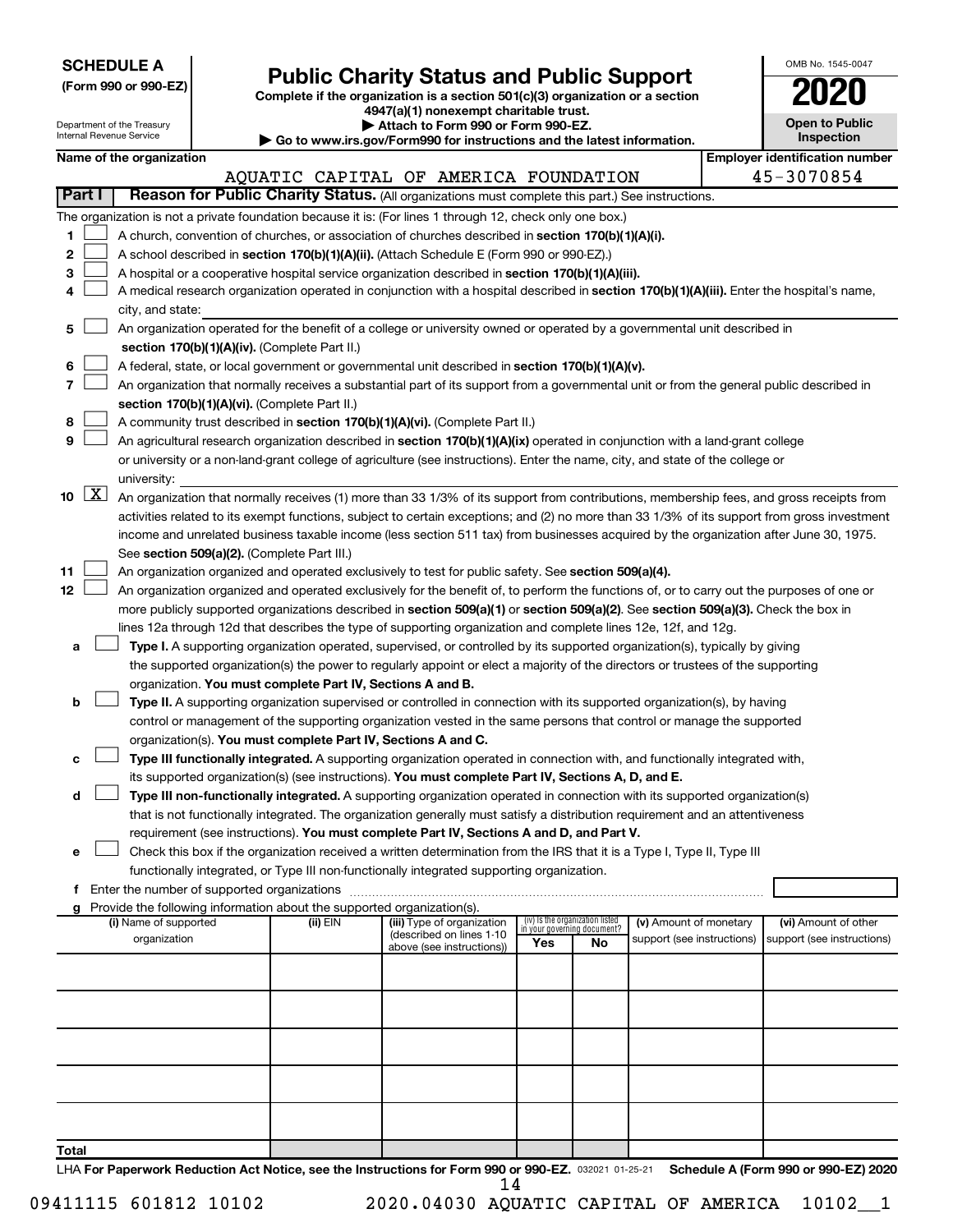### 45-3070854 Page 2 Schedule A (Form 990 or 990-EZ) 2020 AQUATIC CAPITAL OF AMERICA FOUNDATION  $\,$  45-3070854  $\,$   $_{\rm Page}$

(Complete only if you checked the box on line 5, 7, or 8 of Part I or if the organization failed to qualify under Part III. If the organization fails to qualify under the tests listed below, please complete Part III.) **Part II Support Schedule for Organizations Described in Sections 170(b)(1)(A)(iv) and 170(b)(1)(A)(vi)**

|    | <b>Section A. Public Support</b>                                                                                                               |          |          |            |            |                                      |           |
|----|------------------------------------------------------------------------------------------------------------------------------------------------|----------|----------|------------|------------|--------------------------------------|-----------|
|    | Calendar year (or fiscal year beginning in) $\blacktriangleright$                                                                              | (a) 2016 | (b) 2017 | $(c)$ 2018 | $(d)$ 2019 | (e) 2020                             | (f) Total |
|    | 1 Gifts, grants, contributions, and                                                                                                            |          |          |            |            |                                      |           |
|    | membership fees received. (Do not                                                                                                              |          |          |            |            |                                      |           |
|    | include any "unusual grants.")                                                                                                                 |          |          |            |            |                                      |           |
|    | 2 Tax revenues levied for the organ-                                                                                                           |          |          |            |            |                                      |           |
|    | ization's benefit and either paid to                                                                                                           |          |          |            |            |                                      |           |
|    | or expended on its behalf                                                                                                                      |          |          |            |            |                                      |           |
|    | 3 The value of services or facilities                                                                                                          |          |          |            |            |                                      |           |
|    | furnished by a governmental unit to                                                                                                            |          |          |            |            |                                      |           |
|    | the organization without charge                                                                                                                |          |          |            |            |                                      |           |
|    | 4 Total. Add lines 1 through 3                                                                                                                 |          |          |            |            |                                      |           |
| 5. | The portion of total contributions                                                                                                             |          |          |            |            |                                      |           |
|    | by each person (other than a                                                                                                                   |          |          |            |            |                                      |           |
|    | governmental unit or publicly                                                                                                                  |          |          |            |            |                                      |           |
|    | supported organization) included                                                                                                               |          |          |            |            |                                      |           |
|    | on line 1 that exceeds 2% of the                                                                                                               |          |          |            |            |                                      |           |
|    | amount shown on line 11,                                                                                                                       |          |          |            |            |                                      |           |
|    | column (f)                                                                                                                                     |          |          |            |            |                                      |           |
|    | 6 Public support. Subtract line 5 from line 4.                                                                                                 |          |          |            |            |                                      |           |
|    | <b>Section B. Total Support</b>                                                                                                                |          |          |            |            |                                      |           |
|    | Calendar year (or fiscal year beginning in)                                                                                                    | (a) 2016 | (b) 2017 | $(c)$ 2018 | $(d)$ 2019 | (e) 2020                             | (f) Total |
|    | 7 Amounts from line 4                                                                                                                          |          |          |            |            |                                      |           |
| 8  | Gross income from interest,                                                                                                                    |          |          |            |            |                                      |           |
|    | dividends, payments received on                                                                                                                |          |          |            |            |                                      |           |
|    | securities loans, rents, royalties,                                                                                                            |          |          |            |            |                                      |           |
|    | and income from similar sources                                                                                                                |          |          |            |            |                                      |           |
|    | <b>9</b> Net income from unrelated business                                                                                                    |          |          |            |            |                                      |           |
|    | activities, whether or not the                                                                                                                 |          |          |            |            |                                      |           |
|    | business is regularly carried on                                                                                                               |          |          |            |            |                                      |           |
|    | 10 Other income. Do not include gain                                                                                                           |          |          |            |            |                                      |           |
|    | or loss from the sale of capital                                                                                                               |          |          |            |            |                                      |           |
|    | assets (Explain in Part VI.)                                                                                                                   |          |          |            |            |                                      |           |
|    | 11 Total support. Add lines 7 through 10                                                                                                       |          |          |            |            |                                      |           |
|    | <b>12</b> Gross receipts from related activities, etc. (see instructions)                                                                      |          |          |            |            | 12                                   |           |
|    | 13 First 5 years. If the Form 990 is for the organization's first, second, third, fourth, or fifth tax year as a section 501(c)(3)             |          |          |            |            |                                      |           |
|    |                                                                                                                                                |          |          |            |            |                                      |           |
|    | Section C. Computation of Public Support Percentage                                                                                            |          |          |            |            |                                      |           |
|    |                                                                                                                                                |          |          |            |            | 14                                   | %         |
|    |                                                                                                                                                |          |          |            |            | 15                                   | %         |
|    | 16a 33 1/3% support test - 2020. If the organization did not check the box on line 13, and line 14 is 33 1/3% or more, check this box and      |          |          |            |            |                                      |           |
|    | stop here. The organization qualifies as a publicly supported organization                                                                     |          |          |            |            |                                      |           |
|    | b 33 1/3% support test - 2019. If the organization did not check a box on line 13 or 16a, and line 15 is 33 1/3% or more, check this box       |          |          |            |            |                                      |           |
|    |                                                                                                                                                |          |          |            |            |                                      |           |
|    | 17a 10% -facts-and-circumstances test - 2020. If the organization did not check a box on line 13, 16a, or 16b, and line 14 is 10% or more,     |          |          |            |            |                                      |           |
|    | and if the organization meets the facts-and-circumstances test, check this box and stop here. Explain in Part VI how the organization          |          |          |            |            |                                      |           |
|    | meets the facts-and-circumstances test. The organization qualifies as a publicly supported organization                                        |          |          |            |            |                                      |           |
|    | <b>b 10%</b> -facts-and-circumstances test - 2019. If the organization did not check a box on line 13, 16a, 16b, or 17a, and line 15 is 10% or |          |          |            |            |                                      |           |
|    | more, and if the organization meets the facts-and-circumstances test, check this box and stop here. Explain in Part VI how the                 |          |          |            |            |                                      |           |
|    | organization meets the facts-and-circumstances test. The organization qualifies as a publicly supported organization                           |          |          |            |            |                                      |           |
|    | 18 Private foundation. If the organization did not check a box on line 13, 16a, 16b, 17a, or 17b, check this box and see instructions          |          |          |            |            |                                      |           |
|    |                                                                                                                                                |          |          |            |            | Schedule A (Form 990 or 990-F7) 2020 |           |

**Schedule A (Form 990 or 990-EZ) 2020**

032022 01-25-21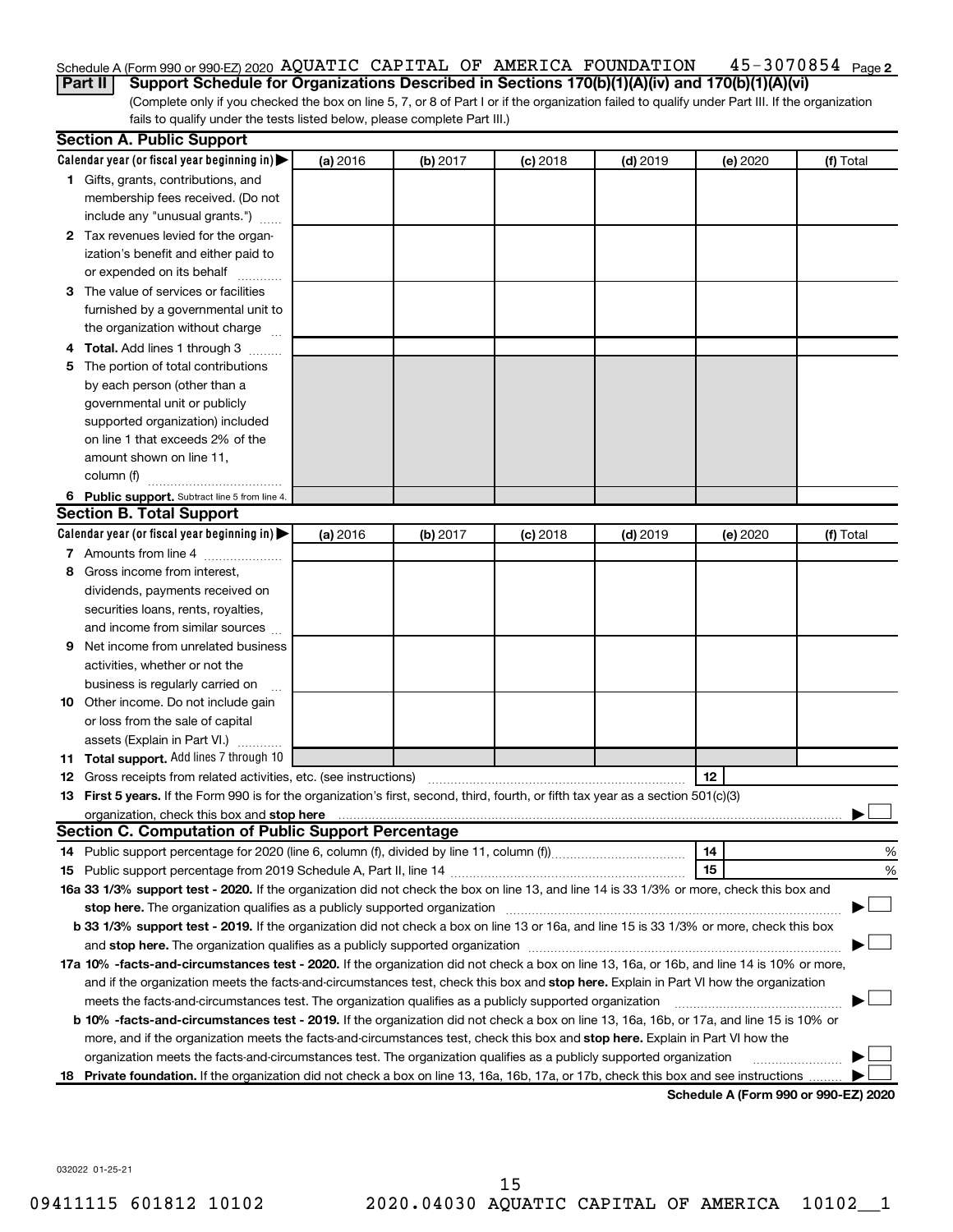### $45 - 3070854$  Page 3 Schedule A (Form 990 or 990-EZ) 2020 AQUATIC CAPITAL OF AMERICA FOUNDATION  $\,$  45-3070854  $\,$   $_{\rm Page}$ **Part III Support Schedule for Organizations Described in Section 509(a)(2)**

(Complete only if you checked the box on line 10 of Part I or if the organization failed to qualify under Part II. If the organization fails to qualify under the tests listed below, please complete Part II.)

| <b>Section A. Public Support</b>                                                                                                                                                         |          |          |                        |            |                                      |                                          |
|------------------------------------------------------------------------------------------------------------------------------------------------------------------------------------------|----------|----------|------------------------|------------|--------------------------------------|------------------------------------------|
| Calendar year (or fiscal year beginning in)                                                                                                                                              | (a) 2016 | (b) 2017 | $(c)$ 2018             | $(d)$ 2019 | (e) 2020                             | (f) Total                                |
| 1 Gifts, grants, contributions, and                                                                                                                                                      |          |          |                        |            |                                      |                                          |
| membership fees received. (Do not                                                                                                                                                        |          |          |                        |            |                                      |                                          |
| include any "unusual grants.")                                                                                                                                                           | 46,882.  | 44,886.  | 52,457.                | 44,864.    | 66,112.                              | 255, 201.                                |
| 2 Gross receipts from admissions,<br>merchandise sold or services per-<br>formed, or facilities furnished in<br>any activity that is related to the<br>organization's tax-exempt purpose |          |          |                        |            |                                      |                                          |
| 3 Gross receipts from activities that                                                                                                                                                    |          |          |                        |            |                                      |                                          |
| are not an unrelated trade or bus-                                                                                                                                                       |          |          |                        |            |                                      |                                          |
| iness under section 513                                                                                                                                                                  |          |          |                        |            |                                      |                                          |
| 4 Tax revenues levied for the organ-                                                                                                                                                     |          |          |                        |            |                                      |                                          |
| ization's benefit and either paid to                                                                                                                                                     |          |          |                        |            |                                      |                                          |
| or expended on its behalf                                                                                                                                                                |          |          |                        |            |                                      |                                          |
| 5 The value of services or facilities                                                                                                                                                    |          |          |                        |            |                                      |                                          |
| furnished by a governmental unit to                                                                                                                                                      |          |          |                        |            |                                      |                                          |
| the organization without charge                                                                                                                                                          |          |          |                        |            |                                      |                                          |
| 6 Total. Add lines 1 through 5                                                                                                                                                           | 46,882.  | 44,886.  | 52,457.                | 44,864.    | 66, 112.                             | 255, 201.                                |
| 7a Amounts included on lines 1, 2, and                                                                                                                                                   |          |          |                        |            |                                      |                                          |
| 3 received from disqualified persons                                                                                                                                                     |          |          |                        |            |                                      | 0.                                       |
| <b>b</b> Amounts included on lines 2 and 3 received<br>from other than disqualified persons that<br>exceed the greater of \$5,000 or 1% of the                                           |          |          |                        |            |                                      |                                          |
| amount on line 13 for the year                                                                                                                                                           |          |          |                        |            |                                      | $0 \cdot$<br>σ.                          |
| c Add lines 7a and 7b                                                                                                                                                                    |          |          |                        |            |                                      | 255, 201.                                |
| 8 Public support. (Subtract line 7c from line 6.)<br><b>Section B. Total Support</b>                                                                                                     |          |          |                        |            |                                      |                                          |
| Calendar year (or fiscal year beginning in)                                                                                                                                              | (a) 2016 | (b) 2017 | $(c)$ 2018             | $(d)$ 2019 | (e) 2020                             |                                          |
| 9 Amounts from line 6                                                                                                                                                                    | 46,882.  | 44,886.  | $\overline{52}$ , 457. | 44,864.    | 66,112.                              | (f) Total<br>$\overline{255}$ , 201.     |
| <b>10a</b> Gross income from interest,<br>dividends, payments received on<br>securities loans, rents, royalties,<br>and income from similar sources                                      |          |          |                        |            |                                      |                                          |
| <b>b</b> Unrelated business taxable income                                                                                                                                               |          |          |                        |            |                                      |                                          |
| (less section 511 taxes) from businesses                                                                                                                                                 |          |          |                        |            |                                      |                                          |
| acquired after June 30, 1975                                                                                                                                                             |          |          |                        |            |                                      |                                          |
| c Add lines 10a and 10b                                                                                                                                                                  |          |          |                        |            |                                      |                                          |
| <b>11</b> Net income from unrelated business<br>activities not included in line 10b,<br>whether or not the business is<br>regularly carried on                                           |          |          |                        |            |                                      |                                          |
| <b>12</b> Other income. Do not include gain<br>or loss from the sale of capital<br>assets (Explain in Part VI.)                                                                          |          |          |                        |            |                                      |                                          |
| <b>13</b> Total support. (Add lines 9, 10c, 11, and 12.)                                                                                                                                 | 46,882.  | 44,886.  | 52,457.                | 44,864.    | 66, 112.                             | 255, 201.                                |
| 14 First 5 years. If the Form 990 is for the organization's first, second, third, fourth, or fifth tax year as a section 501(c)(3) organization,                                         |          |          |                        |            |                                      |                                          |
| check this box and stop here                                                                                                                                                             |          |          |                        |            |                                      |                                          |
| <b>Section C. Computation of Public Support Percentage</b>                                                                                                                               |          |          |                        |            |                                      |                                          |
| 15 Public support percentage for 2020 (line 8, column (f), divided by line 13, column (f) <i></i>                                                                                        |          |          |                        |            | 15                                   | 100.00<br>%                              |
| 16 Public support percentage from 2019 Schedule A, Part III, line 15                                                                                                                     |          |          |                        |            | 16                                   | 100.00<br>$\%$                           |
| Section D. Computation of Investment Income Percentage                                                                                                                                   |          |          |                        |            |                                      |                                          |
|                                                                                                                                                                                          |          |          |                        |            | 17                                   | $\overline{.00}$<br>$\%$                 |
| 18 Investment income percentage from 2019 Schedule A, Part III, line 17                                                                                                                  |          |          |                        |            | 18                                   | $\%$                                     |
| 19a 33 1/3% support tests - 2020. If the organization did not check the box on line 14, and line 15 is more than 33 1/3%, and line 17 is not                                             |          |          |                        |            |                                      |                                          |
| more than 33 1/3%, check this box and stop here. The organization qualifies as a publicly supported organization                                                                         |          |          |                        |            |                                      | $\blacktriangleright$ $\boxed{\text{X}}$ |
| <b>b 33 1/3% support tests - 2019.</b> If the organization did not check a box on line 14 or line 19a, and line 16 is more than 33 1/3%, and                                             |          |          |                        |            |                                      |                                          |
| line 18 is not more than 33 1/3%, check this box and stop here. The organization qualifies as a publicly supported organization                                                          |          |          |                        |            |                                      |                                          |
|                                                                                                                                                                                          |          |          |                        |            |                                      |                                          |
| 032023 01-25-21                                                                                                                                                                          |          |          | 16                     |            | Schedule A (Form 990 or 990-EZ) 2020 |                                          |

09411115 601812 10102 2020.04030 AQUATIC CAPITAL OF AMERICA 10102\_\_1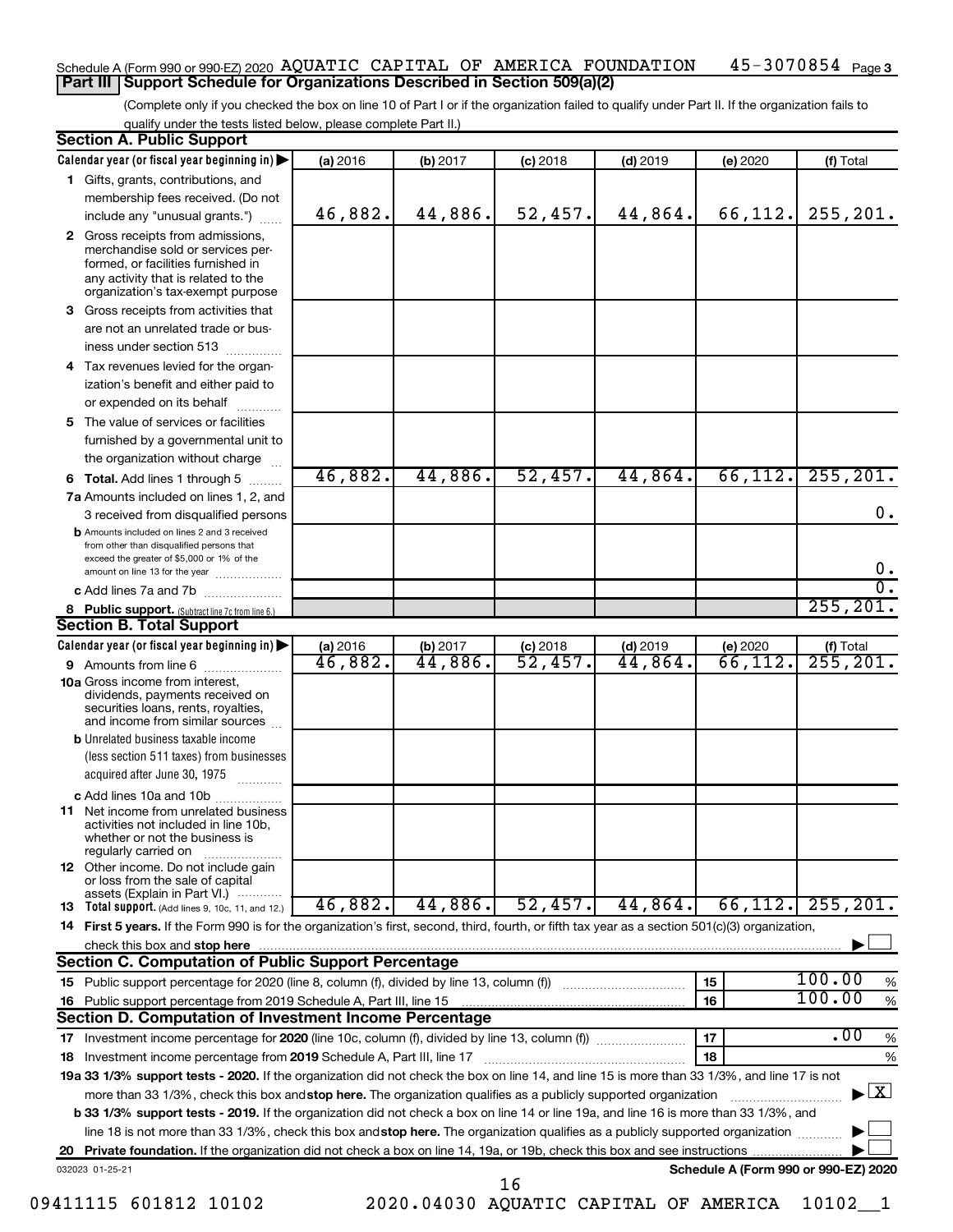#### $45 - 3070854$  Page 4 Schedule A (Form 990 or 990-EZ) 2020 AQUATIC CAPITAL OF AMERICA FOUNDATION  $\,$  45-3070854  $\,$   $_{\rm Page}$

## **Part IV Supporting Organizations**

(Complete only if you checked a box in line 12 on Part I. If you checked box 12a, Part I, complete Sections A and B. If you checked box 12b, Part I, complete Sections A and C. If you checked box 12c, Part I, complete Sections A, D, and E. If you checked box 12d, Part I, complete Sections A and D, and complete Part V.)

### **Section A. All Supporting Organizations**

- **1** Are all of the organization's supported organizations listed by name in the organization's governing documents? If "No," describe in Part VI how the supported organizations are designated. If designated by *class or purpose, describe the designation. If historic and continuing relationship, explain.*
- **2** Did the organization have any supported organization that does not have an IRS determination of status under section 509(a)(1) or (2)? If "Yes," explain in Part **VI** how the organization determined that the supported *organization was described in section 509(a)(1) or (2).*
- **3a** Did the organization have a supported organization described in section 501(c)(4), (5), or (6)? If "Yes," answer *lines 3b and 3c below.*
- **b** Did the organization confirm that each supported organization qualified under section 501(c)(4), (5), or (6) and satisfied the public support tests under section 509(a)(2)? If "Yes," describe in Part VI when and how the *organization made the determination.*
- **c** Did the organization ensure that all support to such organizations was used exclusively for section 170(c)(2)(B) purposes? If "Yes," explain in Part VI what controls the organization put in place to ensure such use.
- **4 a** *If* Was any supported organization not organized in the United States ("foreign supported organization")? *"Yes," and if you checked box 12a or 12b in Part I, answer lines 4b and 4c below.*
- **b** Did the organization have ultimate control and discretion in deciding whether to make grants to the foreign supported organization? If "Yes," describe in Part VI how the organization had such control and discretion *despite being controlled or supervised by or in connection with its supported organizations.*
- **c** Did the organization support any foreign supported organization that does not have an IRS determination under sections 501(c)(3) and 509(a)(1) or (2)? If "Yes," explain in Part VI what controls the organization used *to ensure that all support to the foreign supported organization was used exclusively for section 170(c)(2)(B) purposes.*
- **5a** Did the organization add, substitute, or remove any supported organizations during the tax year? If "Yes," answer lines 5b and 5c below (if applicable). Also, provide detail in **Part VI,** including (i) the names and EIN *numbers of the supported organizations added, substituted, or removed; (ii) the reasons for each such action; (iii) the authority under the organization's organizing document authorizing such action; and (iv) how the action was accomplished (such as by amendment to the organizing document).*
- **b Type I or Type II only.** Was any added or substituted supported organization part of a class already designated in the organization's organizing document?
- **c Substitutions only.**  Was the substitution the result of an event beyond the organization's control?
- **6** Did the organization provide support (whether in the form of grants or the provision of services or facilities) to **Part VI.** support or benefit one or more of the filing organization's supported organizations? If "Yes," provide detail in anyone other than (i) its supported organizations, (ii) individuals that are part of the charitable class benefited by one or more of its supported organizations, or (iii) other supporting organizations that also
- **7** Did the organization provide a grant, loan, compensation, or other similar payment to a substantial contributor regard to a substantial contributor? If "Yes," complete Part I of Schedule L (Form 990 or 990-EZ). (as defined in section 4958(c)(3)(C)), a family member of a substantial contributor, or a 35% controlled entity with
- **8** Did the organization make a loan to a disqualified person (as defined in section 4958) not described in line 7? *If "Yes," complete Part I of Schedule L (Form 990 or 990-EZ).*
- **9 a** Was the organization controlled directly or indirectly at any time during the tax year by one or more in section 509(a)(1) or (2))? If "Yes," provide detail in **Part VI.** disqualified persons, as defined in section 4946 (other than foundation managers and organizations described
- **b** Did one or more disqualified persons (as defined in line 9a) hold a controlling interest in any entity in which the supporting organization had an interest? If "Yes," provide detail in Part VI.
- **c** Did a disqualified person (as defined in line 9a) have an ownership interest in, or derive any personal benefit from, assets in which the supporting organization also had an interest? If "Yes," provide detail in Part VI.
- **10 a** Was the organization subject to the excess business holdings rules of section 4943 because of section supporting organizations)? If "Yes," answer line 10b below. 4943(f) (regarding certain Type II supporting organizations, and all Type III non-functionally integrated
	- **b** Did the organization have any excess business holdings in the tax year? (Use Schedule C, Form 4720, to *determine whether the organization had excess business holdings.)*

032024 01-25-21

**Schedule A (Form 990 or 990-EZ) 2020**

**Yes No**

**1**

**2**

**3a**

**3b**

**3c**

**4a**

**4b**

**4c**

**5a**

**5b 5c**

**6**

**7**

**8**

**9a**

**9b**

**9c**

**10a**

**10b**

09411115 601812 10102 2020.04030 AQUATIC CAPITAL OF AMERICA 10102\_\_1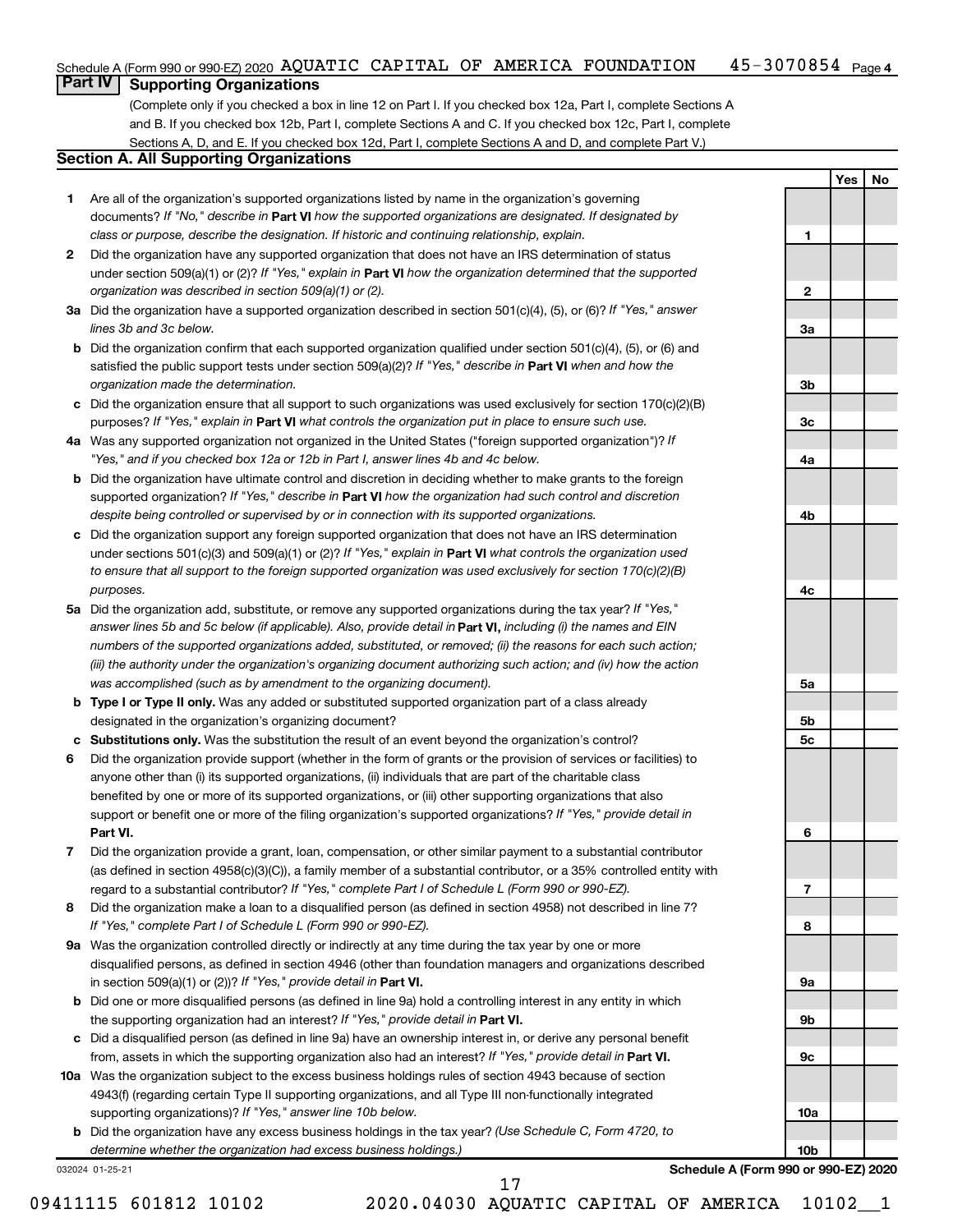### $45 - 3070854$  Page 5 Schedule A (Form 990 or 990-EZ) 2020 AQUATIC CAPITAL OF AMERICA FOUNDATION  $\,$  45-3070854  $\,$   $_{\rm Page}$

|    | <b>Part IV   Supporting Organizations (CONTING)</b>                                                                                                                                                                                                         |     |     |    |
|----|-------------------------------------------------------------------------------------------------------------------------------------------------------------------------------------------------------------------------------------------------------------|-----|-----|----|
|    |                                                                                                                                                                                                                                                             |     | Yes | No |
| 11 | Has the organization accepted a gift or contribution from any of the following persons?                                                                                                                                                                     |     |     |    |
|    | a A person who directly or indirectly controls, either alone or together with persons described in lines 11b and                                                                                                                                            |     |     |    |
|    | 11c below, the governing body of a supported organization?                                                                                                                                                                                                  | 11a |     |    |
|    | <b>b</b> A family member of a person described in line 11a above?                                                                                                                                                                                           | 11b |     |    |
|    | c A 35% controlled entity of a person described in line 11a or 11b above?If "Yes" to line 11a, 11b, or 11c, provide                                                                                                                                         |     |     |    |
|    | detail in Part VI.                                                                                                                                                                                                                                          | 11c |     |    |
|    | <b>Section B. Type I Supporting Organizations</b>                                                                                                                                                                                                           |     |     |    |
|    |                                                                                                                                                                                                                                                             |     | Yes | No |
| 1  | Did the governing body, members of the governing body, officers acting in their official capacity, or membership of one or<br>more supported organizations have the power to regularly appoint or elect at least a majority of the organization's officers, |     |     |    |
|    | directors, or trustees at all times during the tax year? If "No," describe in Part VI how the supported organization(s)<br>effectively operated, supervised, or controlled the organization's activities. If the organization had more than one supported   |     |     |    |
|    | organization, describe how the powers to appoint and/or remove officers, directors, or trustees were allocated among the<br>supported organizations and what conditions or restrictions, if any, applied to such powers during the tax year.                | 1   |     |    |
| 2  | Did the organization operate for the benefit of any supported organization other than the supported                                                                                                                                                         |     |     |    |
|    | organization(s) that operated, supervised, or controlled the supporting organization? If "Yes," explain in                                                                                                                                                  |     |     |    |
|    | Part VI how providing such benefit carried out the purposes of the supported organization(s) that operated,                                                                                                                                                 |     |     |    |
|    | supervised, or controlled the supporting organization.                                                                                                                                                                                                      | 2   |     |    |
|    | <b>Section C. Type II Supporting Organizations</b>                                                                                                                                                                                                          |     |     |    |
|    |                                                                                                                                                                                                                                                             |     | Yes | No |
| 1. | Were a majority of the organization's directors or trustees during the tax year also a majority of the directors                                                                                                                                            |     |     |    |
|    | or trustees of each of the organization's supported organization(s)? If "No," describe in Part VI how control                                                                                                                                               |     |     |    |
|    | or management of the supporting organization was vested in the same persons that controlled or managed                                                                                                                                                      |     |     |    |
|    | the supported organization(s).                                                                                                                                                                                                                              | 1   |     |    |
|    | Section D. All Type III Supporting Organizations                                                                                                                                                                                                            |     |     |    |
|    |                                                                                                                                                                                                                                                             |     | Yes | No |
| 1  | Did the organization provide to each of its supported organizations, by the last day of the fifth month of the                                                                                                                                              |     |     |    |
|    | organization's tax year, (i) a written notice describing the type and amount of support provided during the prior tax                                                                                                                                       |     |     |    |
|    | year, (ii) a copy of the Form 990 that was most recently filed as of the date of notification, and (iii) copies of the                                                                                                                                      |     |     |    |
|    | organization's governing documents in effect on the date of notification, to the extent not previously provided?                                                                                                                                            | 1   |     |    |
| 2  | Were any of the organization's officers, directors, or trustees either (i) appointed or elected by the supported                                                                                                                                            |     |     |    |
|    | organization(s) or (ii) serving on the governing body of a supported organization? If "No," explain in Part VI how                                                                                                                                          |     |     |    |
|    | the organization maintained a close and continuous working relationship with the supported organization(s).                                                                                                                                                 | 2   |     |    |
| 3  | By reason of the relationship described in line 2, above, did the organization's supported organizations have a                                                                                                                                             |     |     |    |
|    | significant voice in the organization's investment policies and in directing the use of the organization's                                                                                                                                                  |     |     |    |
|    | income or assets at all times during the tax year? If "Yes," describe in Part VI the role the organization's                                                                                                                                                |     |     |    |
|    | supported organizations played in this regard.                                                                                                                                                                                                              | з   |     |    |
|    | Section E. Type III Functionally Integrated Supporting Organizations                                                                                                                                                                                        |     |     |    |
| 1  | Check the box next to the method that the organization used to satisfy the Integral Part Test during the yealsee instructions).                                                                                                                             |     |     |    |
| a  | The organization satisfied the Activities Test. Complete line 2 below.                                                                                                                                                                                      |     |     |    |
| b  | The organization is the parent of each of its supported organizations. Complete line 3 below.                                                                                                                                                               |     |     |    |
| с  | The organization supported a governmental entity. Describe in Part VI how you supported a governmental entity (see instructions).                                                                                                                           |     |     |    |
| 2  | Activities Test. Answer lines 2a and 2b below.                                                                                                                                                                                                              |     | Yes | No |
| а  | Did substantially all of the organization's activities during the tax year directly further the exempt purposes of                                                                                                                                          |     |     |    |
|    | the supported organization(s) to which the organization was responsive? If "Yes," then in Part VI identify                                                                                                                                                  |     |     |    |
|    | those supported organizations and explain how these activities directly furthered their exempt purposes,                                                                                                                                                    |     |     |    |
|    | how the organization was responsive to those supported organizations, and how the organization determined                                                                                                                                                   |     |     |    |
|    | that these activities constituted substantially all of its activities.                                                                                                                                                                                      | 2a  |     |    |
| b  | Did the activities described in line 2a, above, constitute activities that, but for the organization's involvement,                                                                                                                                         |     |     |    |
|    | one or more of the organization's supported organization(s) would have been engaged in? If "Yes," explain in                                                                                                                                                |     |     |    |
|    | Part VI the reasons for the organization's position that its supported organization(s) would have engaged in                                                                                                                                                |     |     |    |
|    | these activities but for the organization's involvement.                                                                                                                                                                                                    | 2b  |     |    |
| з  | Parent of Supported Organizations. Answer lines 3a and 3b below.                                                                                                                                                                                            |     |     |    |
|    | a Did the organization have the power to regularly appoint or elect a majority of the officers, directors, or                                                                                                                                               |     |     |    |

- trustees of each of the supported organizations? If "Yes" or "No" provide details in Part VI.
- 032025 01-25-21 **b** Did the organization exercise a substantial degree of direction over the policies, programs, and activities of each of its supported organizations? If "Yes," describe in Part VI the role played by the organization in this regard.

**Schedule A (Form 990 or 990-EZ) 2020**

**3a**

**3b**

18

09411115 601812 10102 2020.04030 AQUATIC CAPITAL OF AMERICA 10102\_\_1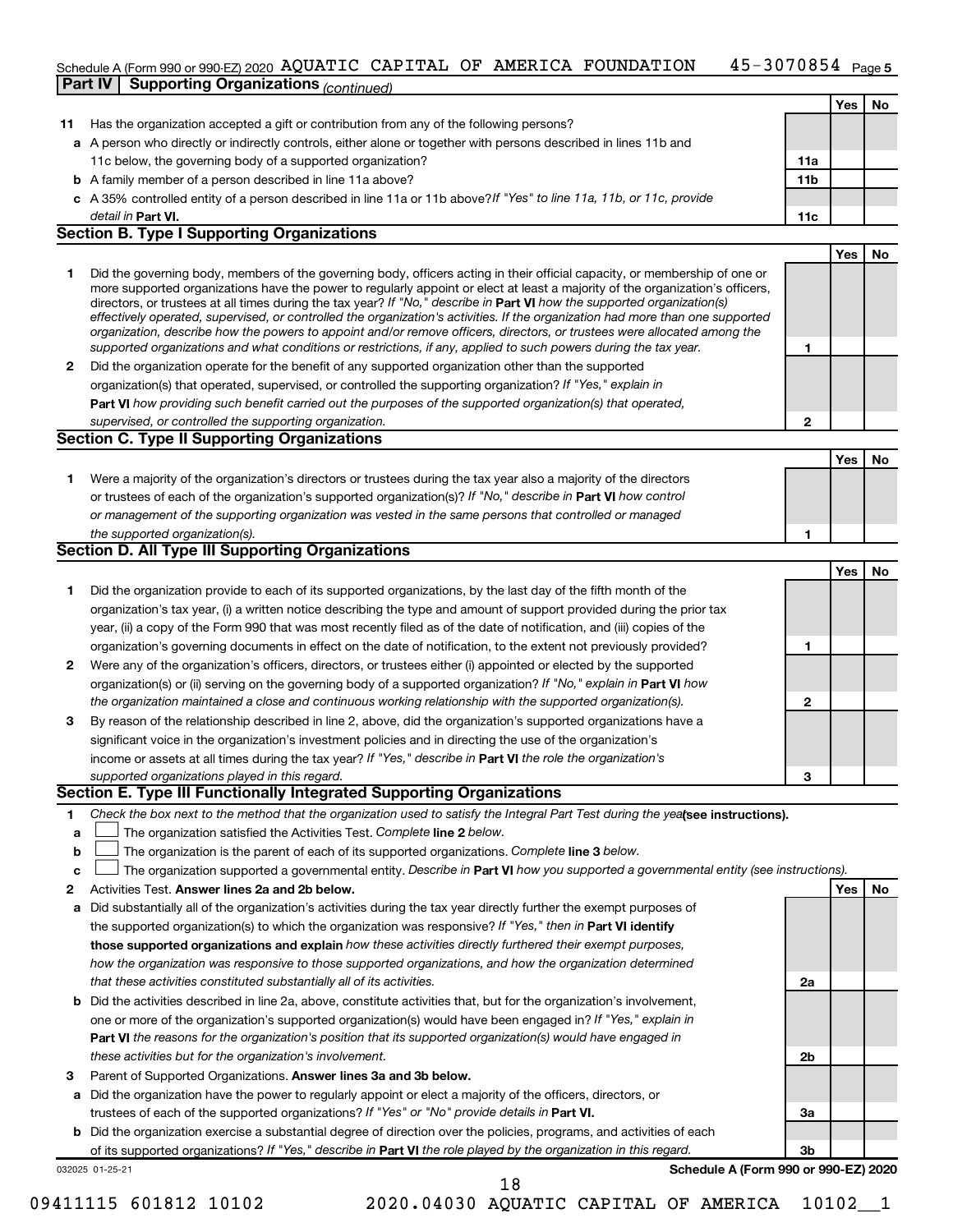|  | Schedule A (Form 990 or 990-EZ) 2020 AQUATIC CAPITAL OF AMERICA FOUNDATION<br><b>Part V</b> Type III Non-Functionally Integrated 509(a)(3) Supporting Organizations |  |  | 45-3070854 <sub>Page 6</sub> |  |
|--|---------------------------------------------------------------------------------------------------------------------------------------------------------------------|--|--|------------------------------|--|
|  |                                                                                                                                                                     |  |  |                              |  |

1 **Letter See instructions.** Check here if the organization satisfied the Integral Part Test as a qualifying trust on Nov. 20, 1970 (*explain in* Part **VI**). See instructions. All other Type III non-functionally integrated supporting organizations must complete Sections A through E.

|    | Section A - Adjusted Net Income                                                                                                   |                | (A) Prior Year | (B) Current Year<br>(optional) |  |  |
|----|-----------------------------------------------------------------------------------------------------------------------------------|----------------|----------------|--------------------------------|--|--|
| 1  | Net short-term capital gain                                                                                                       | 1              |                |                                |  |  |
| 2  | Recoveries of prior-year distributions                                                                                            | $\mathbf{2}$   |                |                                |  |  |
| З  | Other gross income (see instructions)                                                                                             | 3              |                |                                |  |  |
| 4  | Add lines 1 through 3.                                                                                                            | 4              |                |                                |  |  |
| 5  | Depreciation and depletion                                                                                                        | 5              |                |                                |  |  |
| 6  | Portion of operating expenses paid or incurred for production or                                                                  |                |                |                                |  |  |
|    | collection of gross income or for management, conservation, or                                                                    |                |                |                                |  |  |
|    | maintenance of property held for production of income (see instructions)                                                          | 6              |                |                                |  |  |
| 7  | Other expenses (see instructions)                                                                                                 | $\overline{7}$ |                |                                |  |  |
| 8  | Adjusted Net Income (subtract lines 5, 6, and 7 from line 4)                                                                      | 8              |                |                                |  |  |
|    | Section B - Minimum Asset Amount                                                                                                  |                | (A) Prior Year | (B) Current Year<br>(optional) |  |  |
| 1. | Aggregate fair market value of all non-exempt-use assets (see                                                                     |                |                |                                |  |  |
|    | instructions for short tax year or assets held for part of year):                                                                 |                |                |                                |  |  |
|    | a Average monthly value of securities                                                                                             | 1a             |                |                                |  |  |
|    | <b>b</b> Average monthly cash balances                                                                                            | 1 <sub>b</sub> |                |                                |  |  |
|    | c Fair market value of other non-exempt-use assets                                                                                | 1c             |                |                                |  |  |
|    | <b>d</b> Total (add lines 1a, 1b, and 1c)                                                                                         | 1d             |                |                                |  |  |
|    | e Discount claimed for blockage or other factors                                                                                  |                |                |                                |  |  |
|    | (explain in detail in Part VI):                                                                                                   |                |                |                                |  |  |
| 2  | Acquisition indebtedness applicable to non-exempt-use assets                                                                      | $\mathbf{2}$   |                |                                |  |  |
| З  | Subtract line 2 from line 1d.                                                                                                     | 3              |                |                                |  |  |
| 4  | Cash deemed held for exempt use. Enter 0.015 of line 3 (for greater amount,                                                       |                |                |                                |  |  |
|    | see instructions).                                                                                                                | 4              |                |                                |  |  |
| 5  | Net value of non-exempt-use assets (subtract line 4 from line 3)                                                                  | 5              |                |                                |  |  |
| 6  | Multiply line 5 by 0.035.                                                                                                         | 6              |                |                                |  |  |
| 7  | Recoveries of prior-year distributions                                                                                            | $\overline{7}$ |                |                                |  |  |
| 8  | Minimum Asset Amount (add line 7 to line 6)                                                                                       | 8              |                |                                |  |  |
|    | <b>Section C - Distributable Amount</b>                                                                                           |                |                | <b>Current Year</b>            |  |  |
| 1  | Adjusted net income for prior year (from Section A, line 8, column A)                                                             | 1              |                |                                |  |  |
| 2  | Enter 0.85 of line 1.                                                                                                             | $\overline{2}$ |                |                                |  |  |
| 3  | Minimum asset amount for prior year (from Section B, line 8, column A)                                                            | 3              |                |                                |  |  |
| 4  | Enter greater of line 2 or line 3.                                                                                                | 4              |                |                                |  |  |
| 5  | Income tax imposed in prior year                                                                                                  | 5              |                |                                |  |  |
| 6  | <b>Distributable Amount.</b> Subtract line 5 from line 4, unless subject to                                                       |                |                |                                |  |  |
|    | emergency temporary reduction (see instructions).                                                                                 | 6              |                |                                |  |  |
| 7  | Check here if the current year is the organization's first as a non-functionally integrated Type III supporting organization (see |                |                |                                |  |  |

instructions).

**Schedule A (Form 990 or 990-EZ) 2020**

032026 01-25-21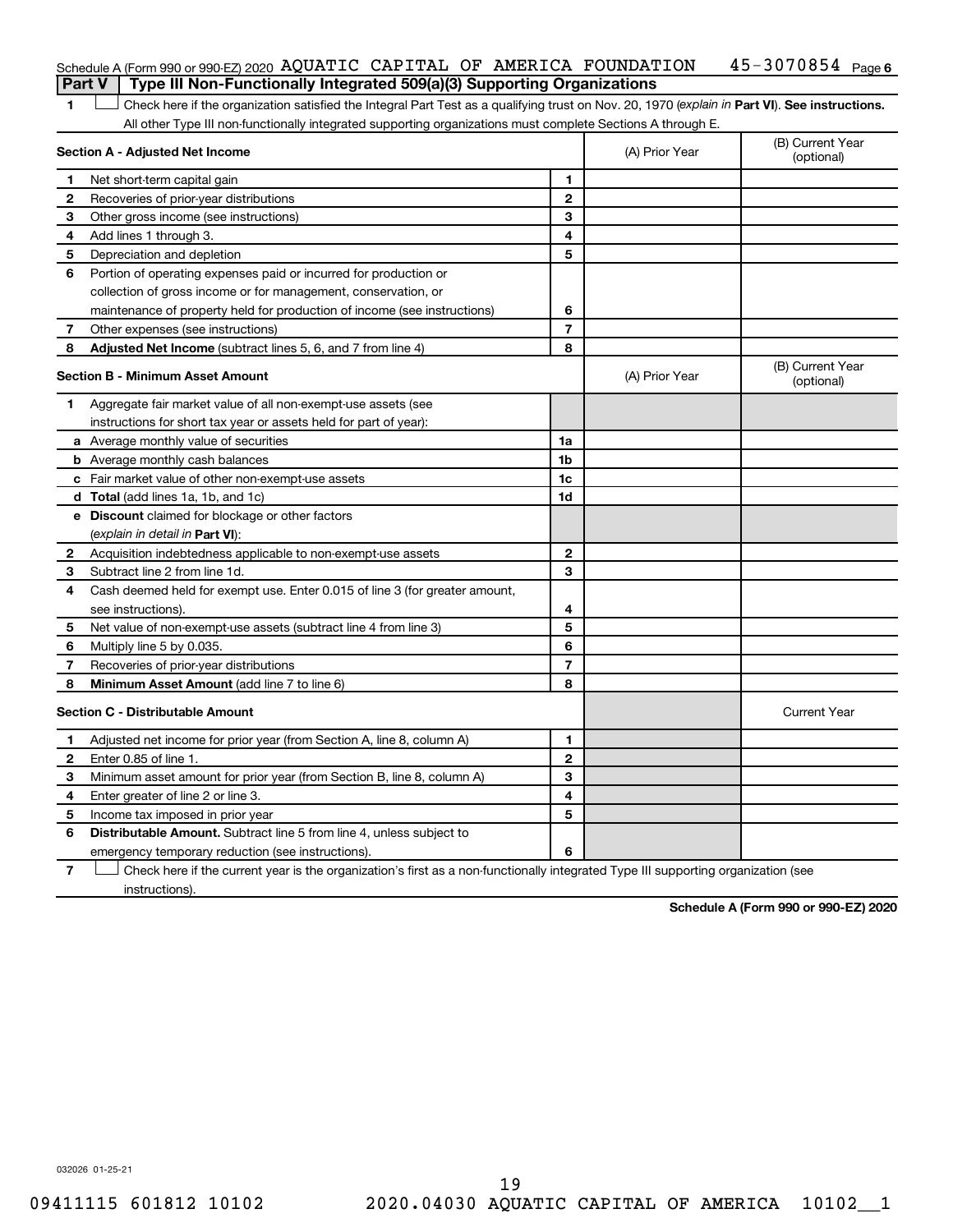#### 45-3070854 Page 7 Schedule A (Form 990 or 990-EZ) 2020 AQUATIC CAPITAL OF AMERICA FOUNDATION  $\,$  45-3070854  $\,$   $_{\rm Page}$

| <b>Part V</b> | Type III Non-Functionally Integrated 509(a)(3) Supporting Organizations (continued)        |                             |                                       |              |                                         |
|---------------|--------------------------------------------------------------------------------------------|-----------------------------|---------------------------------------|--------------|-----------------------------------------|
|               | <b>Section D - Distributions</b>                                                           |                             |                                       |              | <b>Current Year</b>                     |
| 1             | Amounts paid to supported organizations to accomplish exempt purposes                      |                             |                                       | 1            |                                         |
| 2             | Amounts paid to perform activity that directly furthers exempt purposes of supported       |                             |                                       |              |                                         |
|               | organizations, in excess of income from activity                                           |                             |                                       | $\mathbf{2}$ |                                         |
| 3             | Administrative expenses paid to accomplish exempt purposes of supported organizations      |                             |                                       | 3            |                                         |
| 4             | Amounts paid to acquire exempt-use assets                                                  |                             |                                       | 4            |                                         |
| 5             | Qualified set-aside amounts (prior IRS approval required - provide details in Part VI)     |                             | 5                                     |              |                                         |
| 6             | Other distributions ( <i>describe in Part VI</i> ). See instructions.                      | 6                           |                                       |              |                                         |
| 7             | Total annual distributions. Add lines 1 through 6.                                         |                             |                                       | 7            |                                         |
| 8             | Distributions to attentive supported organizations to which the organization is responsive |                             |                                       |              |                                         |
|               | ( <i>provide details in Part VI</i> ). See instructions.                                   |                             |                                       | 8            |                                         |
| 9             | Distributable amount for 2020 from Section C, line 6                                       |                             |                                       | 9            |                                         |
| 10            | Line 8 amount divided by line 9 amount                                                     |                             |                                       | 10           |                                         |
|               |                                                                                            | (i)                         | (iii)                                 |              | (iii)                                   |
|               | <b>Section E - Distribution Allocations (see instructions)</b>                             | <b>Excess Distributions</b> | <b>Underdistributions</b><br>Pre-2020 |              | <b>Distributable</b><br>Amount for 2020 |
| 1             | Distributable amount for 2020 from Section C, line 6                                       |                             |                                       |              |                                         |
| 2             | Underdistributions, if any, for years prior to 2020 (reason-                               |                             |                                       |              |                                         |
|               | able cause required - explain in Part VI). See instructions.                               |                             |                                       |              |                                         |
| 3             | Excess distributions carryover, if any, to 2020                                            |                             |                                       |              |                                         |
|               | a From 2015                                                                                |                             |                                       |              |                                         |
|               | <b>b</b> From 2016                                                                         |                             |                                       |              |                                         |
|               | c From 2017                                                                                |                             |                                       |              |                                         |
|               | d From 2018                                                                                |                             |                                       |              |                                         |
|               | e From 2019                                                                                |                             |                                       |              |                                         |
|               | f Total of lines 3a through 3e                                                             |                             |                                       |              |                                         |
|               | g Applied to underdistributions of prior years                                             |                             |                                       |              |                                         |
|               | h Applied to 2020 distributable amount                                                     |                             |                                       |              |                                         |
| Ť.            | Carryover from 2015 not applied (see instructions)                                         |                             |                                       |              |                                         |
|               | Remainder. Subtract lines 3g, 3h, and 3i from line 3f.                                     |                             |                                       |              |                                         |
| 4             | Distributions for 2020 from Section D,                                                     |                             |                                       |              |                                         |
|               | line $7:$                                                                                  |                             |                                       |              |                                         |
|               | a Applied to underdistributions of prior years                                             |                             |                                       |              |                                         |
|               | <b>b</b> Applied to 2020 distributable amount                                              |                             |                                       |              |                                         |
|               | c Remainder. Subtract lines 4a and 4b from line 4.                                         |                             |                                       |              |                                         |
| 5             | Remaining underdistributions for years prior to 2020, if                                   |                             |                                       |              |                                         |
|               | any. Subtract lines 3g and 4a from line 2. For result greater                              |                             |                                       |              |                                         |
|               | than zero, explain in Part VI. See instructions.                                           |                             |                                       |              |                                         |
| 6             | Remaining underdistributions for 2020. Subtract lines 3h                                   |                             |                                       |              |                                         |
|               | and 4b from line 1. For result greater than zero, explain in                               |                             |                                       |              |                                         |
|               | <b>Part VI.</b> See instructions.                                                          |                             |                                       |              |                                         |
| 7             | Excess distributions carryover to 2021. Add lines 3j                                       |                             |                                       |              |                                         |
|               | and 4c.                                                                                    |                             |                                       |              |                                         |
| 8             | Breakdown of line 7:                                                                       |                             |                                       |              |                                         |
|               | a Excess from 2016                                                                         |                             |                                       |              |                                         |
|               | <b>b</b> Excess from 2017                                                                  |                             |                                       |              |                                         |
|               | c Excess from 2018                                                                         |                             |                                       |              |                                         |
|               | d Excess from 2019                                                                         |                             |                                       |              |                                         |
|               | e Excess from 2020                                                                         |                             |                                       |              |                                         |

**Schedule A (Form 990 or 990-EZ) 2020**

032027 01-25-21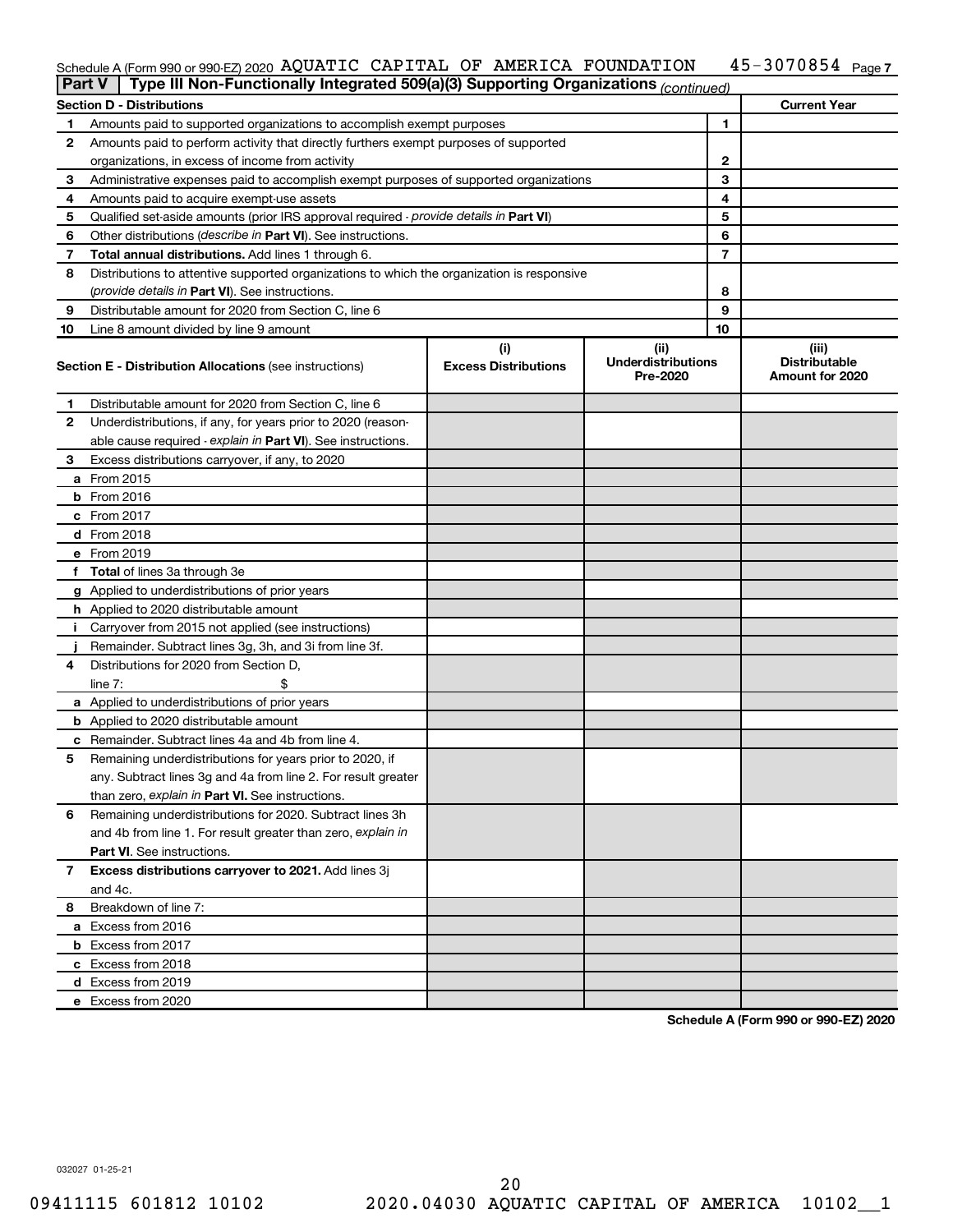| Section D, lines 5, 6, and 8; and Part V, Section E, lines 2, 5, and 6. Also complete this part for any additional information.<br>(See instructions.)<br>Schedule A (Form 990 or 990-EZ) 2020<br>032028 01-25-21<br>21                                                                                                                                                          |  |
|----------------------------------------------------------------------------------------------------------------------------------------------------------------------------------------------------------------------------------------------------------------------------------------------------------------------------------------------------------------------------------|--|
|                                                                                                                                                                                                                                                                                                                                                                                  |  |
|                                                                                                                                                                                                                                                                                                                                                                                  |  |
|                                                                                                                                                                                                                                                                                                                                                                                  |  |
|                                                                                                                                                                                                                                                                                                                                                                                  |  |
|                                                                                                                                                                                                                                                                                                                                                                                  |  |
|                                                                                                                                                                                                                                                                                                                                                                                  |  |
|                                                                                                                                                                                                                                                                                                                                                                                  |  |
|                                                                                                                                                                                                                                                                                                                                                                                  |  |
|                                                                                                                                                                                                                                                                                                                                                                                  |  |
|                                                                                                                                                                                                                                                                                                                                                                                  |  |
|                                                                                                                                                                                                                                                                                                                                                                                  |  |
|                                                                                                                                                                                                                                                                                                                                                                                  |  |
|                                                                                                                                                                                                                                                                                                                                                                                  |  |
|                                                                                                                                                                                                                                                                                                                                                                                  |  |
|                                                                                                                                                                                                                                                                                                                                                                                  |  |
|                                                                                                                                                                                                                                                                                                                                                                                  |  |
|                                                                                                                                                                                                                                                                                                                                                                                  |  |
|                                                                                                                                                                                                                                                                                                                                                                                  |  |
|                                                                                                                                                                                                                                                                                                                                                                                  |  |
|                                                                                                                                                                                                                                                                                                                                                                                  |  |
|                                                                                                                                                                                                                                                                                                                                                                                  |  |
|                                                                                                                                                                                                                                                                                                                                                                                  |  |
|                                                                                                                                                                                                                                                                                                                                                                                  |  |
|                                                                                                                                                                                                                                                                                                                                                                                  |  |
|                                                                                                                                                                                                                                                                                                                                                                                  |  |
|                                                                                                                                                                                                                                                                                                                                                                                  |  |
|                                                                                                                                                                                                                                                                                                                                                                                  |  |
|                                                                                                                                                                                                                                                                                                                                                                                  |  |
|                                                                                                                                                                                                                                                                                                                                                                                  |  |
|                                                                                                                                                                                                                                                                                                                                                                                  |  |
|                                                                                                                                                                                                                                                                                                                                                                                  |  |
|                                                                                                                                                                                                                                                                                                                                                                                  |  |
|                                                                                                                                                                                                                                                                                                                                                                                  |  |
|                                                                                                                                                                                                                                                                                                                                                                                  |  |
|                                                                                                                                                                                                                                                                                                                                                                                  |  |
| <b>Part VI</b><br>Supplemental Information. Provide the explanations required by Part II, line 10; Part II, line 17a or 17b; Part III, line 12;<br>Part IV, Section A, lines 1, 2, 3b, 3c, 4b, 4c, 5a, 6, 9a, 9b, 9c, 11a, 11b, and 11c; Part IV, Section B, lines 1 and 2; Part IV, Section C, line 1; Part IV, Section D, lines 2 and 3; Part IV, Section E, lines 1c, 2a, 2b, |  |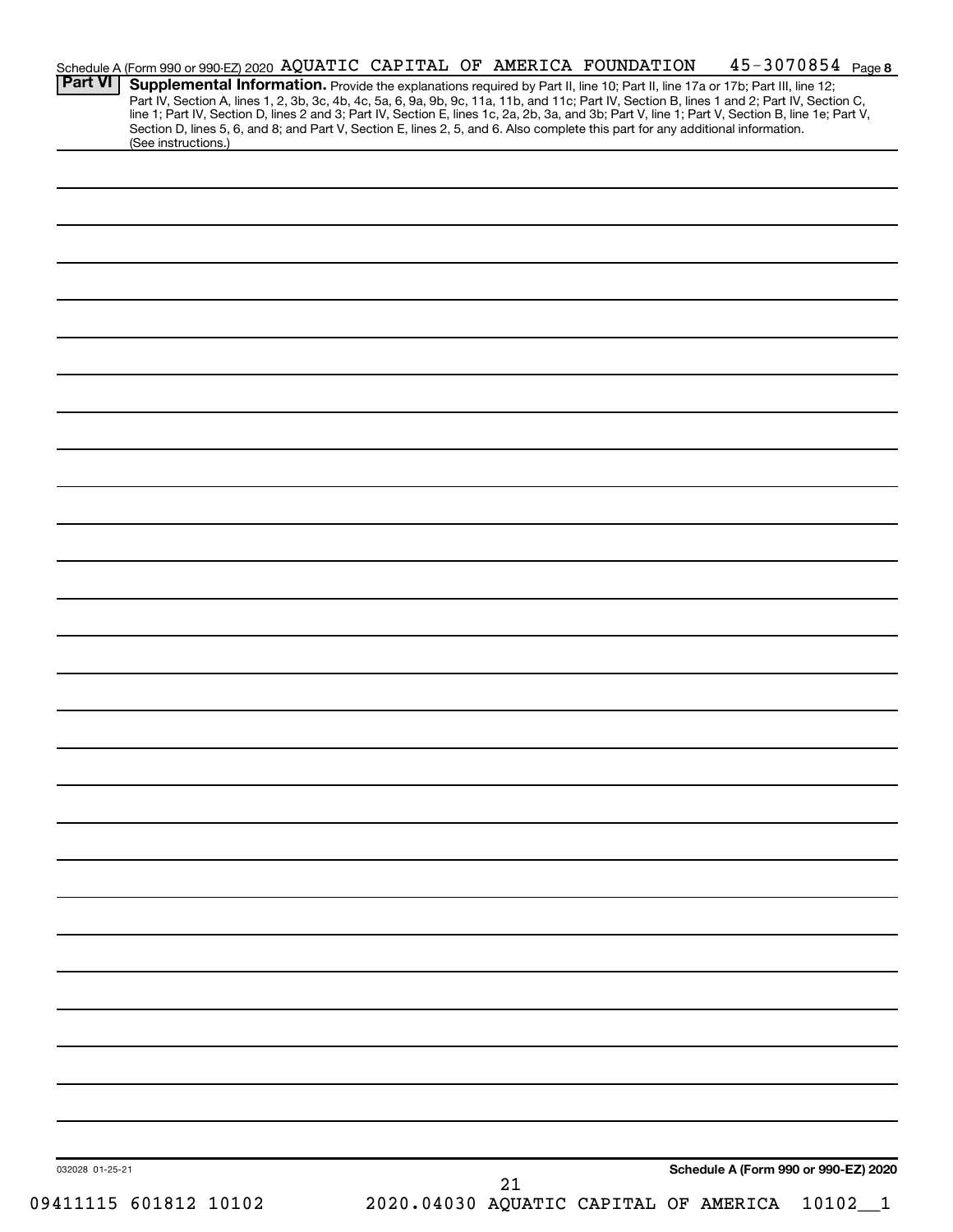Department of the Treasury **(Form 990 or 990-EZ)**

Internal Revenue Service

**Complete to provide information for responses to specific questions on SCHEDULE O Supplemental Information to Form 990 or 990-EZ 2020**<br>(Form 990 or 990-EZ) Complete to provide information for responses to specific questions on

**Form 990 or 990-EZ or to provide any additional information. | Attach to Form 990 or 990-EZ.**

**| Go to www.irs.gov/Form990 for the latest information.**

OMB No. 1545-0047 **Open to Public Inspection**

Name of the organization

AQUATIC CAPITAL OF AMERICA FOUNDATION 45-3070854

**Employer identification number**

FORM 990, PART I, LINE 1, DESCRIPTION OF ORGANIZATION MISSION:

THE AQUATIC CAPITAL OF AMERICA FOUNDATION'S MISSION IS TO PROMOTE THE

MYRIAD OF AQUATIC ACTIVITIES OFFERED IN LONG BEACH, CALIFORNIA; TO

RECOGNIZE, HONOR AND SUPPORT THE CITY OF LONG BEACH AND ITS AQUATIC

ATHLETES, COACHES AND ORGANIZATIONS; AND TO PROMOTE WATER SAFETY AND

EDUCATION. THE FOUNDATION ALSO SUPPORTS COMMUNITY AND REGIONAL EFFORTS

TO CLEANSE LOCAL WATERWAYS AS WELL AS TO INCREASE THE NUMBER OF LOCAL

AQUATIC FACILITIES.

FORM 990, PART III, LINE 4D, OTHER PROGRAM SERVICES:

OTHER PROGRAM SERVICES INCLUDE SUPPORT TO THE LONG BEACH GIVES

CAMPAIGN, SCHOLARSHIPS TO VARIOUS STUDENTS RECOGNIZED BY COACHES AND

TEACHERS FOR OUTSTANDING ACCOMPLISHMENTS IN AQUATIC ENDEAVORS, AND

SUPPORT TO LOCAL AQUATIC PROGRAMS.

EXPENSES \$ 27,161. INCLUDING GRANTS OF \$ 2,104. REVENUE \$ 0.

FORM 990, PART VI, SECTION B, LINE 11B:

THE FORM 990 WAS PROVIDED TO THE BOARD FOR REVIEW AT A MONTHLY MEETING AND

ALL QUESTIONS AND COMMENTS WERE ADDRESSED PRIOR TO FILING.

FORM 990, PART VI, SECTION C, LINE 18:

COPIES OF FORMS 990 AND THE ORGANIZATION'S GOVERNING DOCUMENTS ARE

AVAILABLE UPON REQUEST.

| FORM 990, PART VI, SECTION C, LINE 19: |  |
|----------------------------------------|--|
|----------------------------------------|--|

032211 11-20-20 **For Paperwork Reduction Act Notice, see the Instructions for Form 990 or 990-EZ. Schedule O (Form 990 or 990-EZ) 2020** LHA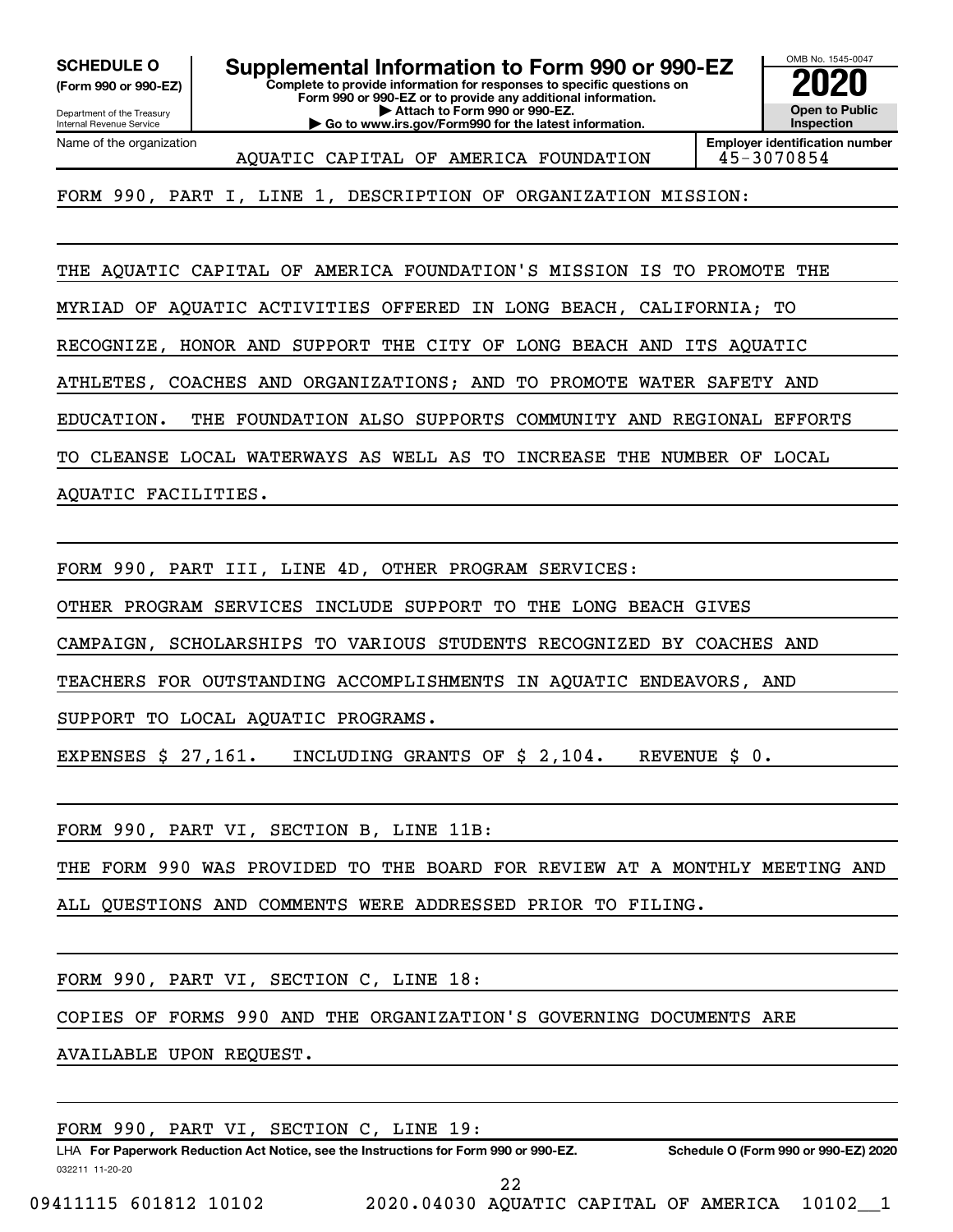| Schedule O (Form 990 or 990-EZ) 2020<br>Name of the organization |                                                                    | Page 2<br><b>Employer identification number</b> |
|------------------------------------------------------------------|--------------------------------------------------------------------|-------------------------------------------------|
|                                                                  | AQUATIC CAPITAL OF AMERICA FOUNDATION                              | $45 - 3070854$                                  |
|                                                                  | COPIES OF FORMS 990 AND THE ORGANIZATION'S GOVERNING DOCUMENTS ARE |                                                 |
| AVAILABLE UPON REQUEST.                                          |                                                                    |                                                 |
|                                                                  |                                                                    |                                                 |
|                                                                  |                                                                    |                                                 |
|                                                                  |                                                                    |                                                 |
|                                                                  |                                                                    |                                                 |
|                                                                  |                                                                    |                                                 |
|                                                                  |                                                                    |                                                 |
|                                                                  |                                                                    |                                                 |
|                                                                  |                                                                    |                                                 |
|                                                                  |                                                                    |                                                 |
|                                                                  |                                                                    |                                                 |
|                                                                  |                                                                    |                                                 |
|                                                                  |                                                                    |                                                 |
|                                                                  |                                                                    |                                                 |
|                                                                  |                                                                    |                                                 |
|                                                                  |                                                                    |                                                 |
|                                                                  |                                                                    |                                                 |
|                                                                  |                                                                    |                                                 |
|                                                                  |                                                                    |                                                 |
|                                                                  |                                                                    |                                                 |
|                                                                  |                                                                    |                                                 |
|                                                                  |                                                                    |                                                 |
|                                                                  |                                                                    |                                                 |
|                                                                  |                                                                    |                                                 |
|                                                                  |                                                                    |                                                 |
|                                                                  |                                                                    |                                                 |
|                                                                  |                                                                    |                                                 |
|                                                                  |                                                                    |                                                 |
|                                                                  |                                                                    |                                                 |
| 032212 11-20-20                                                  |                                                                    | Schedule O (Form 990 or 990-EZ) 2020            |
| 09411115 601812 10102                                            | 23<br>2020.04030 AQUATIC CAPITAL OF AMERICA 10102_1                |                                                 |
|                                                                  |                                                                    |                                                 |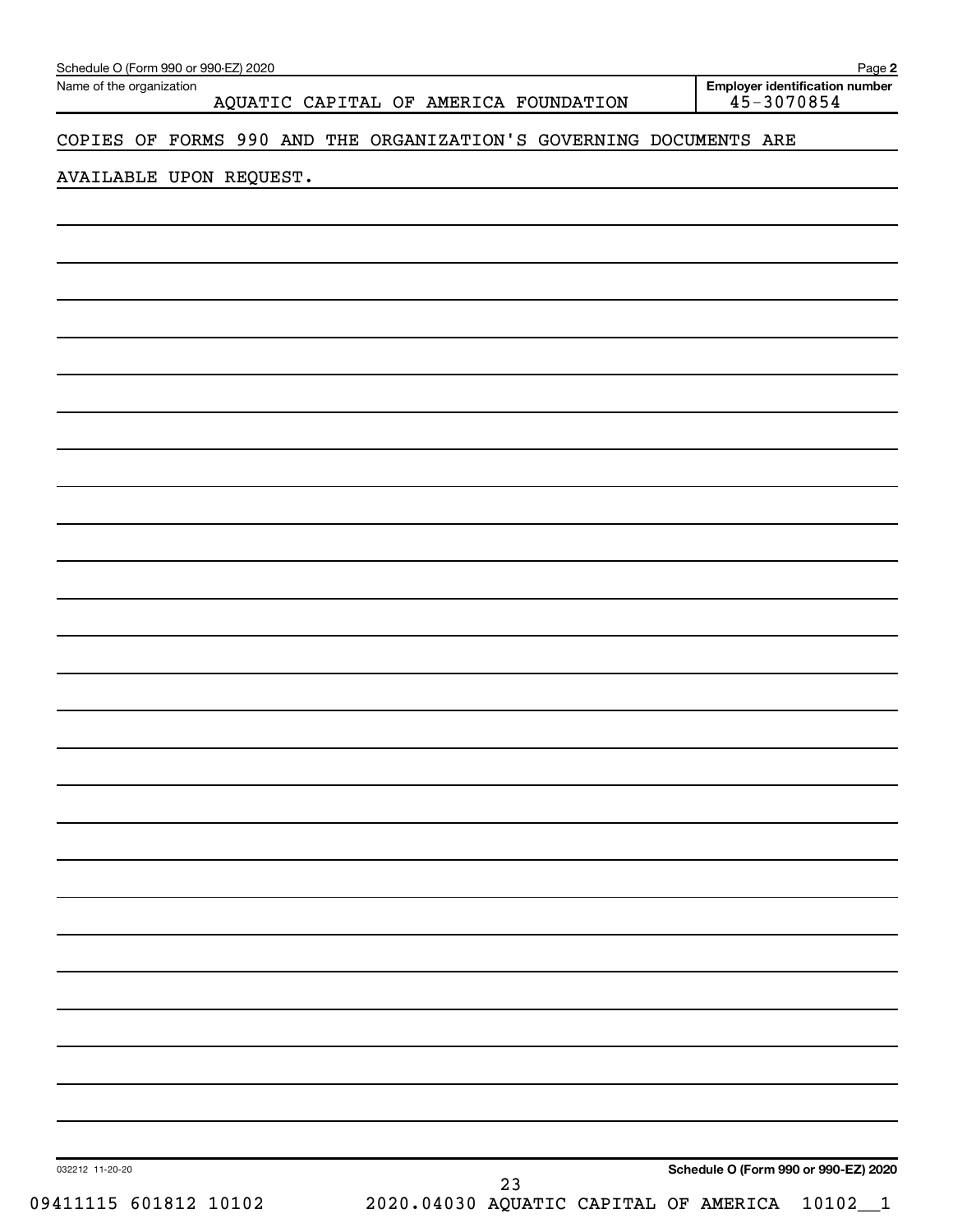| <b>TAXABLE YEAR</b>                       |                           | <b>California Exempt Organization</b>                                                                                                                                                                                             |                               |           |                     |                                                                   |             |                                                     |                         |                                                      | 028941 12-22-20<br><b>FORM</b>        |    |
|-------------------------------------------|---------------------------|-----------------------------------------------------------------------------------------------------------------------------------------------------------------------------------------------------------------------------------|-------------------------------|-----------|---------------------|-------------------------------------------------------------------|-------------|-----------------------------------------------------|-------------------------|------------------------------------------------------|---------------------------------------|----|
| 2020                                      |                           | <b>Annual Information Return</b>                                                                                                                                                                                                  |                               |           |                     |                                                                   |             |                                                     |                         |                                                      | 199                                   |    |
|                                           |                           | Calendar Year 2020 or fiscal year beginning (mm/dd/yyyy)                                                                                                                                                                          |                               |           |                     | , and ending (mm/dd/yyyy)                                         |             |                                                     |                         |                                                      |                                       |    |
| Corporation/Organization name             |                           |                                                                                                                                                                                                                                   |                               |           |                     |                                                                   |             | California corporation number                       |                         |                                                      |                                       |    |
|                                           |                           | AQUATIC CAPITAL OF AMERICA FOUNDATION                                                                                                                                                                                             |                               |           |                     |                                                                   |             | 3312591                                             |                         |                                                      |                                       |    |
| Additional information. See instructions. |                           |                                                                                                                                                                                                                                   |                               |           |                     |                                                                   | <b>FEIN</b> | 45-3070854                                          |                         |                                                      |                                       |    |
| Street address (suite or room)            |                           |                                                                                                                                                                                                                                   |                               |           |                     |                                                                   |             | PMB no.                                             |                         |                                                      |                                       |    |
|                                           |                           | 6201 E. APPIAN WAY                                                                                                                                                                                                                |                               |           |                     |                                                                   |             |                                                     |                         |                                                      |                                       |    |
| City                                      |                           |                                                                                                                                                                                                                                   |                               |           |                     | State                                                             |             | ZIP code                                            |                         |                                                      |                                       |    |
| LONG BEACH                                |                           |                                                                                                                                                                                                                                   |                               |           |                     |                                                                   | CA          | 90803                                               |                         |                                                      |                                       |    |
| Foreign country name                      |                           |                                                                                                                                                                                                                                   | Foreign province/state/county |           |                     |                                                                   |             | Foreign postal code                                 |                         |                                                      |                                       |    |
| A<br>First return                         |                           |                                                                                                                                                                                                                                   | Yes $X$ No I                  |           |                     | Did the organization have any changes to its guidelines           |             |                                                     |                         |                                                      |                                       |    |
| B                                         | Amended return            |                                                                                                                                                                                                                                   | Yes $X$ No                    |           |                     |                                                                   |             |                                                     |                         | $\bullet$ $\blacksquare$ Yes $\boxed{\mathbf{X}}$ No |                                       |    |
| C                                         |                           |                                                                                                                                                                                                                                   | Yes $X$ No                    |           |                     | J If exempt under R&TC Section 23701d, has the organization       |             |                                                     |                         |                                                      |                                       |    |
| D                                         | Final information return? |                                                                                                                                                                                                                                   |                               |           |                     | engaged in political activities? See instructions.                |             |                                                     |                         | $\bullet$                                            | Yes $\boxed{\mathbf{X}}$ No           |    |
| $\bullet$                                 | <b>Dissolved</b>          | Surrendered (Withdrawn)                                                                                                                                                                                                           | Merged/Reorganized            |           |                     | K Is the organization exempt under R&TC Section 23701g? $\bullet$ |             |                                                     |                         |                                                      | $\sqrt{}$ Yes $\boxed{\mathbf{X}}$ No |    |
|                                           | Enter date: (mm/dd/yyyy)  |                                                                                                                                                                                                                                   |                               |           |                     | If "Yes," enter the gross receipts from nonmember sources \$      |             |                                                     |                         |                                                      |                                       |    |
| Е                                         |                           | Check accounting method: (1) $X$ cash (2) $\Box$ Accrual (3) $\Box$ Other                                                                                                                                                         |                               |           |                     | L Is the organization a limited liability company?                |             |                                                     |                         | $\bullet$                                            | $\sqrt{1 + 2 \times 1}$ No            |    |
| F                                         |                           | Federal return filed? (1) $\bullet$ $\Box$ 990T(2) $\bullet$ $\Box$ 990PF (3) $\bullet$ $\Box$ Sch H(990)                                                                                                                         |                               |           |                     | M Did the organization file Form 100 or Form 109 to               |             |                                                     |                         |                                                      |                                       |    |
| G                                         | $(4)$ X Other 990 series  | Is this a group filing? See instructions $\overline{\mathcal{L}}$ $\bullet$ $\overline{\mathbf{X}}$ Yes $\overline{\mathbf{X}}$ No   N Is the organization under audit by the IRS or has the                                      |                               |           |                     |                                                                   |             |                                                     |                         |                                                      |                                       |    |
| H.                                        |                           |                                                                                                                                                                                                                                   | Yes $\boxed{\mathbf{X}}$ No   |           |                     |                                                                   |             |                                                     |                         |                                                      | Yes $\boxed{\mathbf{X}}$ No           |    |
|                                           |                           | If "Yes," what is the parent's name?                                                                                                                                                                                              |                               |           |                     | O Is federal Form 1023/1024 pending?                              |             |                                                     |                         |                                                      | Yes $X$ No                            |    |
|                                           |                           |                                                                                                                                                                                                                                   |                               |           | Date filed with IRS | <u> 1989 - Jan Barnett, fransk politiker</u>                      |             |                                                     |                         |                                                      |                                       |    |
|                                           |                           |                                                                                                                                                                                                                                   |                               |           |                     |                                                                   |             |                                                     |                         |                                                      |                                       |    |
| Part I                                    |                           | Complete Part I unless not required to file this form. See General Information B and C.                                                                                                                                           |                               |           |                     |                                                                   |             |                                                     |                         |                                                      |                                       |    |
|                                           | 1                         | Gross sales or receipts from other sources. From Side 2, Part II, line 8 [11] content to the setting of the Summann School and School and School and School and School and School and School and School and School and School     |                               |           |                     |                                                                   |             |                                                     | 1                       |                                                      |                                       | 00 |
|                                           | 2                         | Gross dues and assessments from members and affiliates                                                                                                                                                                            |                               |           |                     |                                                                   |             |                                                     | $\overline{2}$          |                                                      |                                       | 00 |
|                                           | 3                         | Gross contributions, gifts, grants, and similar amounts received                                                                                                                                                                  |                               |           |                     |                                                                   |             |                                                     | 3                       |                                                      | $66,112$ 00                           |    |
| Receipts                                  | 4                         | Total gross receipts for filing requirement test. Add line 1 through line 3.                                                                                                                                                      |                               |           |                     |                                                                   |             |                                                     |                         |                                                      | $66,112$ <sub>00</sub>                |    |
| and                                       |                           | This line must be completed. If the result is less than \$50,000, see General Information B<br>Cost of goods sold                                                                                                                 |                               |           |                     |                                                                   |             | 00                                                  | $\overline{\mathbf{4}}$ |                                                      |                                       |    |
| Revenues                                  | 5<br>6                    | Cost or other basis, and sales expenses of assets sold                                                                                                                                                                            |                               |           | 6                   |                                                                   |             | 00                                                  |                         |                                                      |                                       |    |
|                                           | 7                         | Total costs. Add line 5 and line 6                                                                                                                                                                                                |                               |           |                     |                                                                   |             |                                                     | 7                       |                                                      |                                       | 00 |
|                                           | 8                         |                                                                                                                                                                                                                                   |                               |           |                     |                                                                   |             |                                                     | 8                       |                                                      | 66,11                                 | 00 |
|                                           | 9                         | Total expenses and disbursements. From Side 2, Part II, line 18                                                                                                                                                                   |                               |           |                     |                                                                   |             |                                                     | 9                       |                                                      | $54,434$ <sub>00</sub>                |    |
| <b>Expenses</b>                           | 10                        |                                                                                                                                                                                                                                   |                               |           |                     |                                                                   |             |                                                     | 10                      |                                                      | $11,678$ <sub>00</sub>                |    |
|                                           | 11                        | <b>Total payments</b>                                                                                                                                                                                                             |                               |           |                     |                                                                   |             |                                                     | 11                      |                                                      |                                       | 00 |
|                                           | 12                        | Use tax. See General Information K <b>manufacture in the contract of the Contract A</b>                                                                                                                                           |                               |           |                     |                                                                   |             |                                                     | 12                      |                                                      |                                       | 00 |
|                                           | 13                        |                                                                                                                                                                                                                                   |                               |           |                     |                                                                   |             |                                                     | 13                      |                                                      |                                       | 00 |
| <b>Filing Fee</b>                         | 14                        |                                                                                                                                                                                                                                   |                               |           |                     |                                                                   |             |                                                     | 14                      |                                                      |                                       | 00 |
|                                           | 15                        | Penalties and Interest. See General Information J<br>Balance due. Add line 12 and line 15. Then subtract line 11 from the result [11] [12] [12] Dalance due. Add line 12 and line 15. Then subtract line 11 from the result       |                               |           |                     |                                                                   |             |                                                     | 15<br>16                |                                                      |                                       | 00 |
|                                           | 16                        | Under penalties of perjury, i declare that I have examined this return, including accompanying schedules and statements, and to the best of my knowledge and belief,<br>It is true, correct, and complete. Declaration of prepare |                               |           |                     |                                                                   |             |                                                     |                         |                                                      |                                       | 00 |
| Sign                                      |                           |                                                                                                                                                                                                                                   |                               | Title     |                     |                                                                   | Date        |                                                     |                         | ● Telephone                                          |                                       |    |
| Here                                      | Signature<br>of officer   |                                                                                                                                                                                                                                   |                               | TREASURER |                     |                                                                   |             |                                                     |                         | 562.595.0501                                         |                                       |    |
|                                           |                           |                                                                                                                                                                                                                                   |                               |           | Date                |                                                                   | Check if    |                                                     |                         | $\bullet$ PTIN                                       |                                       |    |
|                                           | Preparer's<br>signature   |                                                                                                                                                                                                                                   |                               |           |                     | 11/09/21                                                          |             | self-employed                                       |                         | P00192799                                            |                                       |    |
| Paid                                      | Firm's name               |                                                                                                                                                                                                                                   |                               |           |                     |                                                                   |             |                                                     |                         | ● Firm's FEIN                                        |                                       |    |
| Preparer's                                | (or yours,<br>if self-    | CRISELL & ASSOCIATES, CPA'S                                                                                                                                                                                                       |                               |           |                     |                                                                   |             |                                                     |                         | 95-2642922                                           |                                       |    |
| Use Only                                  | employed)<br>and address  | 2199 E.<br>WILLOW ST.                                                                                                                                                                                                             |                               |           |                     |                                                                   |             |                                                     |                         | <b>Telephone</b>                                     |                                       |    |
|                                           |                           | SIGNAL HILL, CA 90755                                                                                                                                                                                                             |                               |           |                     |                                                                   |             |                                                     |                         | (562)595-0501                                        |                                       |    |
|                                           |                           |                                                                                                                                                                                                                                   |                               |           |                     |                                                                   |             | $\overline{\bullet}$ $\overline{X}$ $_{\text{Yes}}$ |                         | No                                                   |                                       |    |

022 3651204

Г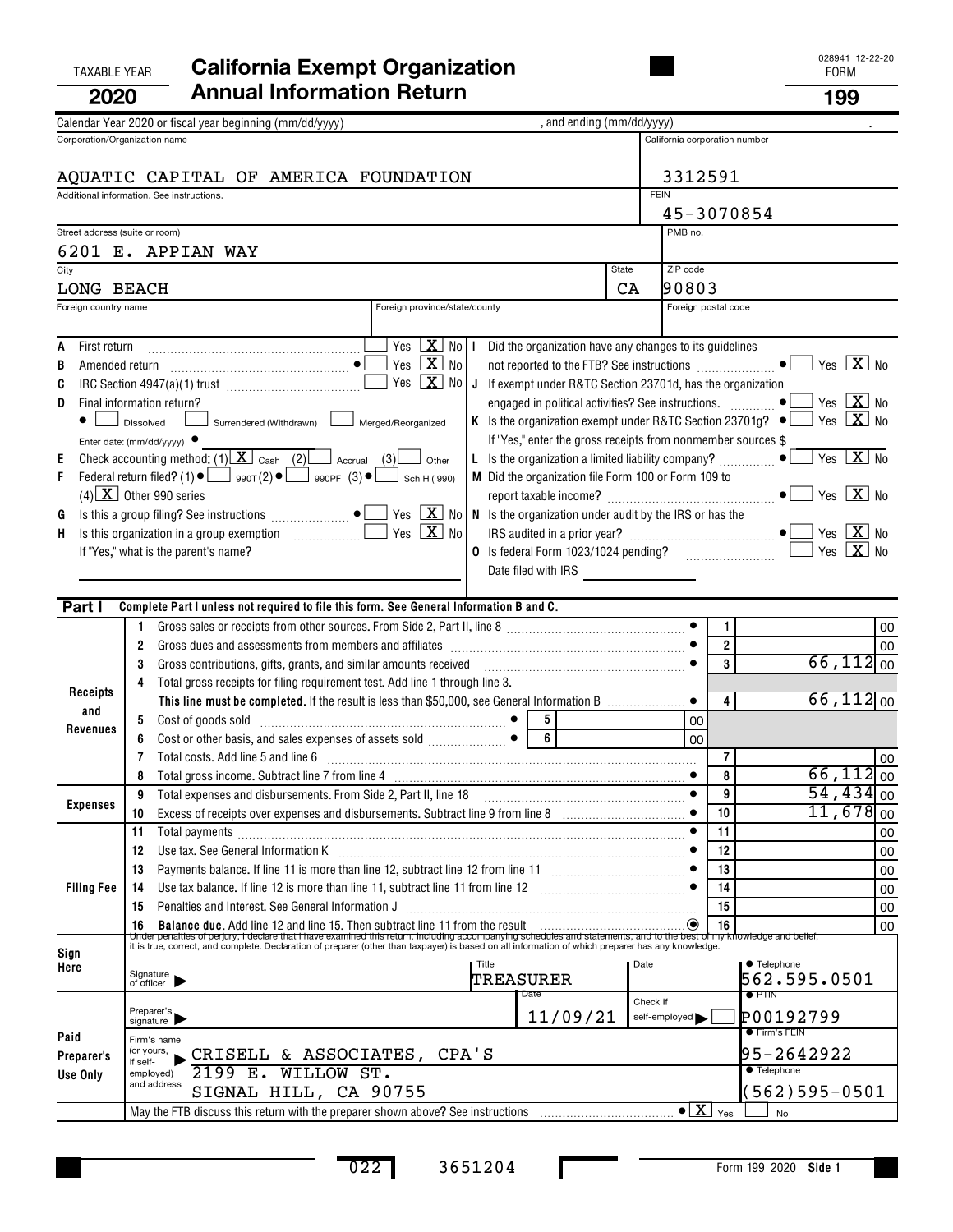## AQUATIC CAPITAL OF AMERICA FOUNDATION 45-3070854

#### **Organizations with gross receipts of more than \$50,000 and private foundations regardless of amount of gross receipts - complete Part II or furnish substitute information. Part II**

|                           |                            |                                                                                                                                                                                                                                      |           |                           |                                         |           | 1              |                     |                        | 00                |
|---------------------------|----------------------------|--------------------------------------------------------------------------------------------------------------------------------------------------------------------------------------------------------------------------------------|-----------|---------------------------|-----------------------------------------|-----------|----------------|---------------------|------------------------|-------------------|
|                           |                            |                                                                                                                                                                                                                                      |           |                           |                                         |           | $\overline{2}$ |                     |                        | 00                |
|                           |                            | 3 Dividends <b>2000 - 2000 - 2000 - 2000 - 2000 - 2000 - 2000 - 2000 - 2000 - 2000 - 2000 - 2000 - 2000 - 2000 - 2000 - 2000 - 2000 - 2000 - 2000 - 2000 - 2000 - 2000 - 2000 - 2000 - 2000 - 2000 - 2000 - 2000 - 2000 - 2000 -</b> |           |                           |                                         |           | 3              |                     |                        | 00                |
| Receipts                  |                            |                                                                                                                                                                                                                                      |           |                           |                                         |           | 4              |                     |                        | 00                |
| from                      |                            |                                                                                                                                                                                                                                      |           |                           |                                         |           | 5              |                     |                        | 00                |
| Other                     |                            | 6 Gross amount received from sale of assets (See Instructions) [10] [10] Content and Service and Service and S                                                                                                                       |           |                           |                                         |           | 6              |                     |                        | 00                |
| <b>Sources</b>            |                            | <b>7</b> Other income                                                                                                                                                                                                                |           |                           |                                         |           | $\overline{7}$ |                     |                        | 00                |
|                           |                            | 8 Total gross sales or receipts from other sources. Add line 1 through line 7. Enter here and on Side 1, Part I, line 1                                                                                                              |           |                           |                                         |           | 8              |                     |                        | 00                |
|                           |                            |                                                                                                                                                                                                                                      |           |                           |                                         |           | 9              |                     | $2,104$ <sub>00</sub>  |                   |
|                           |                            |                                                                                                                                                                                                                                      |           |                           |                                         |           | 10             |                     |                        | 00                |
|                           |                            |                                                                                                                                                                                                                                      |           |                           |                                         | $\bullet$ | 11             |                     |                        | $\overline{O}$ 00 |
|                           |                            |                                                                                                                                                                                                                                      |           |                           |                                         |           | 12             |                     | $18,656$ <sub>00</sub> |                   |
| <b>Expenses</b>           |                            |                                                                                                                                                                                                                                      |           |                           |                                         |           | 13             |                     |                        | 00                |
| and                       |                            |                                                                                                                                                                                                                                      |           |                           |                                         |           | 14             |                     |                        | 00                |
| Disburse-                 |                            |                                                                                                                                                                                                                                      |           |                           |                                         |           | 15             |                     | $1,080$ <sub>00</sub>  |                   |
| ments                     |                            |                                                                                                                                                                                                                                      |           |                           |                                         |           | 16             |                     |                        | 00                |
|                           |                            | 16 Depreciation and depletion (See instructions)<br>17 Other expenses and disbursements<br>2.17 Other expenses and disbursements                                                                                                     |           |                           |                                         | $\bullet$ | 17             |                     | $32,594$ <sub>00</sub> |                   |
|                           |                            | 18 Total expenses and disbursements. Add line 9 through line 17. Enter here and on Side 1, Part I, line 9                                                                                                                            |           |                           |                                         |           | 18             |                     | $54,434$ <sub>00</sub> |                   |
|                           |                            | <b>Schedule L</b> Balance Sheet                                                                                                                                                                                                      |           | Beginning of taxable year |                                         |           |                | End of taxable year |                        |                   |
| Assets                    |                            |                                                                                                                                                                                                                                      | (a)       |                           | (b)                                     | (c)       |                |                     | (d)                    |                   |
| 1 Cash                    |                            |                                                                                                                                                                                                                                      |           |                           | 18,773                                  |           |                | $\bullet$           |                        | 30,451            |
|                           |                            |                                                                                                                                                                                                                                      |           |                           |                                         |           |                |                     |                        |                   |
|                           |                            |                                                                                                                                                                                                                                      |           |                           |                                         |           |                |                     |                        |                   |
|                           |                            |                                                                                                                                                                                                                                      |           |                           |                                         |           |                |                     |                        |                   |
|                           |                            | 5 Federal and state government obligations                                                                                                                                                                                           |           |                           |                                         |           |                |                     |                        |                   |
|                           |                            | 6 Investments in other bonds                                                                                                                                                                                                         |           |                           |                                         |           |                |                     |                        |                   |
|                           |                            |                                                                                                                                                                                                                                      |           |                           |                                         |           |                |                     |                        |                   |
|                           | 8 Mortgage loans           |                                                                                                                                                                                                                                      |           |                           |                                         |           |                |                     |                        |                   |
|                           | <b>9</b> Other investments |                                                                                                                                                                                                                                      |           |                           |                                         |           |                |                     |                        |                   |
|                           |                            |                                                                                                                                                                                                                                      |           |                           |                                         |           |                |                     |                        |                   |
|                           |                            | <b>b</b> Less accumulated depreciation                                                                                                                                                                                               |           |                           |                                         |           |                |                     |                        |                   |
|                           |                            |                                                                                                                                                                                                                                      |           |                           |                                         |           |                | $\bullet$           |                        |                   |
|                           |                            |                                                                                                                                                                                                                                      |           |                           |                                         |           |                |                     |                        |                   |
|                           |                            |                                                                                                                                                                                                                                      |           |                           | 18,773                                  |           |                |                     |                        | 30,451            |
| Liabilities and net worth |                            |                                                                                                                                                                                                                                      |           |                           |                                         |           |                |                     |                        |                   |
|                           |                            |                                                                                                                                                                                                                                      |           |                           |                                         |           |                |                     |                        |                   |
|                           |                            | 15 Contributions, gifts, or grants payable                                                                                                                                                                                           |           |                           |                                         |           |                |                     |                        |                   |
|                           |                            | .<br>16 Bonds and notes payable                                                                                                                                                                                                      |           |                           |                                         |           |                | $\bullet$           |                        |                   |
|                           |                            |                                                                                                                                                                                                                                      |           |                           |                                         |           |                |                     |                        |                   |
| 18 Other liabilities      |                            |                                                                                                                                                                                                                                      |           |                           |                                         |           |                |                     |                        |                   |
|                           |                            | 19 Capital stock or principal fund                                                                                                                                                                                                   |           |                           |                                         |           |                | $\bullet$           |                        |                   |
|                           |                            |                                                                                                                                                                                                                                      |           |                           |                                         |           |                | $\bullet$           |                        |                   |
|                           |                            | 20 Paid-in or capital surplus. Attach reconciliation<br>21 Retained earnings or income fund                                                                                                                                          |           |                           | 18,773                                  |           |                | $\bullet$           |                        | 30,451            |
|                           |                            |                                                                                                                                                                                                                                      |           |                           | 18,773                                  |           |                |                     |                        | 30,451            |
|                           |                            | 22 Total liabilities and net worth                                                                                                                                                                                                   |           |                           |                                         |           |                |                     |                        |                   |
| <b>Schedule M-1</b>       |                            | Reconciliation of income per books with income per return<br>Do not complete this schedule if the amount on Schedule L, line 13, column (d), is less than \$50,000.                                                                  |           |                           |                                         |           |                |                     |                        |                   |
|                           |                            |                                                                                                                                                                                                                                      |           |                           | 7 Income recorded on books this year    |           |                |                     |                        |                   |
|                           |                            |                                                                                                                                                                                                                                      | $\bullet$ |                           | not included in this return             |           |                | $\bullet$           |                        |                   |
|                           |                            | 3 Excess of capital losses over capital gains                                                                                                                                                                                        | $\bullet$ |                           | 8 Deductions in this return not charged |           |                |                     |                        |                   |
|                           |                            | 4 Income not recorded on books this year                                                                                                                                                                                             | $\bullet$ |                           | against book income this year           |           |                | ٠                   |                        |                   |

| 4 Income not recorded on books this year   |  | against book income this year    |
|--------------------------------------------|--|----------------------------------|
| 5 Expenses recorded on books this year not |  | 9 Total, Add line 7 and line 8   |
| deducted in this return                    |  | <b>10</b> Net income per return. |
| 6 Total. Add line 1 through line 5         |  | Subtract line 9 from line 6      |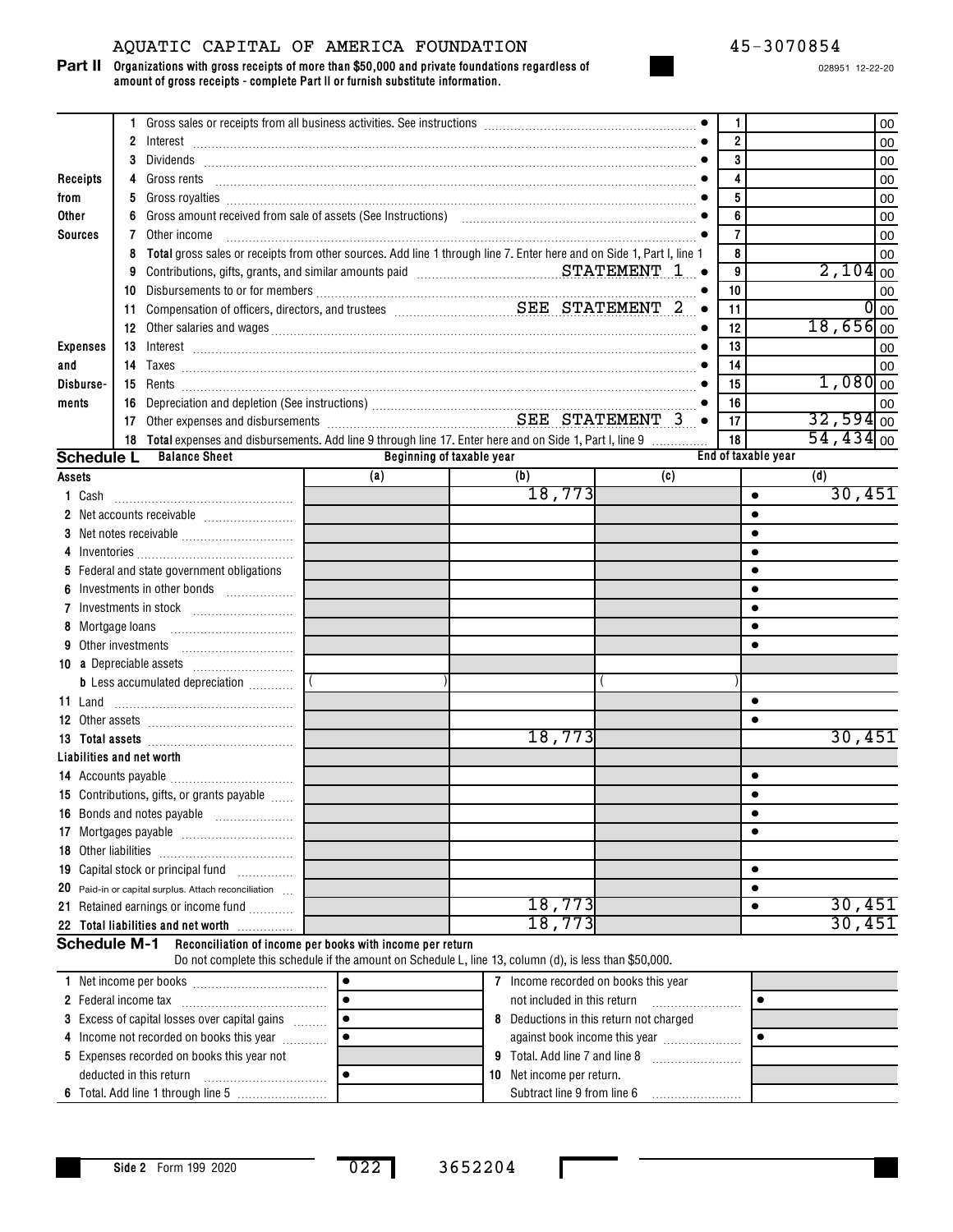| CA 199                          | CASH CONTRIBUTIONS, GIFTS, GRANTS<br>AND SIMILAR AMOUNTS PAID   |              | STATEMENT<br>1 |
|---------------------------------|-----------------------------------------------------------------|--------------|----------------|
|                                 | ACTIVITY CLASSIFICATION: GENERAL SUPPORT OF CHARITABLE ACTIVITY |              |                |
| DONEES NAME                     | DONEES ADDRESS                                                  | RELATIONSHIP | <b>AMOUNT</b>  |
| MCCORMICK DIVERS<br><b>CLUB</b> | 16088 FAME CIRCLE -<br>HUNTINGTON BEACH, CA 92649               | NONE         | 600.           |
| DONEES NAME                     | DONEES ADDRESS                                                  | RELATIONSHIP | <b>AMOUNT</b>  |
| BEACH SWIM CLUB                 | 4320 OCEAN BLVD - LONG<br><b>BEACH, CA 90803</b>                | NONE         | 62.            |
| DONEES NAME                     | DONEES ADDRESS                                                  | RELATIONSHIP | <b>AMOUNT</b>  |
| WASHINGTON STATE<br>UNIVERSITY  | 255 E MAIN ST #301 -<br>PULLMAN, WA 99164                       | <b>NONE</b>  | 500.           |
| DONEES NAME                     | DONEES ADDRESS                                                  | RELATIONSHIP | <b>AMOUNT</b>  |
| WAVES OF KINDNESS               | 4000 OLYMPIC PLAZA - LONG<br><b>BEACH, CA 90803</b>             | NONE         | 942.           |
|                                 | TOTAL FOR THIS ACTIVITY                                         |              | 2,104.         |

}}}}}}}}}}}}}}}}}}}}}}}}}}}}}}}}}}}}} }}}}}}}}}}

TOTAL INCLUDED ON FORM 199, PART II, LINE 9 2,104. ~~~~~~~~~~~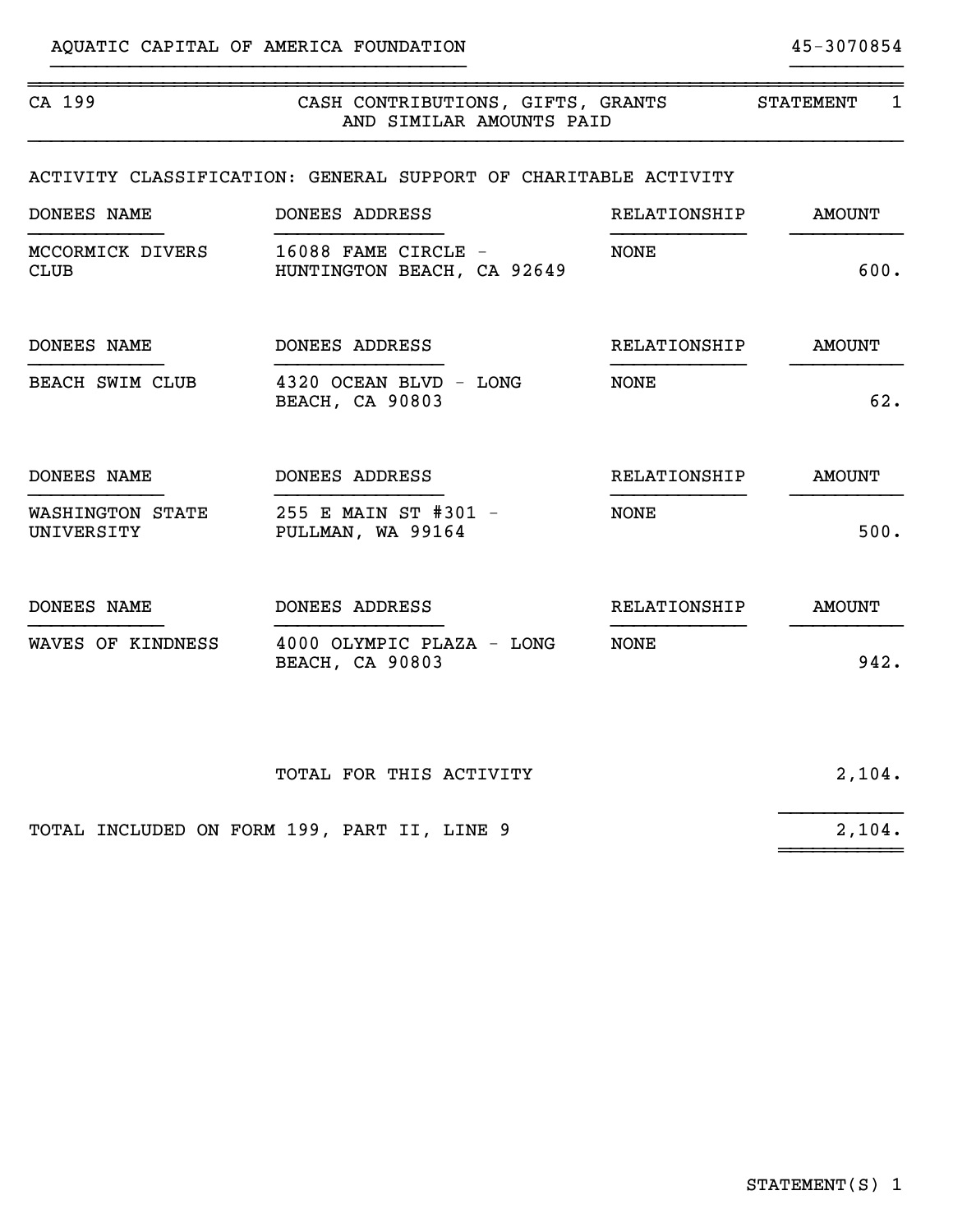~~~~~~~~~~~~~~

| CA 199                                                            | OTHER EXPENSES                | <b>STATEMENT</b>                      | 3     |
|-------------------------------------------------------------------|-------------------------------|---------------------------------------|-------|
| TOTAL TO FORM 199, PART II, LINE 11                               |                               |                                       | 0.    |
| KIM ONISKO<br>6201 E. APPIAN WAY<br>LONG BEACH, CA 90803          | <b>ASST TREASURER</b><br>1.00 |                                       | 0.    |
| PARKS WESSON<br>6201 E APPIAN WAY<br>LONG BEACH, CA 90803         | <b>SECRETARY</b><br>5.00      |                                       | 0.    |
| LUCY JOHNSON<br>6201 E APPIAN WAY<br>LONG BEACH, CA 90803         | VICE PRESIDENT<br>5.00        |                                       | 0.    |
| <b>ANDREW BARBER</b><br>6201 E APPIAN WAY<br>LONG BEACH, CA 90803 | <b>TREASURER</b><br>2.00      |                                       | 0.    |
| RICHARD FOSTER<br>6201 E APPIAN WAY<br>LONG BEACH, CA 90803       | PRESIDENT<br>5.00             |                                       | $0$ . |
| NAME AND ADDRESS                                                  | TITLE AND                     | AVERAGE HRS WORKED/WK<br>COMPENSATION |       |

~~~~~~~~~~~~~~~~~~~~~~~~~~~~~~~~~~~~~~~~~~~~~~~~~~~~~~~~~~~~~~~~~~~~~~~~~~~~~~ CA 199 COMPENSATION OF OFFICERS, DIRECTORS AND TRUSTEES STATEMENT 2

}}}}}}}}}}}}}}}}}}}}}}}}}}}}}}}}}}}}} }}}}}}}}}}

| DESCRIPTION                         | <b>AMOUNT</b> |
|-------------------------------------|---------------|
| ANNUAL BANQUET EXPENSE              | 6,622.        |
| VIRTUAL EVENTS                      | 5,990.        |
| CRM + EVENT MANAGEMENT              | 5,741.        |
| LONG BEACH GIVES SHARIN             | 4,963.        |
| OTHER PROFESSIONAL FEES             | 23.           |
| OFFICE EXPENSES                     | 2,618.        |
| INSURANCE                           | 2,019.        |
| ALL OTHER EXPENSES                  | 4,618.        |
| TOTAL TO FORM 199, PART II, LINE 17 | 32,594.       |